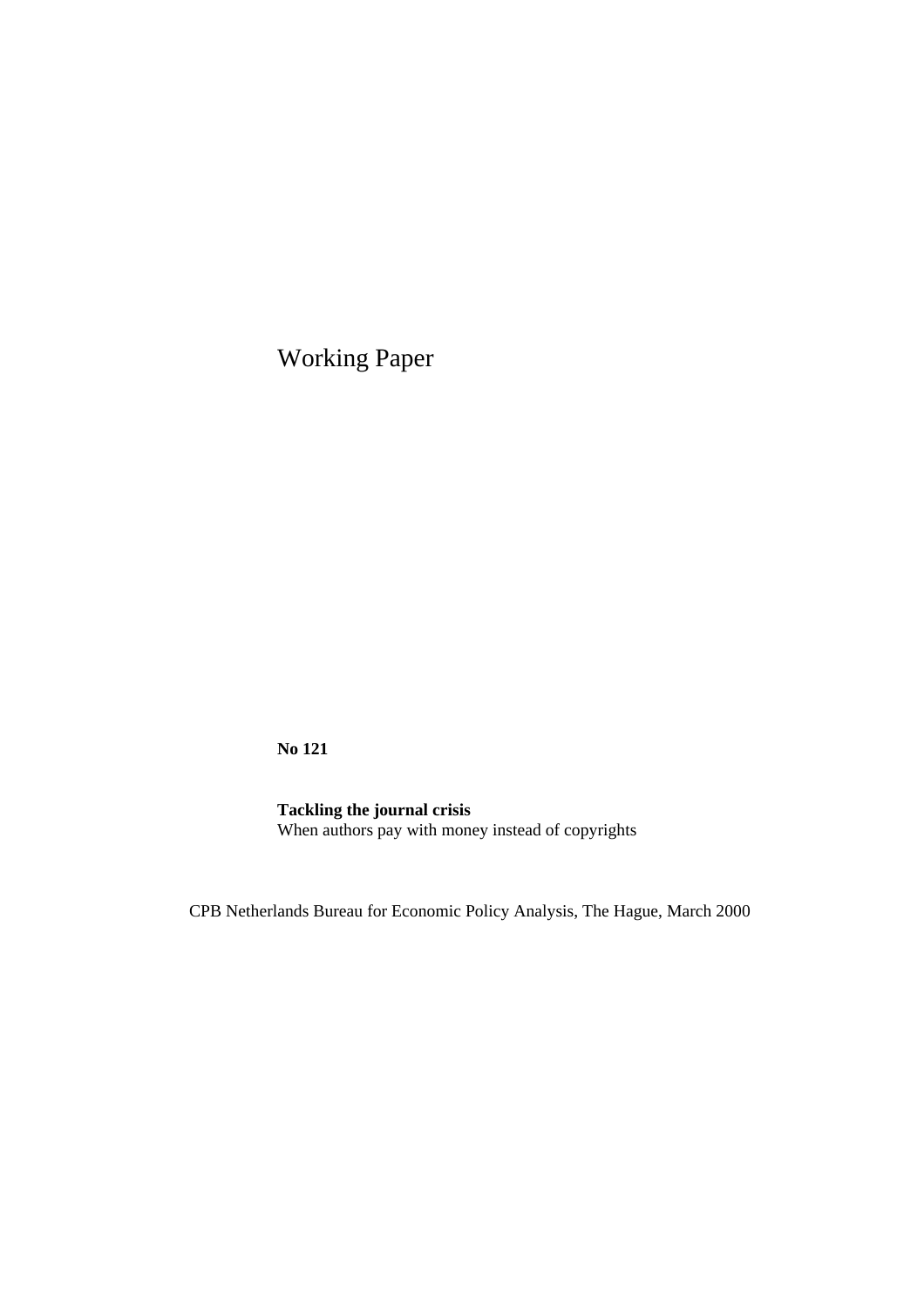CPB Netherlands Bureau for Economic Policy Analysis Van Stolkweg 14 P.O. Box 80510 2508 GM The Hague, The Netherlands

Telephone +31 70 33 83 380 Telefax +31 70 33 83 350

ISBN 90 5833 035 4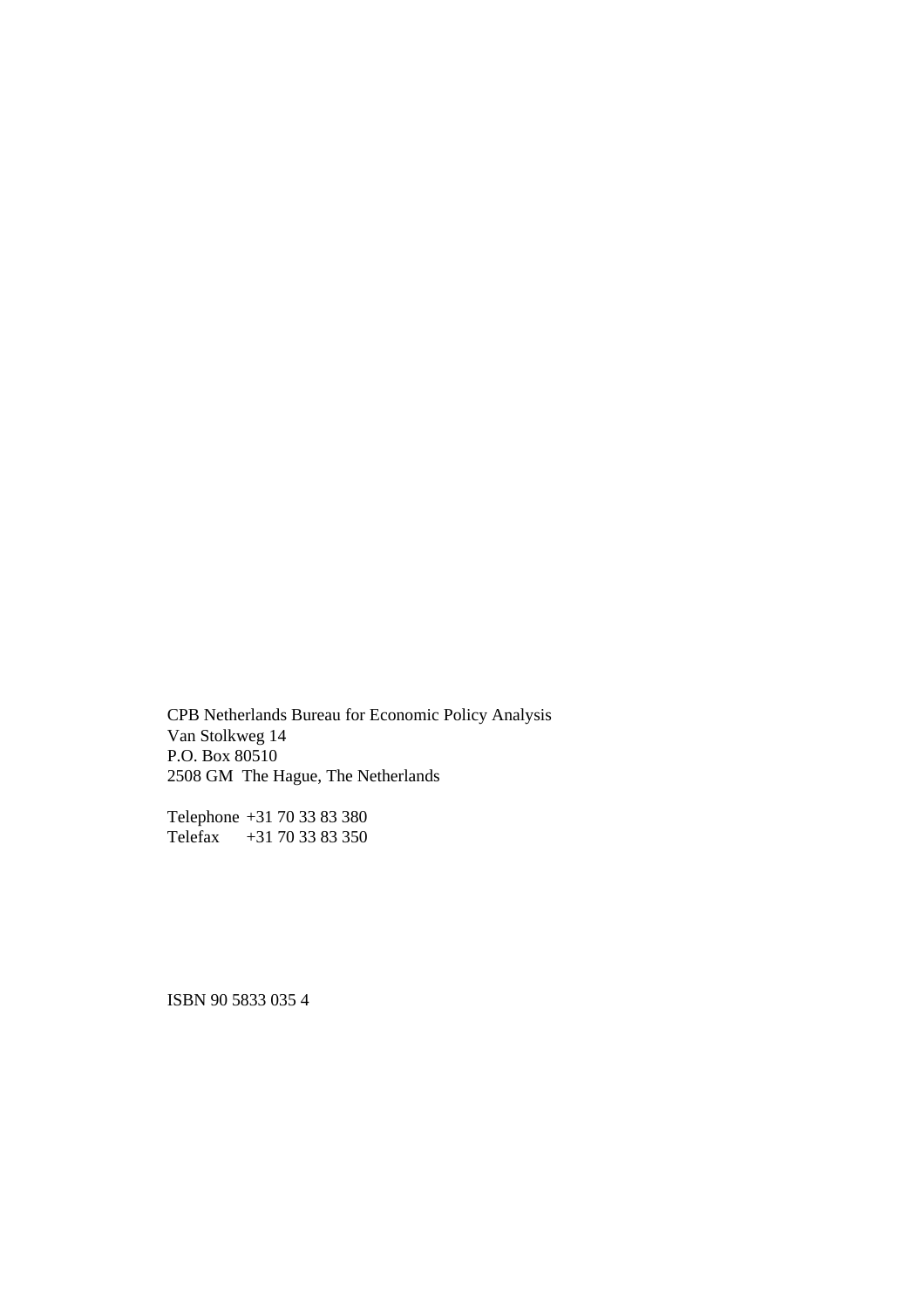## **Contents**

| Preface |                                                                                                                                                                                      |                            |
|---------|--------------------------------------------------------------------------------------------------------------------------------------------------------------------------------------|----------------------------|
|         | 1. Introduction<br>1.1 Rationale<br>$1.2$ Aim<br>1.3 Structure                                                                                                                       | 7<br>$8\,$<br>9            |
|         | Part I. Traditional publishing                                                                                                                                                       |                            |
|         | 2. Defining the product<br>2.1 Introduction<br>2.2 Functions of scientific journals<br>2.3 Typical features of the product<br>2.4 Conclusion                                         | 13<br>13<br>16<br>18       |
| 3.      | The position of publishers<br>3.1 Introduction<br>3.2 The position of publishers in the supply chain<br>3.4 Conclusion                                                               | 19<br>19<br>23             |
| 4.      | <b>Outside factors</b><br>4.1 Introduction<br>4.2 Growth and specialisation of academia<br>4.3 The increased pressure to publish<br>4.4 Tightening library budgets<br>4.5 Conclusion | 25<br>25<br>26<br>26<br>27 |
| 5.      | Business strategies of publishers<br>5.1 Introduction<br>5.2 Raising barriers to entry in the market for content<br>5.3 Price strategies<br>5.4 Conclusions                          | 29<br>29<br>35<br>39       |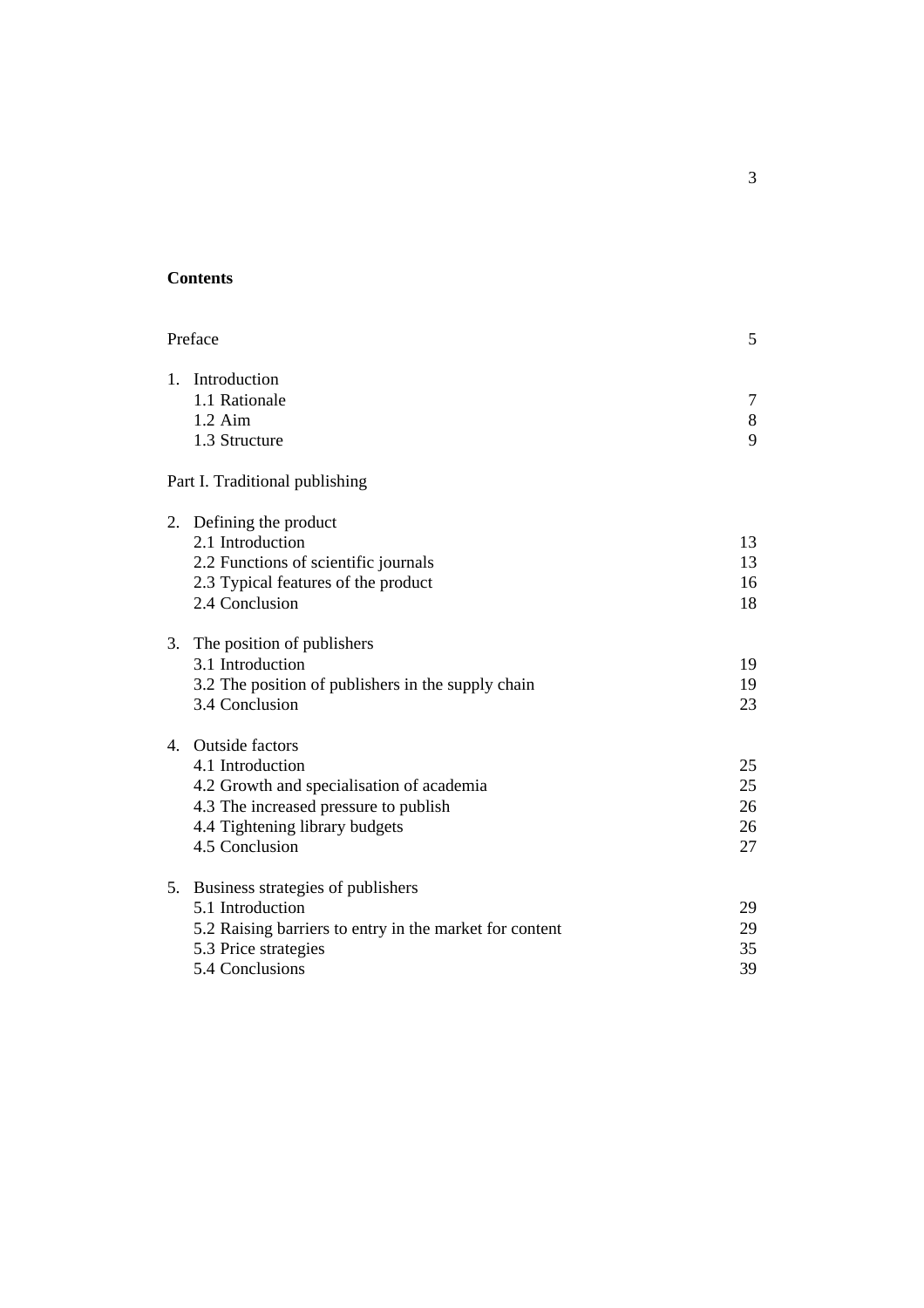# Part II. Towards electronic publishing

|    | 6. Effects of changes in information technology                                      |    |
|----|--------------------------------------------------------------------------------------|----|
|    | 6.1 Introduction                                                                     | 43 |
|    | 6.2 Costs of publishing                                                              | 43 |
|    | 6.3 Functions of scientific journals                                                 | 46 |
|    | 6.4 The nature of subscriptions                                                      | 46 |
|    | 6.5 Adding services to content                                                       | 47 |
|    | 6.6 Conclusions                                                                      | 48 |
|    |                                                                                      |    |
|    | 7. New business strategies of publishers                                             |    |
|    | 7.1 Introduction                                                                     | 49 |
|    | 7.2 Incumbents' new business strategies                                              | 49 |
|    | 7.3 Entrants' new business strategies                                                | 56 |
|    | 7.4 Conclusions                                                                      | 58 |
|    |                                                                                      |    |
|    | Part III. Market performance and policy options                                      |    |
| 8. | Market performance                                                                   |    |
|    | 8.1 Introduction                                                                     | 61 |
|    | 8.2 Assessment of market outcomes                                                    | 61 |
|    | 8.3 The cause of the journal crisis                                                  | 62 |
|    | 8.4 Conclusions                                                                      | 63 |
|    |                                                                                      |    |
| 9. | Solving the journal crisis                                                           |    |
|    | 9.1 Introduction                                                                     | 65 |
|    | 9.2 The key issue is transfer of copyright                                           | 65 |
|    | 9.3 Policy options for the market for journals                                       | 65 |
|    | 9.4 Policy options for the market for papers                                         | 67 |
|    | 9.5 A policy option for the market cluster of scientific publishing                  | 68 |
|    | 9.6 Conclusions                                                                      | 74 |
|    | 10. Summary and conclusions                                                          |    |
|    | 10.1Setting the stage                                                                | 77 |
|    | 10.2Solving the journal crisis                                                       | 78 |
|    |                                                                                      |    |
|    | References                                                                           | 81 |
|    | Appendix Overview of some empirical studies on the market for scientific journals 86 |    |
|    |                                                                                      |    |
|    | Abstract                                                                             | 89 |

4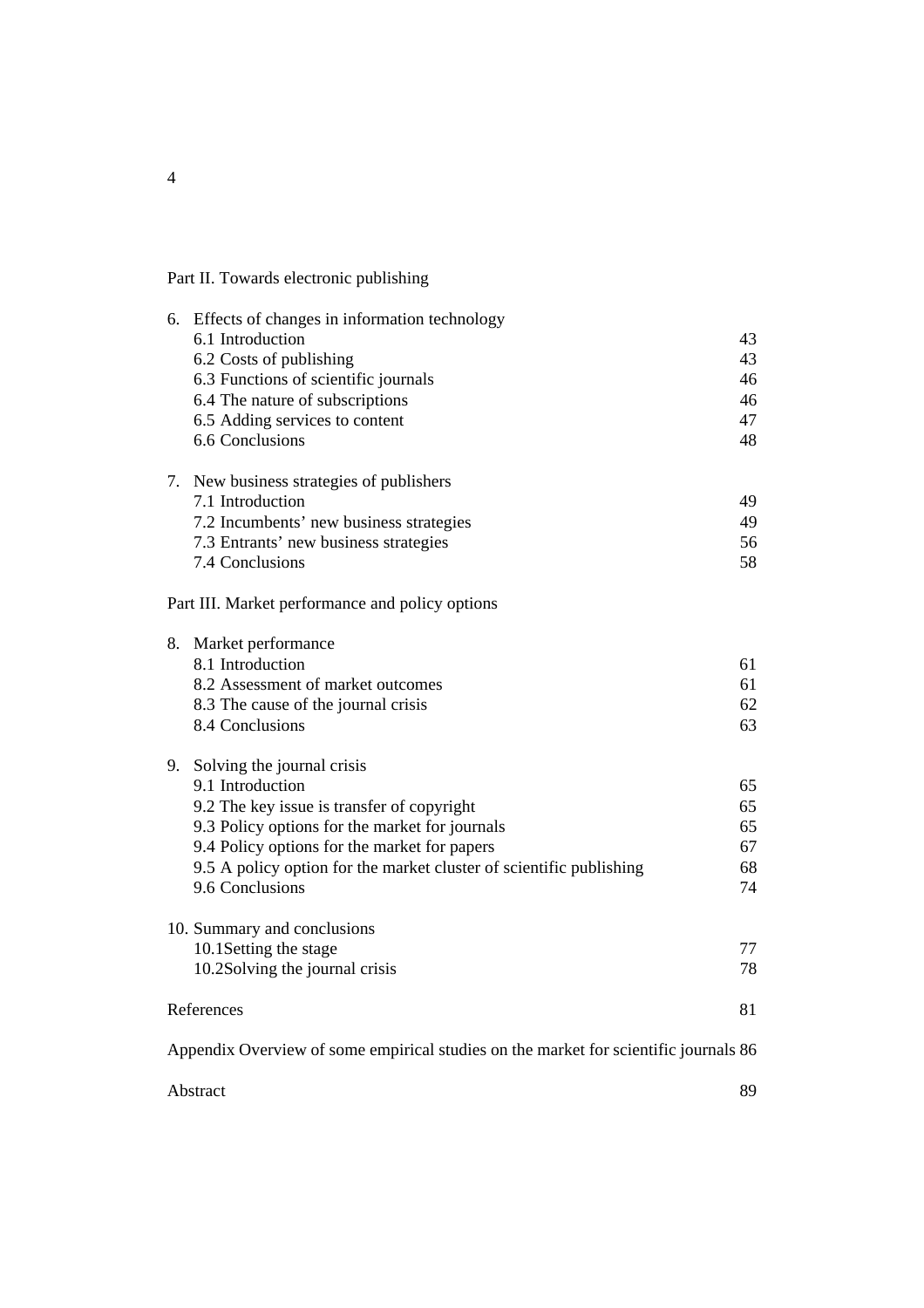#### **Preface**

Nowadays publishers face many challenges. New technological possibilities change their role. 'Tackling the Journal Crisis' addresses the crisis in scientific publishing. The most pressing problem in this market is the reduced access to scientific knowledge, caused by ever-rising prices for journals and limited library budgets. The journal crisis is a logical result of the current set-up of the market. Publishers who obtain copyrights on high-quality papers (their most important input) are able to charge monopoly prices, since papers are not interchangeable like jars of peanut butter. Recent changes in ICT enable a reform of this market setup.

This study is part of the larger study 'Publishers Caught in the Web?' which also includes the working papers 'Publishers Caught in the Web?' (Working Paper 119), 'Magazine Publishing - A Quiet Life?' (CPB Working Paper 120) and 'Copyright protection: not more but different' (CPB Working Paper 122). The broader aim of this study is to describe the characteristics and business strategies in the information economy, and more importantly, to suggest a new framework for assessing market performance.

It is no coincidence that this study on electronic publishing is also available as CPB's first electronic publication. CPB is eager to exploit new possibilities of disseminating its research output. This Working Paper is available from: www.cpb.nl/nl/pub/pubs/ werkdoc\_121/.

'Tackling the Journal Crisis' was conducted by Maarten Cornet and Ben Vollaard. Efforts to improve the study by CPB colleagues and the members of the steering committee are highly appreciated. Co-financing by the Ministry of Economic Affairs is kindly acknowledged. Special thanks are due to all interviewees and external experts.

F.J.H. Don Director, CPB Netherlands Bureau for Economic Policy Analysis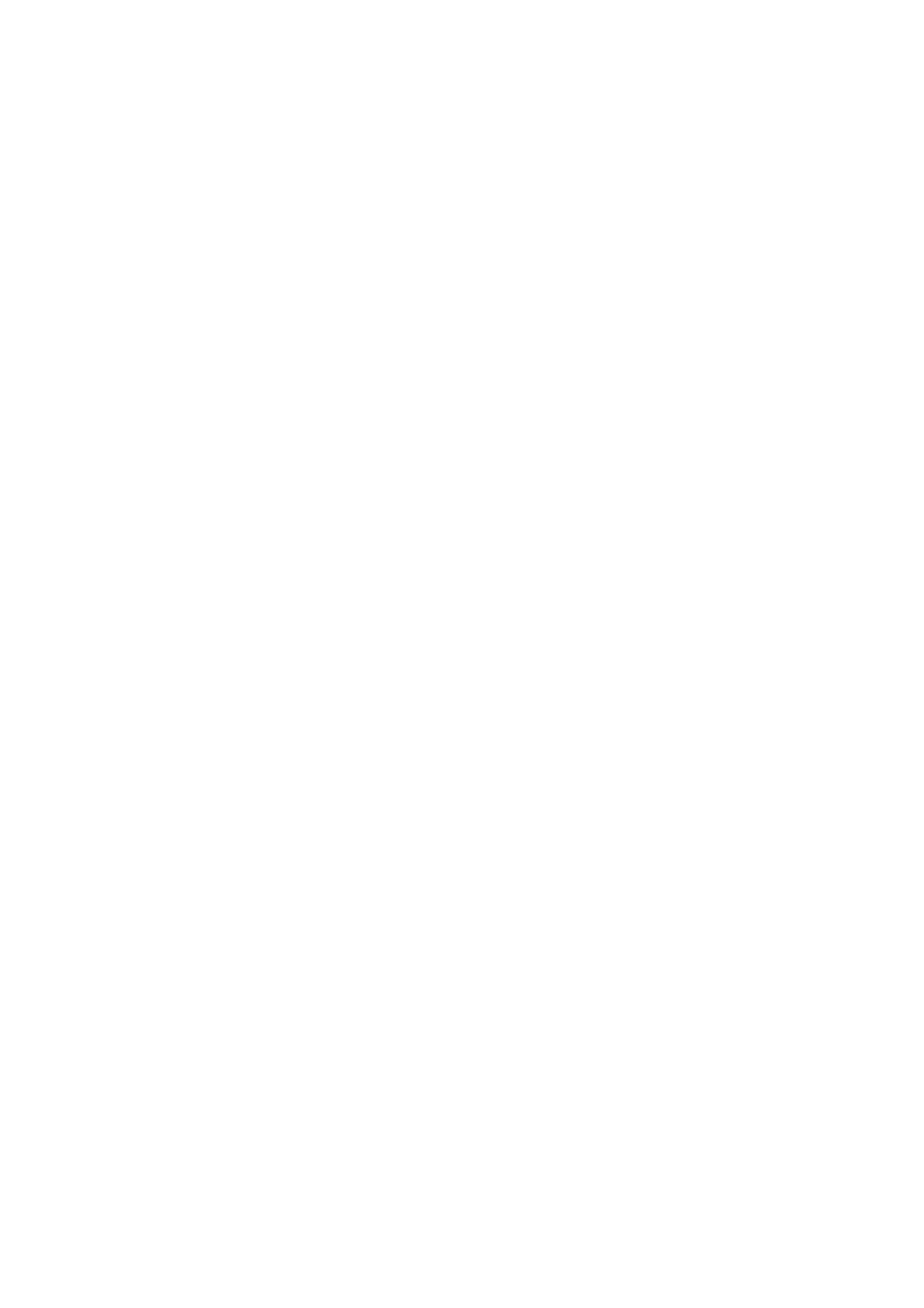### **1. Introduction**

### **1.1 Rationale**

As part of the project on publishers in the information economy, this case study illustrates the variety and impact of publishers' strategies on a specific market. We have two reasons to choose the market for scientific journals as a case study.

First, this choice gives us the opportunity to apply the new methodology of assessing market performance introduced in CPB (2000). The current institutional setting of this market implies that publishers are active in more than one market. They compete for scientific papers in the market for content, and they compete for subscribers in the market for journals. Possibly publishers are able to leverage market power from the one market to the other. It is important to note that, in the language of economists, scientific publishers have market power by definition, since the presence of fixed costs make that they have to charge prices (subscription fees) higher than marginal costs to stay in business.

Second, the choice for the market for scientific journals enables us to analyse strategies of publishers in a market which is in a transition towards electronic publishing. Currently, electronic journal publishing is dominated (in volume of material) by traditional printed journals that also have electronic versions ('shovelware'). Further penetration of electronic publishing may fundamentally change the nature of scientific journals and the role of publishers. Publishers will try to secure their future through influencing the process of transition, thereby revealing what the foundation of their current position is.

The analysis of the market for scientific journals has value of its own as well. Over the last twenty years (or so) concerns have been expressed that the market is not performing well. It has been claimed on several occasions that there is a 'journal crisis'. Publishers are said to provide services of poor quality to both readers and authors.

The current spiral of journal price increases and cancellations of titles by university libraries hampers readers' access to scientific knowledge (Branin and Case, 1998). This development aggravates the limitation of access which is inherent to the current set up of the market: publishers have to charge subscribers prices above marginal costs to recover their fixed costs. In some cases all interested readers already have access to information through working papers and the like, but the libraries pay an extremely high price just to have this information published in scientific journals (ARL et al., 1998). The only added value seems to be the quality signal that journals provide. One may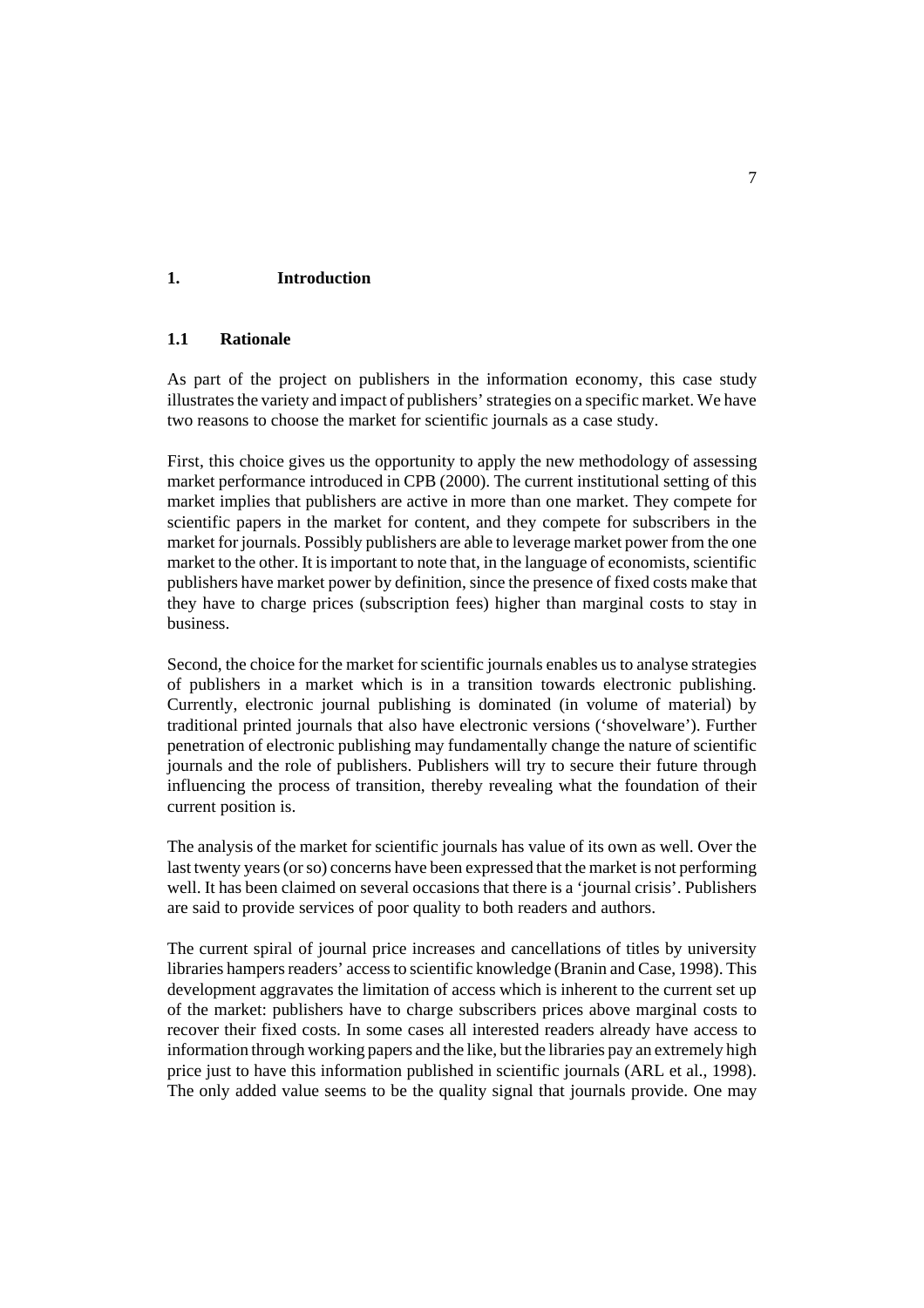wonder whether attaching a quality sign to a paper is worth so much money. Moreover, competition does not seem to drive low quality journals out of the market. Libraries complain that they pay a high price to add a few useful articles per year to the university collection (Noll and Steinmueller, 1992).

Authors are confronted with long publication lags because of the slow process of peer review. A recent survey shows that this is of serious concern to the authors: scientists are concerned that someone else will publish very similar work first, while authors from the arts fields are worried that their work may be out of date by the time it is published (Swan, 1999).

Innovations in information and communication technology like electronic journals and e-print archives, that could ease some of the above-mentioned problems, only spread slowly. New technology for electronic publishing is already there for some time, but it is not used to its full potential (Odlyzko, 1997). In a healthy market, producers that are slow to adopt efficiency enhancing technologies are driven out of the market. This process of competition does not seem to work very well in this market.

A weak performance of the market for scientific journals is alarming because of its high economic and social importance. Publication in journals is an important instrument in the advance of knowledge (Dasgupta and David, 1994), and advance of scientific knowledge is a driving force behind many technological and non-technological innovations (see Stephan, 1996: 1226-29). The social return of publication warrants attention of policy makers to the performance of the market for scientific journals.

# **1.2 Aim**

Aim of this case study is to assess the performance of the market for scientific journals and, if the analysis points at underperformance, identify the reason and possible remedies. Put differently: (i) Is there a journal crisis? and, if so: (ii) What is the cause of this crisis? (iii) Which policy options can enhance the current performance of the market?

### **1.3 Structure**

Figure 1.1 divides the study into three parts. First, we analyse market behaviour of publishers in traditional hard-copy academic publishing. Second, we discuss strategies of publishers in the transition towards electronic publishing. Third, we assess the performance of the market for scientific journals and formulate possible options for policy. For a summary, see chapter 10.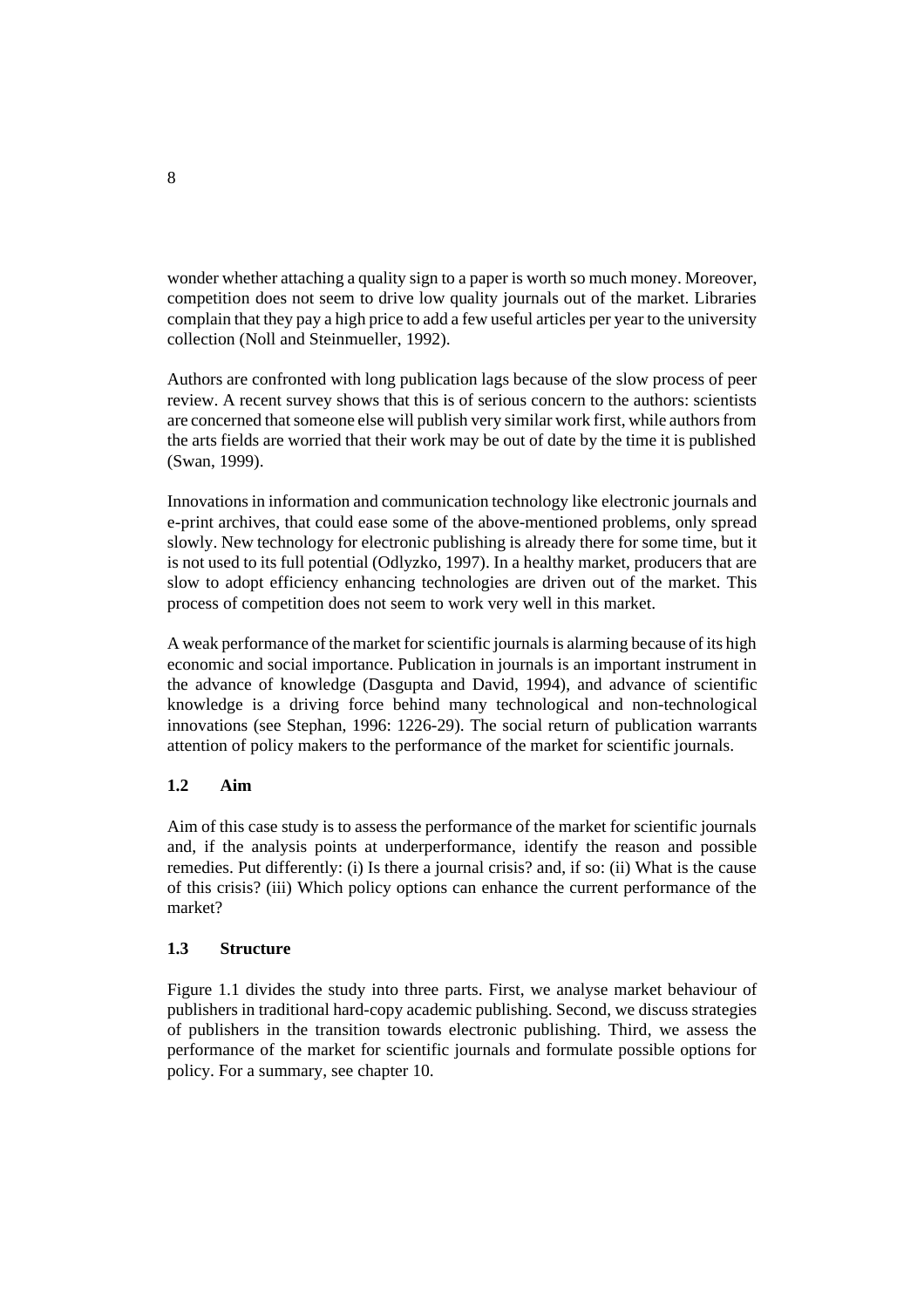



## *Part I Traditional publishing*

In the first part of the study we explain strategies of publishers of traditional journals by matching them with factors inside and outside the market for scientific journals. We pay close attention to the current situation to make changes as a result of the introduction of new information and communication technologies as clear as possible. As a result of this method, we only need to identify changes in the framework in part II.

In the first two chapters, we discuss factors inside the market for scientific journals that explain the behaviour of publishers in *chapter 2,* and the role of publishers in the realisation of the product in *chapter 3*. In *chapter 4*, we discuss factors outside the market for scientific journals that influence strategies of publishers.

After defining the factors inside and outside the market of scientific journals that structure the behaviour of publishers, we discuss business strategies of publishers in *chapter 5*. We explain why publishers choose their strategies.

Often, we use examples from the field of economics to illustrate the part on traditional publishing. Because of our background of economists, we have better knowledge of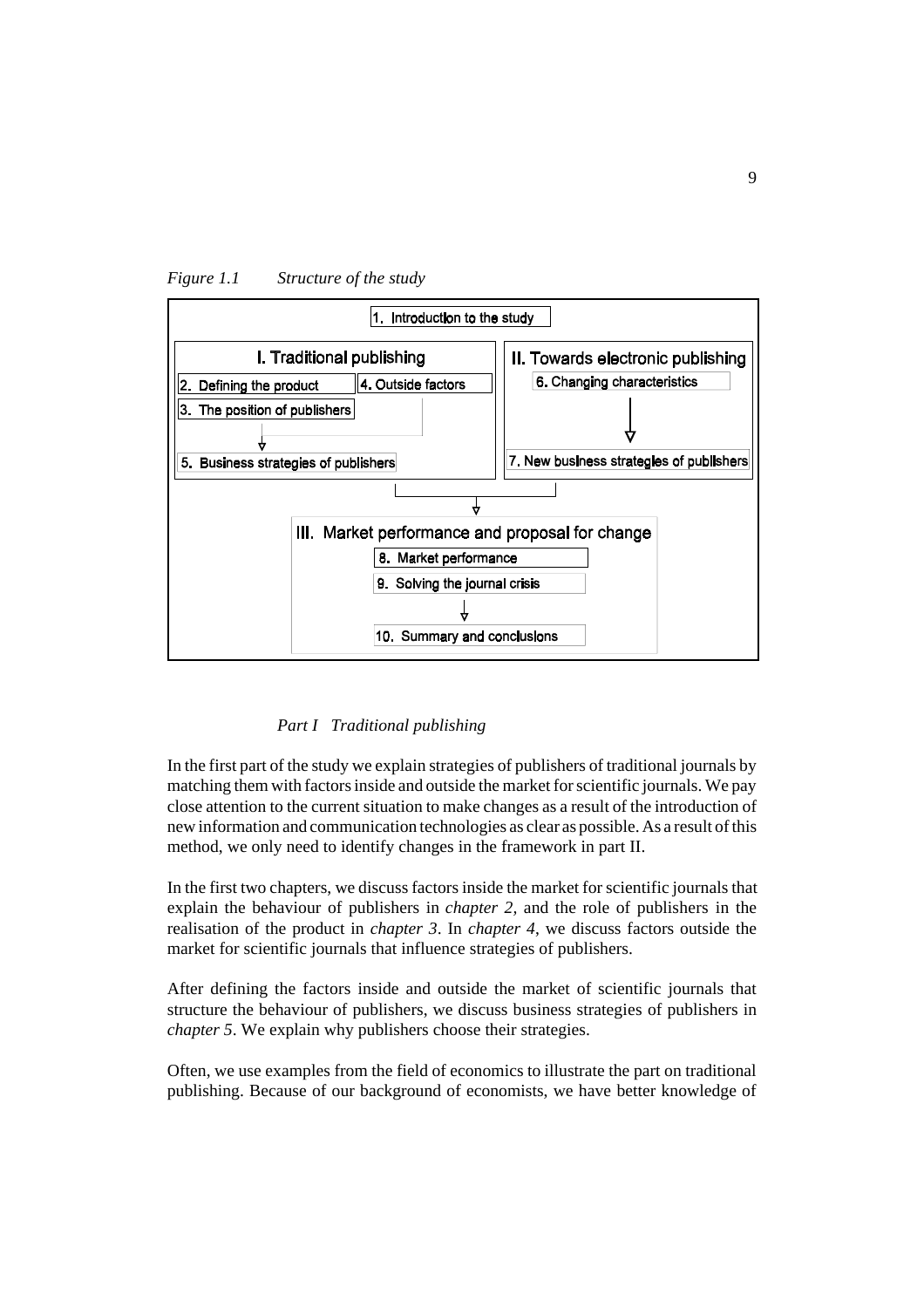developments in this field of science. Our analysis covers the scientific journals in general and not specifically economics journals. We leave the readers to surmise examples from their own particular areas of research interest.

#### *Part II Towards electronic publishing*

The second part of the study focusses on changes in market behaviour of publishers brought about by the emergence of new information and communication technologies. In *chapter 6* we discuss the changes in the setting of scientific publishing relative to the factors inside and outside the market for scientific journals dealt with in the chapters 2, 3 and 4. *Chapter 7* examines the new strategies that publishers pursue in the era of electronic publishing, in addition to the strategies of traditional publishing discussed in chapter 5.

#### *Part III Market performance and proposal for change*

In the last part of the study we use the analysis of strategies of publishers in part I and II to assess the performance of the market for scientific journals and to formulate proposals for change. In *chapter 8* we answer the questions: (1) Is there a journal crisis? and (2) If so what is the cause of this crisis? Then we discuss which policy options can enhance the performance of the market in *chapter 9*. We present our conclusions in *chapter 10*.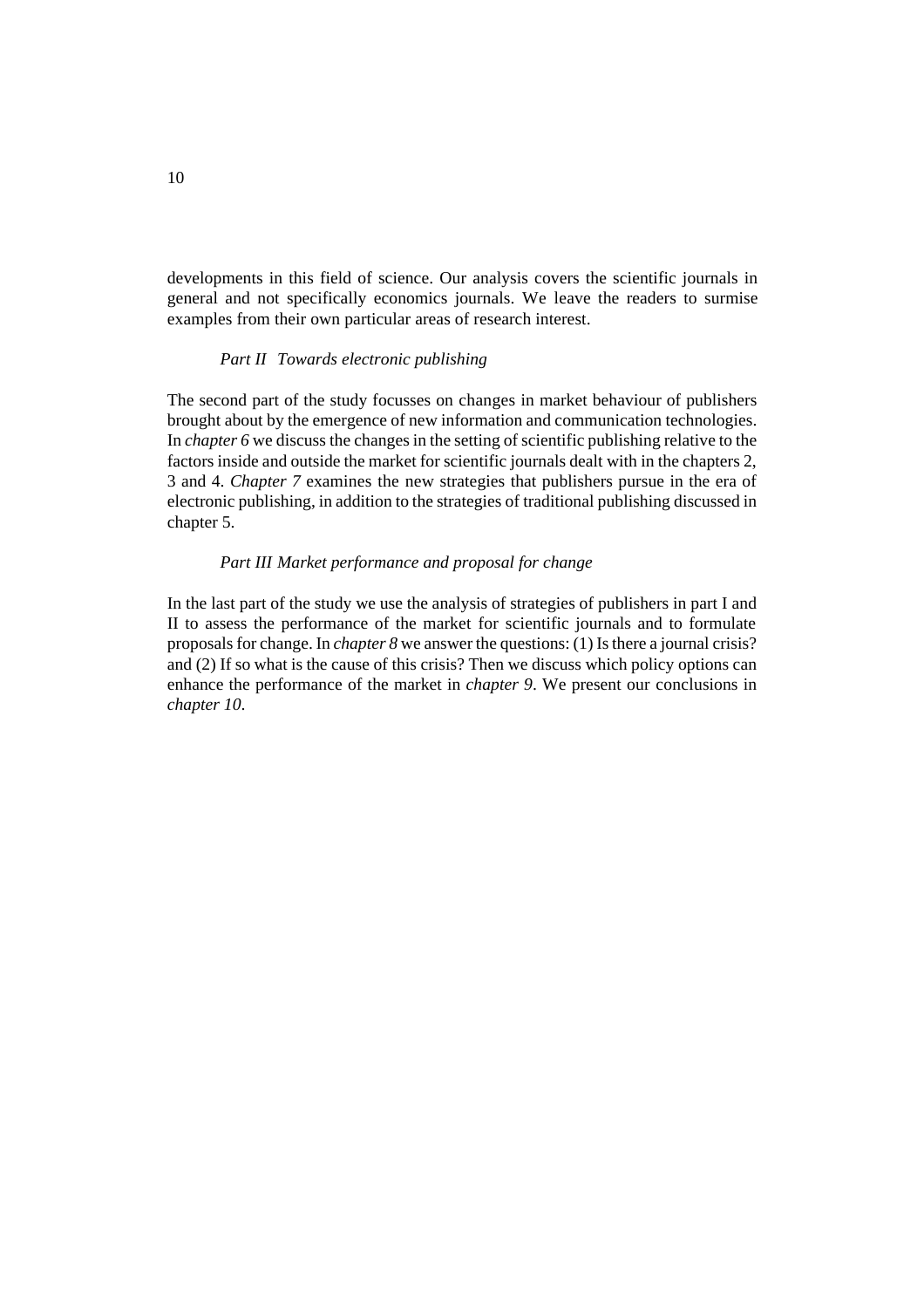#### **Part I Traditional publishing**

*We set the stage for traditional scientific publishing. Scientific journals perform a number of important functions in the system of scientific research. Journals have some typical characteristics which are distinct from standard goods. Publishers have a central position in the production and distribution of journals. They employ a range of strategies to create and appropriate a surplus from publishing scientific journals.*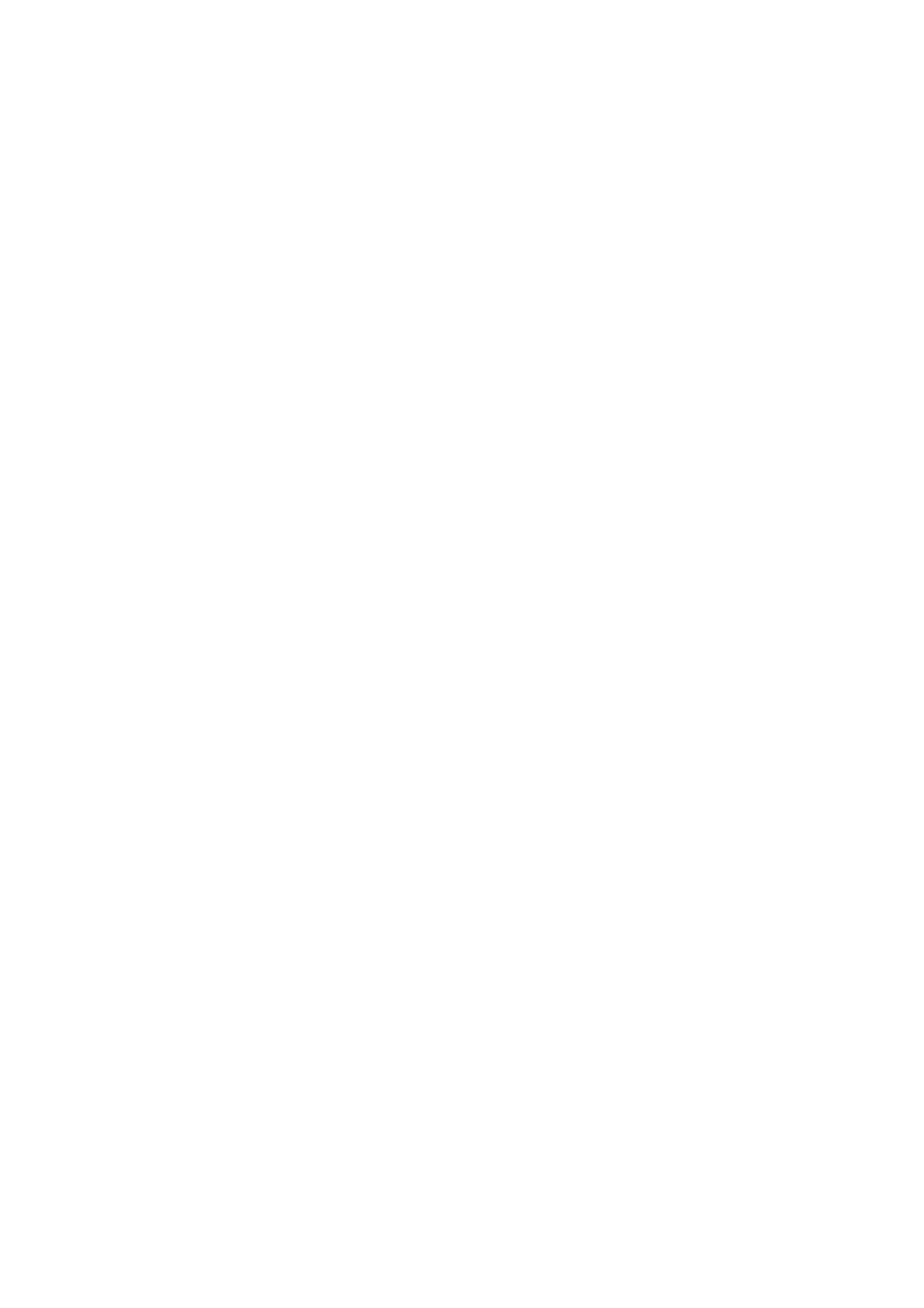# **2. Defining the product**

### **2.1 Introduction**

We define the product 'scientific journal' according to its functions in academic communication. Then we discuss two typical features of scientific journals: the specific nature of production costs and the importance of network effects and path dependence in reputation-building.

#### **2.2 Functions of scientific journals**

The traditional scientific journal - the typical bundles of individual articles in issues performs three functions in academic communication. A scientific journal is a medium which couples dissemination of scientific knowledge with claims on priority of discovery and a quality signal.

#### *(i) Dissemination of scientific knowledge*

In a world without scientific journals, an information asymmetry exists regarding the research efforts of academics outside the circle of immediate colleagues of a researcher. It is an old problem, as Michael Faraday<sup>1</sup> complained back in 1826 'that scientific men do not know more perfectly what has been done or what their companions are doing' (in: Meadows, 1993). To alleviate this information asymmetry, scientific journals serve as a platform to make the results of research efforts known. Moreover, each journal provides a specialty-specific 'information-filter'. There are general-purpose journals on a whole discipline like the *American Economic Review* and more narrowly focussed journals on sub-specialities like the *Journal of Economic Growth*. As a result, academia only need to know which journals they have to read. Surveys show that scientific journals are not only widely read, but are extremely useful and important to academics' work, whether it be research, teaching, or other activities (Tenopir and King, 1998).

Public disclosure of new findings provides three important social benefits (Dasgupta and David, 1994). First, it widens the span of application in the search of new knowledge. It raises the social value of knowledge by lowering the chance that it will reside with persons and groups who lack the resources and ability to exploit it. Second, disclosure enables peer groups to screen and evaluate the new finding. The result is a new finding

<sup>&</sup>lt;sup>1</sup>Faraday is famous for his contributions to electrochemistry.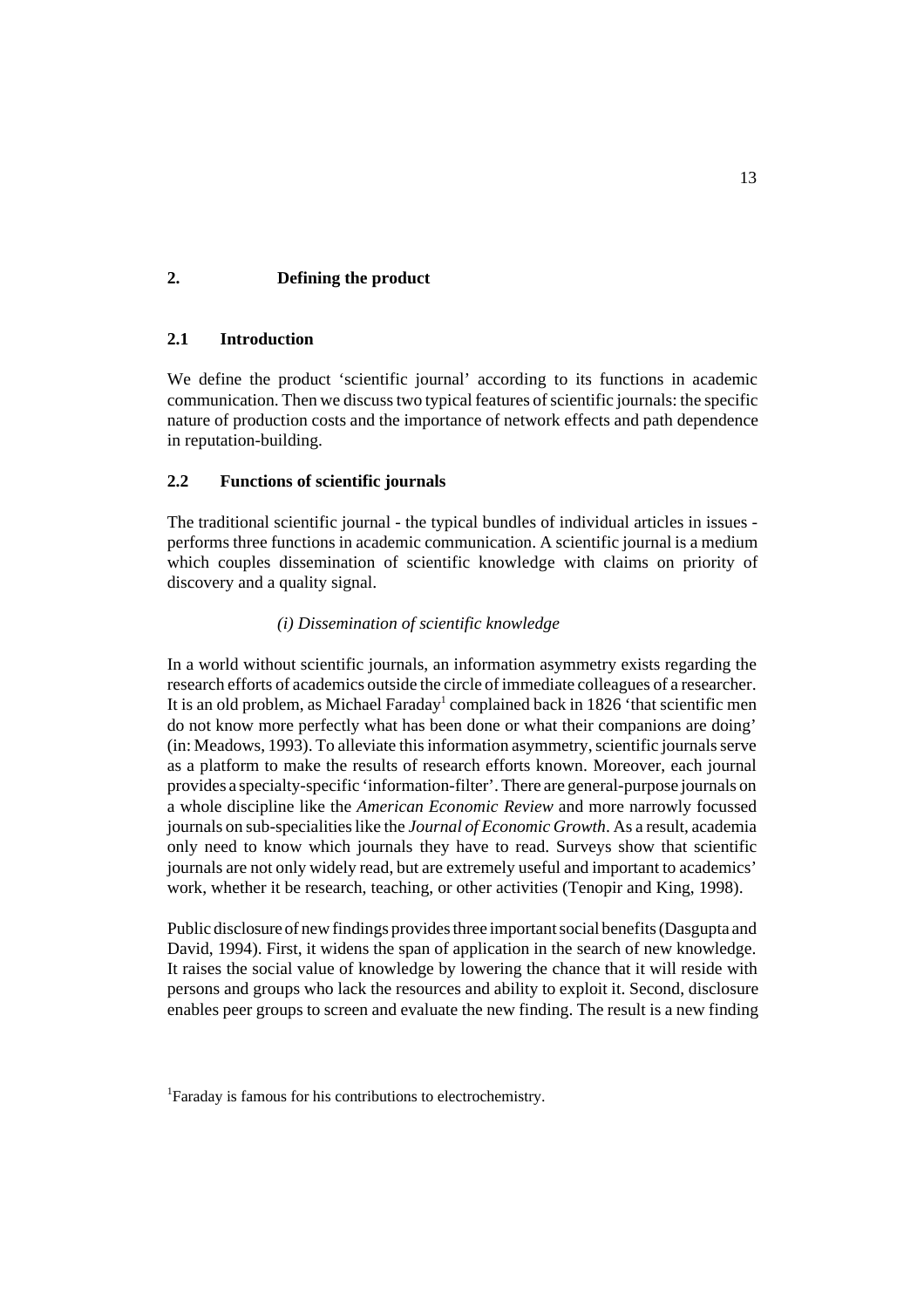containing a smaller margin of error. Third, disclosure prevents duplication of research efforts.

#### *(ii) Claims on priority*

Publishing in a journal enables academics to establish claims on priority of discovery by being the first to communicate an advance in knowledge (Dasgupta and David, 1994). The 'discovery' can be of various nature, it may concern the codification of some part of the human genome but also the results of an analysis on the effect of benefits on the incentive to work. The 'pioneering' authors will be honoured through citation by others (see Goff et al., 1987 on the incentive to cite), leading to new research funds, promotion, etc. Therefore, academics have a strong incentive to share knowledge by publishing. Thus dissemination of scientific knowledge through journals goes hand in hand with establishing claims on priority of discovery.

#### *(iii) Signalling quality*

There is also a lack of information regarding the quality of the research between members of the academic community. Research projects can differ widely in quality, where quality stands for aspects such as relevance, use of appropriate tools and data, originality, efficiency in project design, and so on. Several actors are confronted with this information asymmetry for different reasons:

- $\bullet$  Academics looking for input to their own research only have limited time available to evaluate the quality of papers and are sometimes not able to assess quality as they miss the special knowledge in sub-specialties other than their own. Therefore, they will appreciate devices to save time spent on these activities.
- $\overline{a}$  Academics competing for status need some indicators on someone's position on the scientific ladder.
- $\mathbf{r}$  Employers of academics such as universities and related institutions have to base their reward in some way on ('objective'/measurable) achievements, since in general they cannot observe an academic's effort (Dasgupta and David, 1994: 499). Financiers of projects like the National Science Foundation (NSF) need indicators of the quality of a researcher as well.
- $\overline{a}$  Employers of academics competing for status also need an indicator where they stand on the scientific ladder (Dusansksy and Vernon, 1998).

Journals are able to fill this gap through signalling quality of someone's research efforts. A journal gives a 'quality stamp' to an article. Therefore readers can expect an article in the field of financial economics that is published in the *Journal of Financial*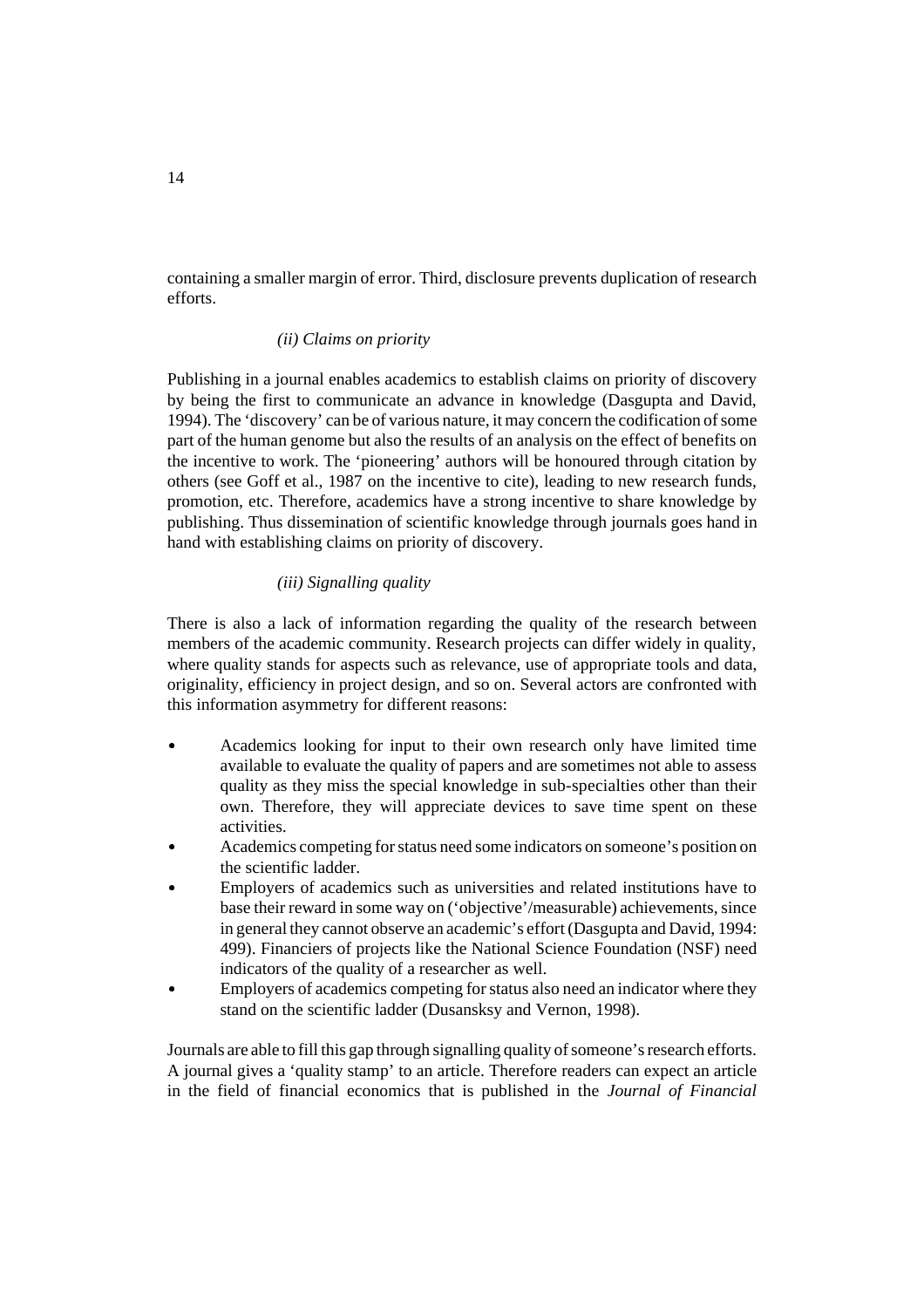*Economics* to be of higher quality than an article in the *International Journal of Finance and Economics*. Authors are able to rank the work of themselves and other researchers. Employers and financiers are able to get an indication of the quality of someone's work by collecting data on the number of publications in journals with a high reputation. The so-called 'impact factor' is the commonly used indicator for journal reputation (see Seglen, 1997, on the imperfectness of this indicator). It is equal to the mean citation rate of all the articles contained in the journal. The citation rate of an article is equal to the number of references to the article in other articles (in the same or another journal).

Signalling quality through journal reputation requires two things. First, there should be a proper match between the quality of papers and the reputation of a journal. A proper match is secured by the incentive of authors to publish in the journal with the highest reputation possible. Often, authors overcharge. Consequently, the rejection rates are highest at the most prestigious journals. Editors and referees can be deployed to guard a certain level of quality of the journal, a process which is known as peer review. Second, a reliable quality signal is only possible when journal reputation is stable over time. If reputation changes too much, the readers still have to assess the quality of an article themselves. In other words: the hierarchy of journals should be inert. For the field of economics, Table 2.1 shows that high journal reputation is a long-lasting feature. Five out of the ten most prestigious economics journals in the 1970s enter the 1990s top-ten as well. The average age of the top ten did not change much: from 54 years in the 1970s up to 57 years in the 1990s.

| 1970s                          | 1980s                                    | 1990s                             |
|--------------------------------|------------------------------------------|-----------------------------------|
| J. of Political Econ. (1892)   | J. of Political Econ.                    | American Econ. Review             |
| Rev. of Econ. Studies (1933)   | $\star$ J. Financial Econ. (1974)        | J. of Financial Econ.             |
| American Econ. Rev. (1911)     | American Econ. Rev.                      | Econometrica                      |
| Quarterly J. of Econ. (1886)   | $\star$ J. of Monetary Econ. (1975)      | J. of Political Econ.             |
| Rev. of Econ. and Stat. (1920) | J. of Finance                            | Quarterly J. of Econ.             |
| J. of Finance $(1945)$         | $\star$ J. of Econ. Literature (1962)    | J. of Monetary Econ.              |
| Econ. J. (1890)                | Econometrica                             | $\star$ J. of Econ. Theory (1910) |
| Economica (1933)               | $\star$ Rand J. of Econ. (1970)          | J. of Finance                     |
| Econometrica (1930)            | $\star$ Brookings Pap. Econ. Act. (1970) | Rev. of Econ. Studies             |
| J. of Business (1928)          | Rev. of Econ. Studies                    | Rand J. of Econ.                  |

*Table 2.1 Ten most prestigious economics journals: 1970s vs 1990s* a, b

*Source:* Laband and Piette (1994: 663, Table A2).

*Notes*: (a) rankings based on impact adjusted citations per character, (b) between brackets: year of foundation of the journal.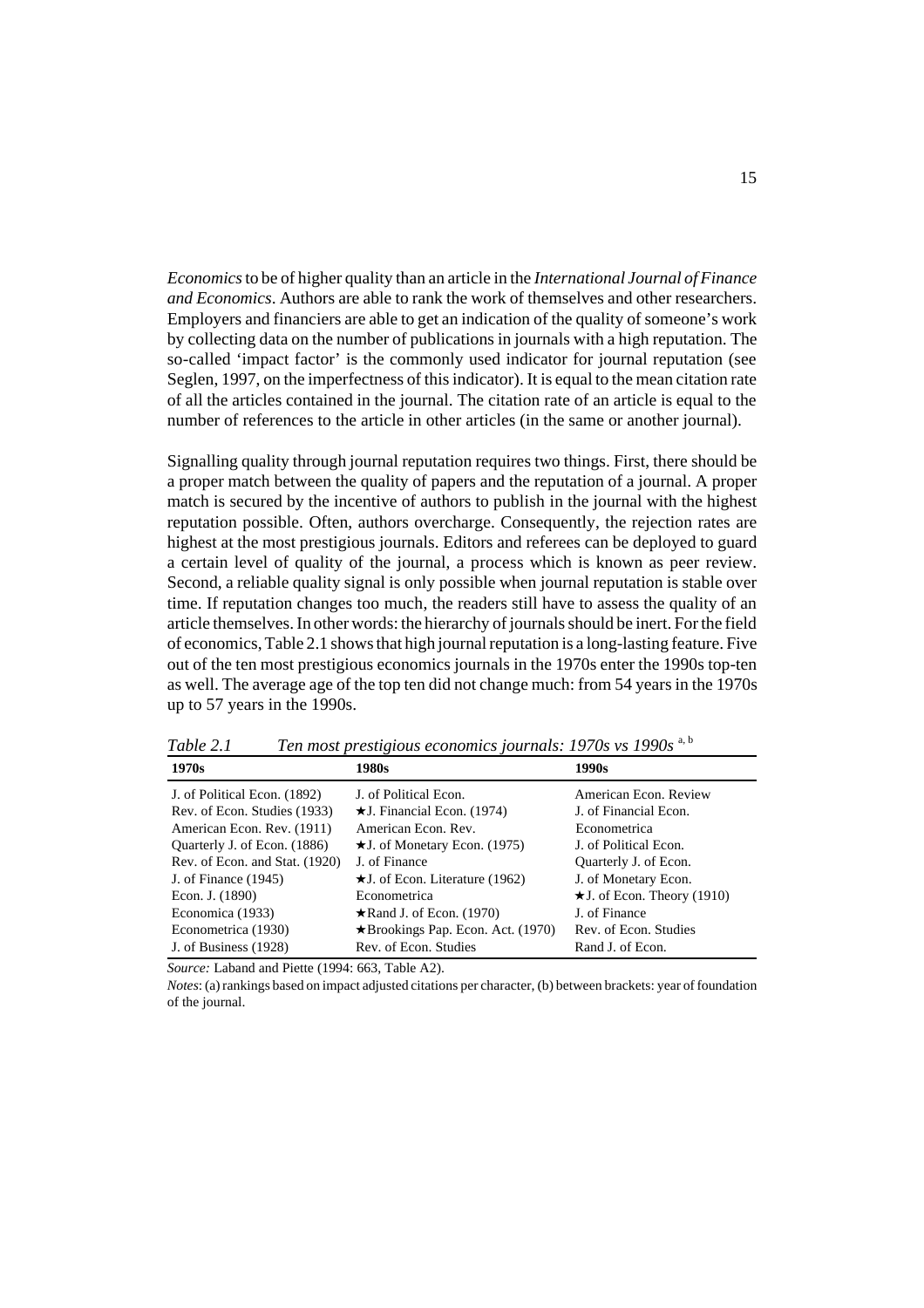#### **2.3 Typical features of the product**

We discuss two typical features of scientific journals: the specific nature of production costs and path dependence and network effects in building a reputation.

#### *(i) High fixed, low marginal costs*

Production costs of journals are characterised by high fixed costs to produce the original and low marginal costs to produce and distribute copies:

- $\overline{a}$  *Fixed costs to produce the original*. The costs of producing the original include overhead costs of running a publishing organisation and the deployment of a variety of specialists involved in typesetting a paper, editing it before and after typesetting, proofreading, and so on. The annual costs of producing the originals of a typical quarterly journal are about \$175,000 (Fishwick et al., 1998).
- $\overline{a}$  *Marginal costs to produce and distribute copies*. Production and distribution of copies costs on average \$30 per journal subscription (Fishwick et al, 1998).

This cost structure implies that there are increasing returns to scale in the production of a journal, i.e. circulation affects costs per unit (see Figure 2.1). Fixed costs make up by far the largest part of total costs (about 85 per cent, Fishwick et al., 1998) as most scientific journals have a low circulation. In 1995, the median number of journal subscribers was only 1,900 (Tenopir and King, 1998).





*Source*: Calculations based on Fishwick et al. (1998).

16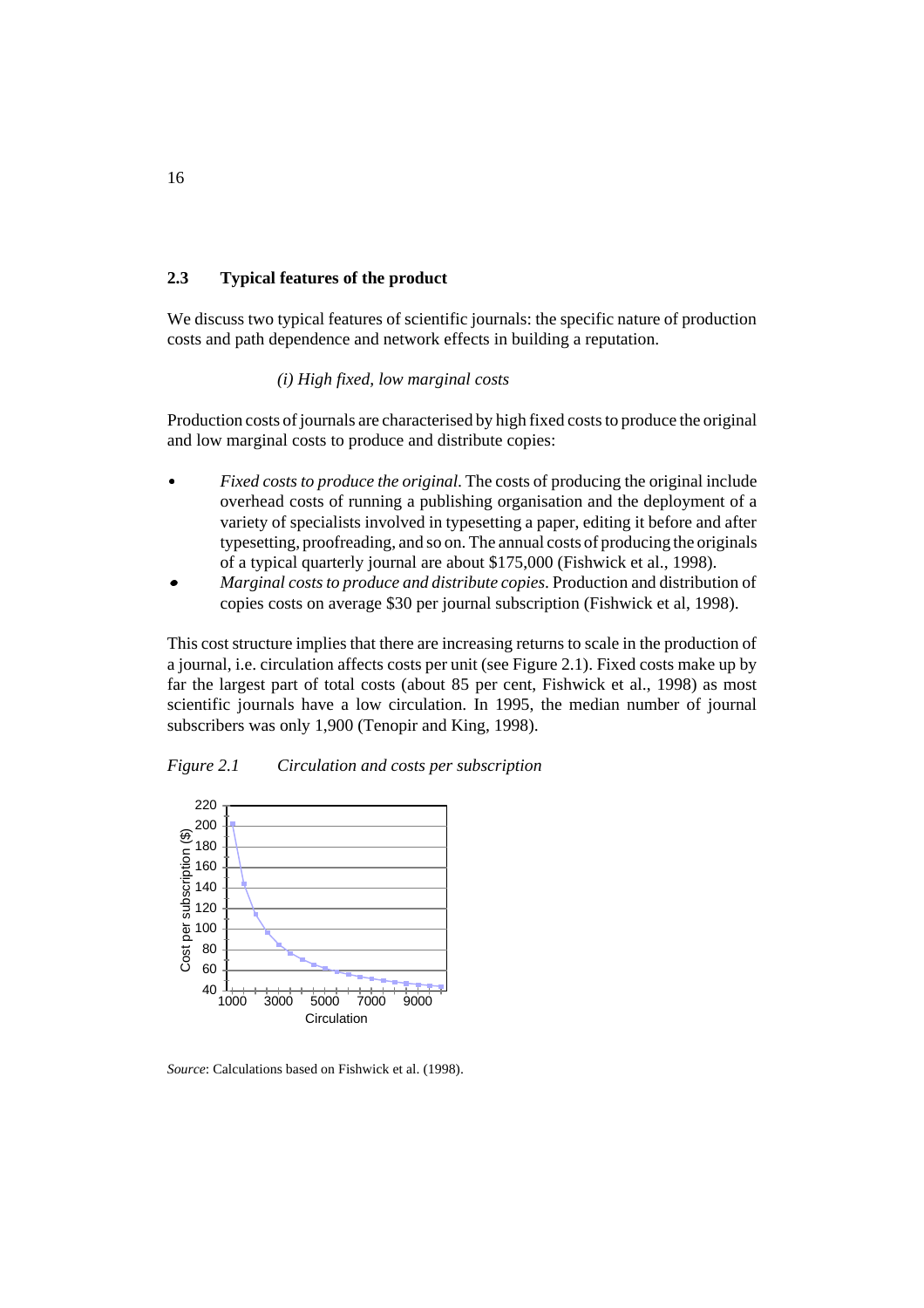There are not only increasing returns to scale in publishing one journal, but also in publishing a set of journals. The available evidence suggests that they hold only for a fairly limited range of outputs however. Baumol and Braunstein (1977) conclude that 'it would hardly seem plausible that journal publication is a hitherto undiscovered natural monopoly'. To our knowledge, more recent analyses of economies of scale and scope in journal publishing are not available.

#### *(ii) Network effects and path dependence in journal reputation*

As stated above, reputation of journals is used to signal quality of individual papers. The variety in reputation results in a hierarchy of journals. Reputation is something that has to be built over time. The building of a reputation is characterised by path dependence and network effects.

First, we deal with path dependence. Cabral (1992) shows that although the quality of the editorial board and other exogenous factors may have some influence, the reputation of a journal is mainly endogenously determined. What makes a good journal is the quality of the articles that it publishes. Authors send their good papers to the journals they believe to be better, usually the journals that have published good papers in the past. In that way they are able to improve the signal of quality. Even a person unfamiliar with the standards in a discipline, usually knows the 'best' journals, and so infers something about the quality of an academic's publications from the journals in which he/she publishes (Noll and Steinmueller, 1992). As a result, reputation is an increasing function of a journal's past ability to publish 'good' articles. The reputation of a journal converges to some value which depends on the pattern of submissions during the journal's first periods of life. Thus, journal reputation is to some extent characterised by path dependence. Consequently, the first issues of a journal have a very strong influence on the reputation. In other words: the first period of existence is crucial to the further development of a journal.

Second, reputation building is characterised by network effects. The chance that an article is cited depends on the number of authors that read the journal. Therefore, academics - aiming at high citation rates of their articles - have a strong desire to publish in journals that are widely read (Noll and Steinmueller, 1992). In other words: they benefit from the use of others of the same journal. Thus, reputation depends on the ability to position a journal in the centre of a communication network: there is a clear correlation between perceived journal prestige and 'network congruence' - the extent to which journals cite other journals in proportion to the number of times they are themselves cited by those journals (Eagly, 1975). Indeed, when we set familiarity of (general-purpose) journals and their prestige alongside each other, we find a clear correlation (Figure 2.2).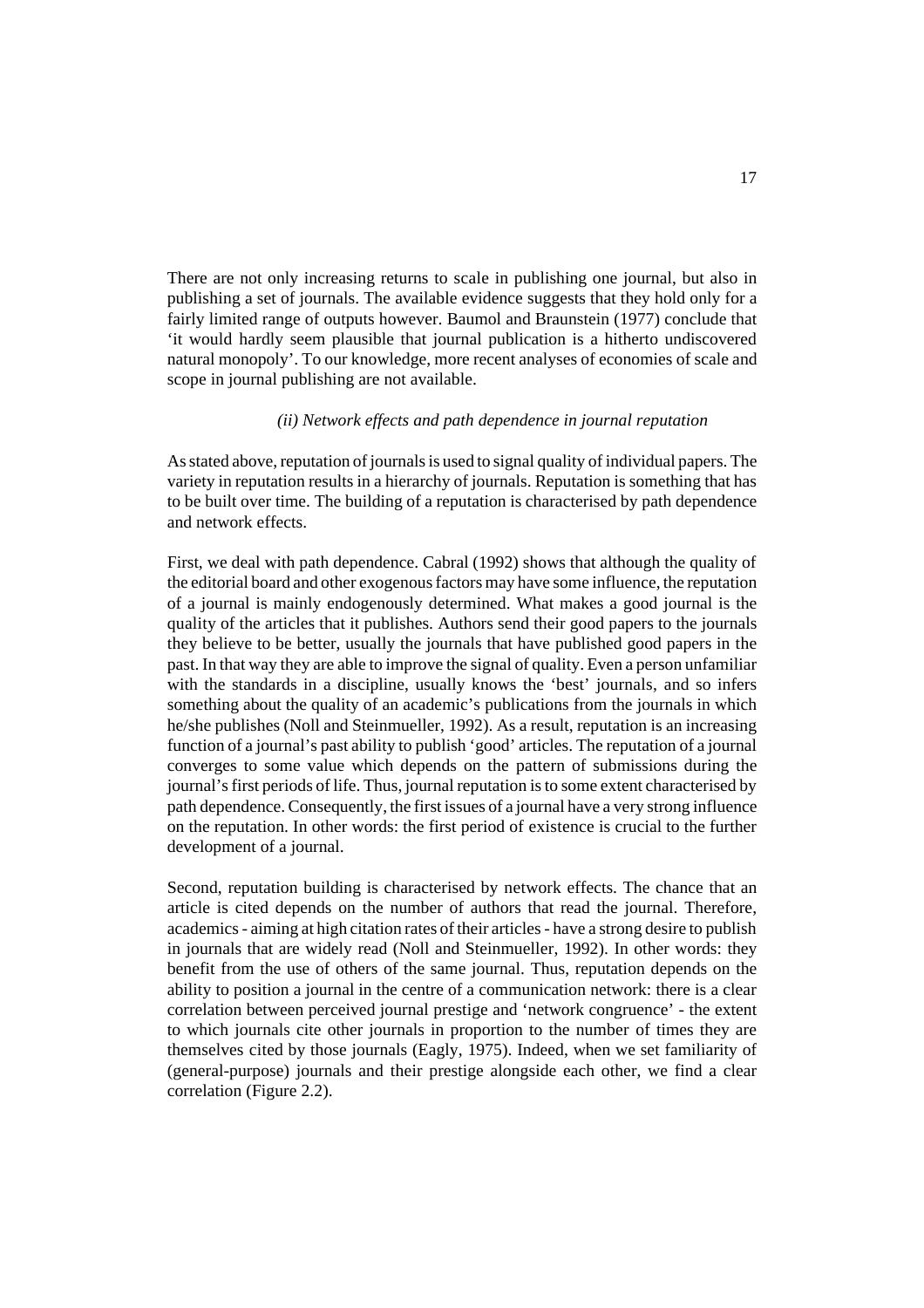



*Source*: Indices based on Hawkins et al. (1973).

*Notes*: (a) Data are based on a survey among academic economists. Prestige of a journal reflects average from individual rankings (1 to 20). Familiarity of a journal reflects the percentage of respondents that were familiar with the particular journal. (b) AER: American Economic Review, Ectrica: Econometrica., JPE: Journal of Political Economy, QJE: Quarterly Journal of Economics, RevEcStat: Review of Economics and Statistics, RevEcStud: Review of Economic Studies, EcJ: The Economic Journal, JEcTh: Journal of Economic Theory, Eca: Economica, JASA: Journal of the American Statistical Association, JEL: Journal of Economic Literature, OxEcP: Oxford Economic Papers.

## **2.4 Conclusion**

The traditional scientific journal performs three functions in academic communication. It disseminates the results of research, enables academics to claim priority of discovery and provides a quality signal. Typical features of the product are high fixed, low marginal costs of production and path dependence and network effects in reputationbuilding.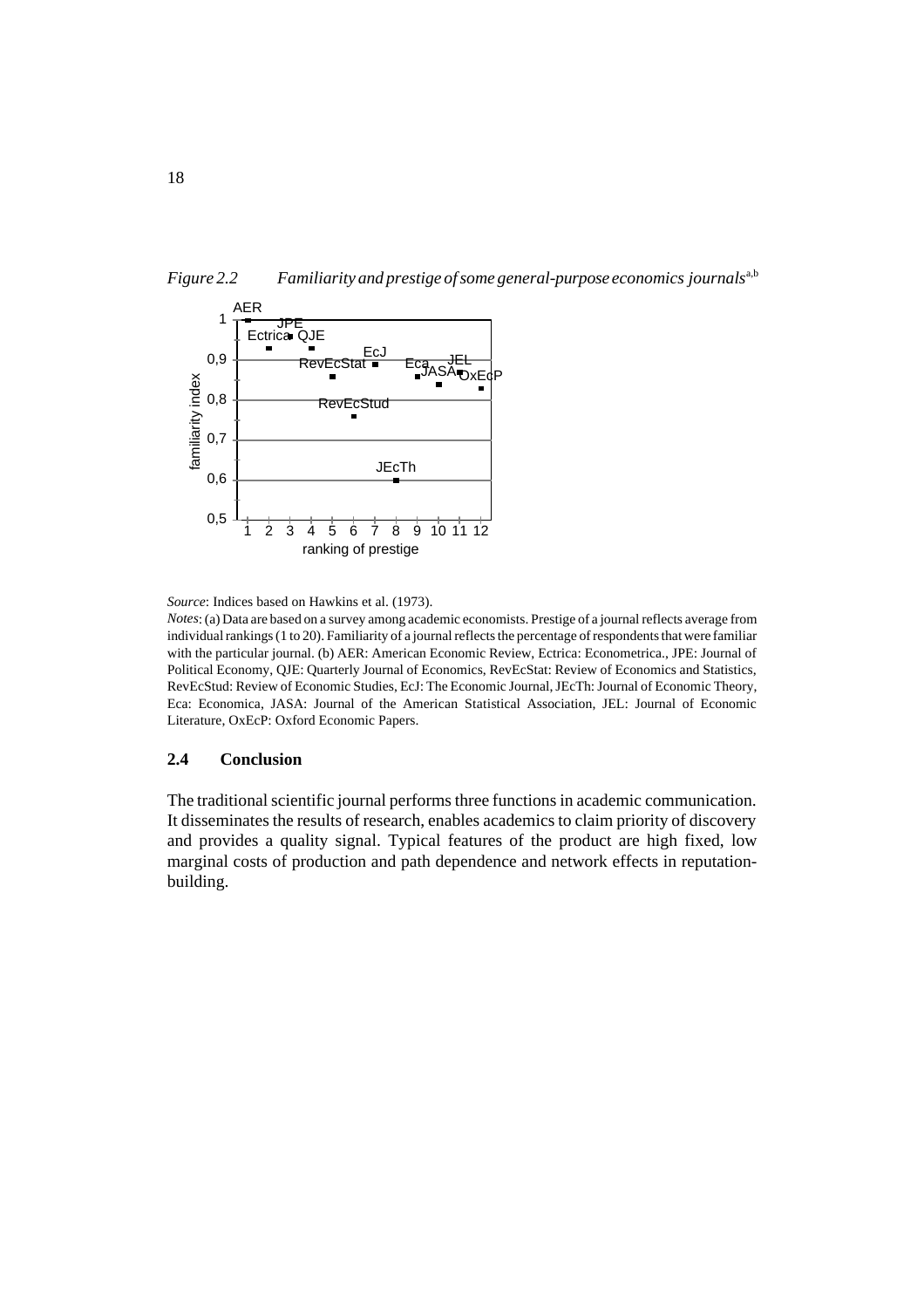# **3. The position of publishers**

#### **3.1 Introduction**

Publishers have a central position in academic communication through traditional scientific journals. In section 3.2 we discuss the position of publishers in the supply chain. In section 3.3 we discuss the economic transactions that follow from the technical functions of the different actors. Then we show that high journal reputation is the key to success for publishers.

#### **3.2 The position of publishers in the supply chain**

In this section we describe the function of academic publishers and related actors in the supply chain. Publishers are the co-ordinators of academic communication through scientific journals. Figure 3.1 presents an overview of the process covering the entire range of activities from the author, publisher, distributor, mediator to the end user.





The content is fully produced by academics. Authors produce papers which they submit to a journal to be published. To select suitable papers for their journal, the publisher calls in the help of an editorial board. The editors guard the quality and scope of the journal. Referees assess the quality of the paper upon invitation of the editors. The editors combine a set of accepted papers into an issue on a regular basis. Thus academics produce the content of a journal, under supervision of the publisher. Then the publisher produces an original through the deployment of a variety of specialists involved in typesetting the issue, editing it before and after typesetting, proofreading, and so on. To produce copies of the original the publisher calls in the help of printers. After printing, the publisher distributes the copies either directly to the reader or to the library. The subscription agencies are intermediaries between publishers and libraries.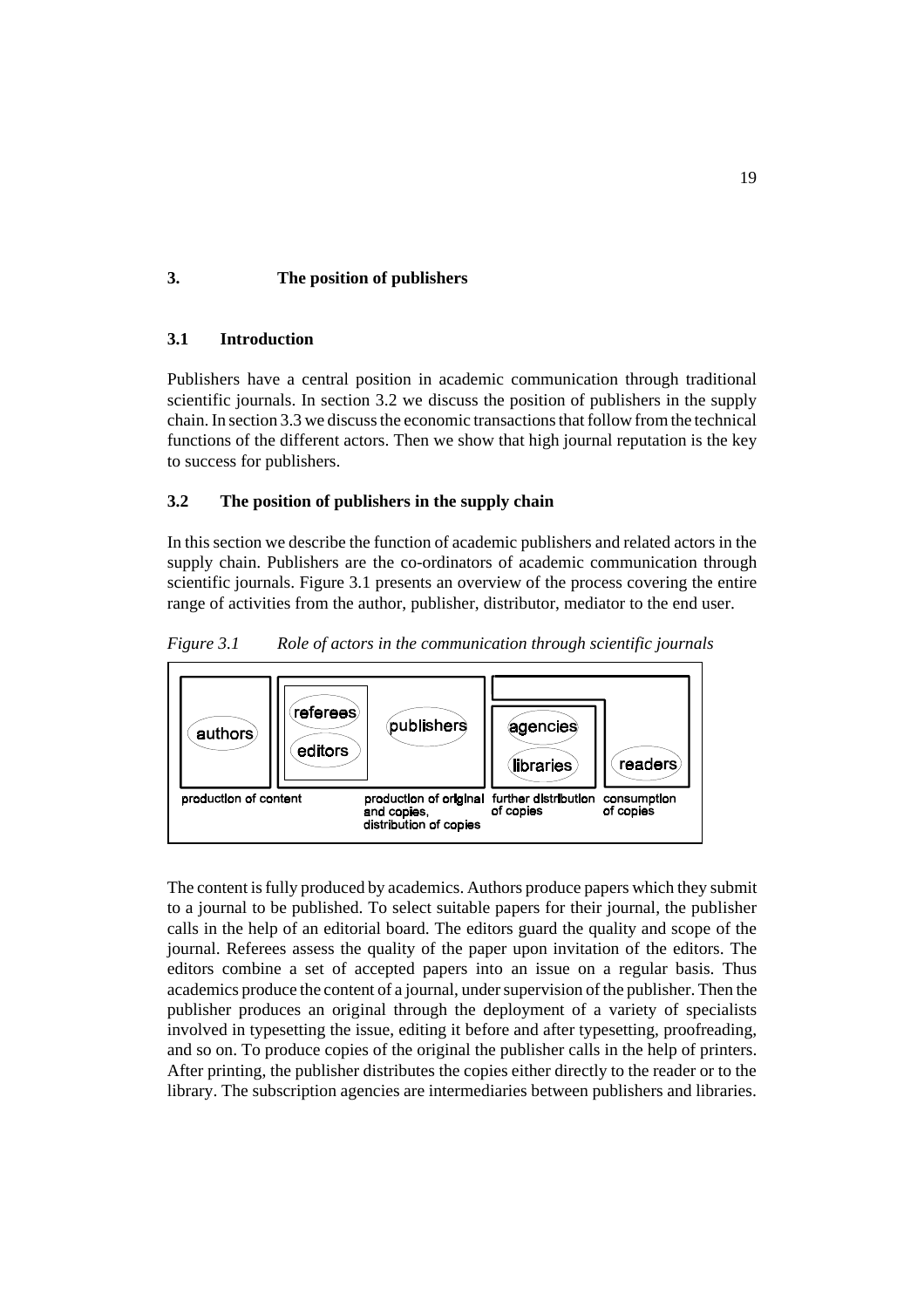They act as a one-stop shop for a whole range of journals and perform supplementary functions like claiming and billing.



*Figure 3.2 Transactions in the publishing process*

### **3.3.1 The market for content**

In the market for content, the publisher concludes contracts with authors on the one hand and editors and referees on the other hand.

#### *Publisher and author*

The publisher puts a quality signal to a paper and establishes a priority claim through publishing it in a journal. The author offers his copyrights in exchange. To the author, this represents a good deal. They are more interested in the indirect rewards from publishing (the net present value of future raises in income, moves into more interesting research positions and improvements in status) than in direct financial rewards from publishing. Publishers are highly interested in the copyrights on papers: the content only represents value when the publisher obtains exclusive rights on the paper. Through the transfer of copyrights, journal articles become a commodity that can be sold. Therefore, the transaction between the publisher and the authors does not imply *direct* financial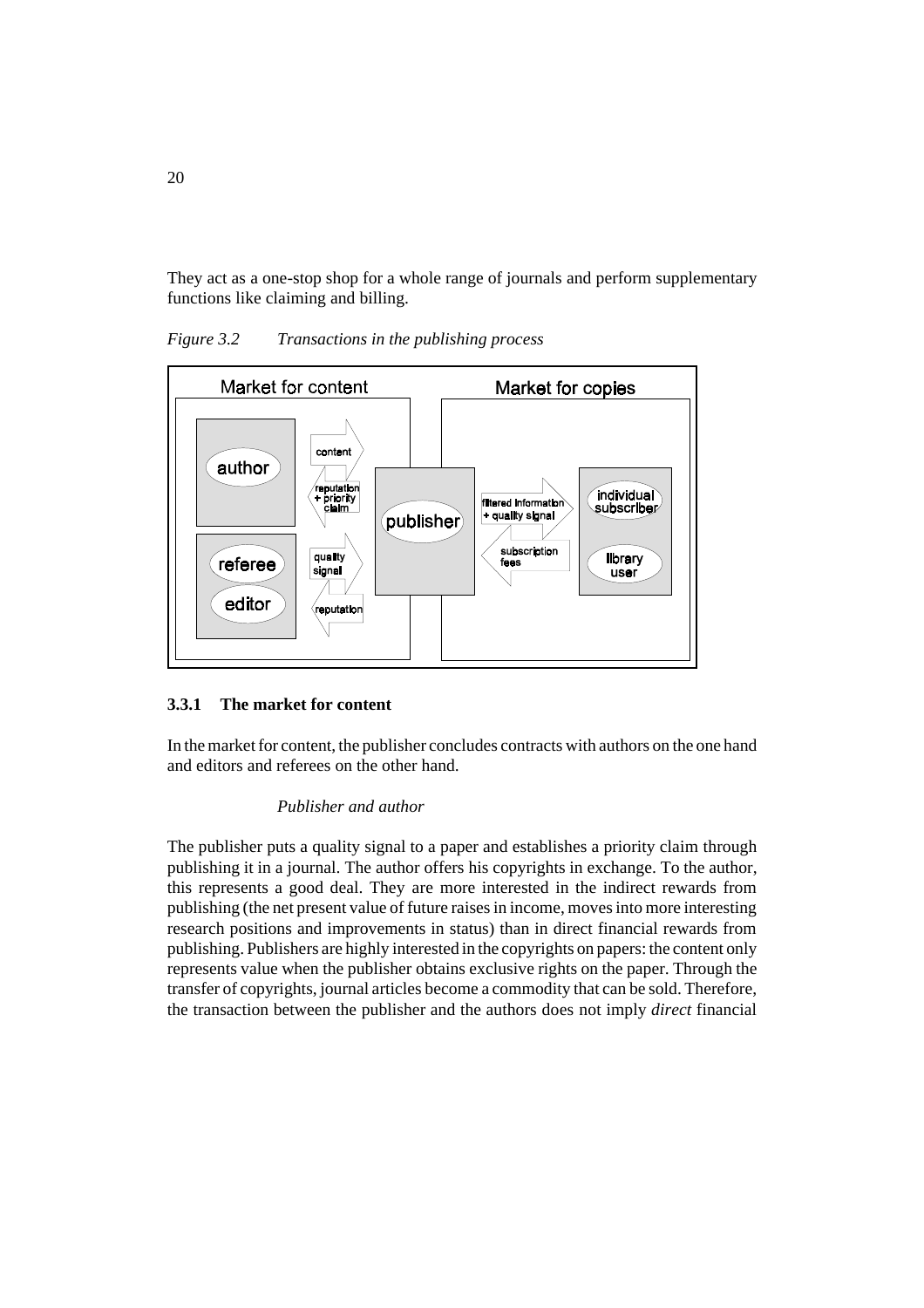transfers of any significance.<sup>2</sup> The publisher has exclusive ownership of the journal title as well. Not even the editorial board of the journal concerned, is allowed to start a journal with the same title.

#### *Publisher and editors and referees*

A similar transaction proceeds between the publisher and editors and referees. The publisher offers them a reward in terms of reputation and the editors and referees pay back by reviewing and selecting papers suitable for publication in the journal. Usually, this transaction does not imply direct financial transfers as well. Therefore, editors and referees act as 'volunteers'.<sup>3</sup> Only the managing editors and the co-editors receive some financial compensation for their work (including secretarial work and postal expenses). However, as one editor-in-chief puts it: 'when you go for the money, you'd better take a newspaper round'. The incentive to serve as a volunteer referee is generally seen as insufficient. One response to this problem is that most editors rely heavily on authors of articles (under review) in their journal to act as referees (see Hamermesh (1994: 156) for empirical evidence). In the instruction to authors, the *Canadian Journal of Economics* presents this as a 'norm'.

#### **3.3.2 The market for copies**

The publisher sells the copies of the journal either directly to the reader or to the library by levying a subscription fee. The individual subscribers and libraries are prepared to pay for this service as it addresses their need for filtered and quality-indexed information on developments in academic research. Subscription fees are the main source of financial revenues of the publisher. They make up about 90 per cent of total revenues (Page, 1993: 72). Revenues from advertising are not substantial for most

 $^2$ Sometimes authors pay to publish a paper in a journal through page charges or submission fees. In economics, submission fees seem to be more of a threshold for authors so as not to submit a lower quality paper to a journal than a financial compensation to the publisher. Current submission fees are about \$50. Not every journal requires levy on submission however. See Rosenbluth (1979) for a model of the submission problem including submission fees.

 $^3$ Engers and Gans (1998) present payment of referees as a trade-off: the advantages of payment in terms of eliciting speedier review or a greater review rate must be weighed against the disadvantages in terms of the reduced need for referees to incur private costs in enhancing the quality of refereeing.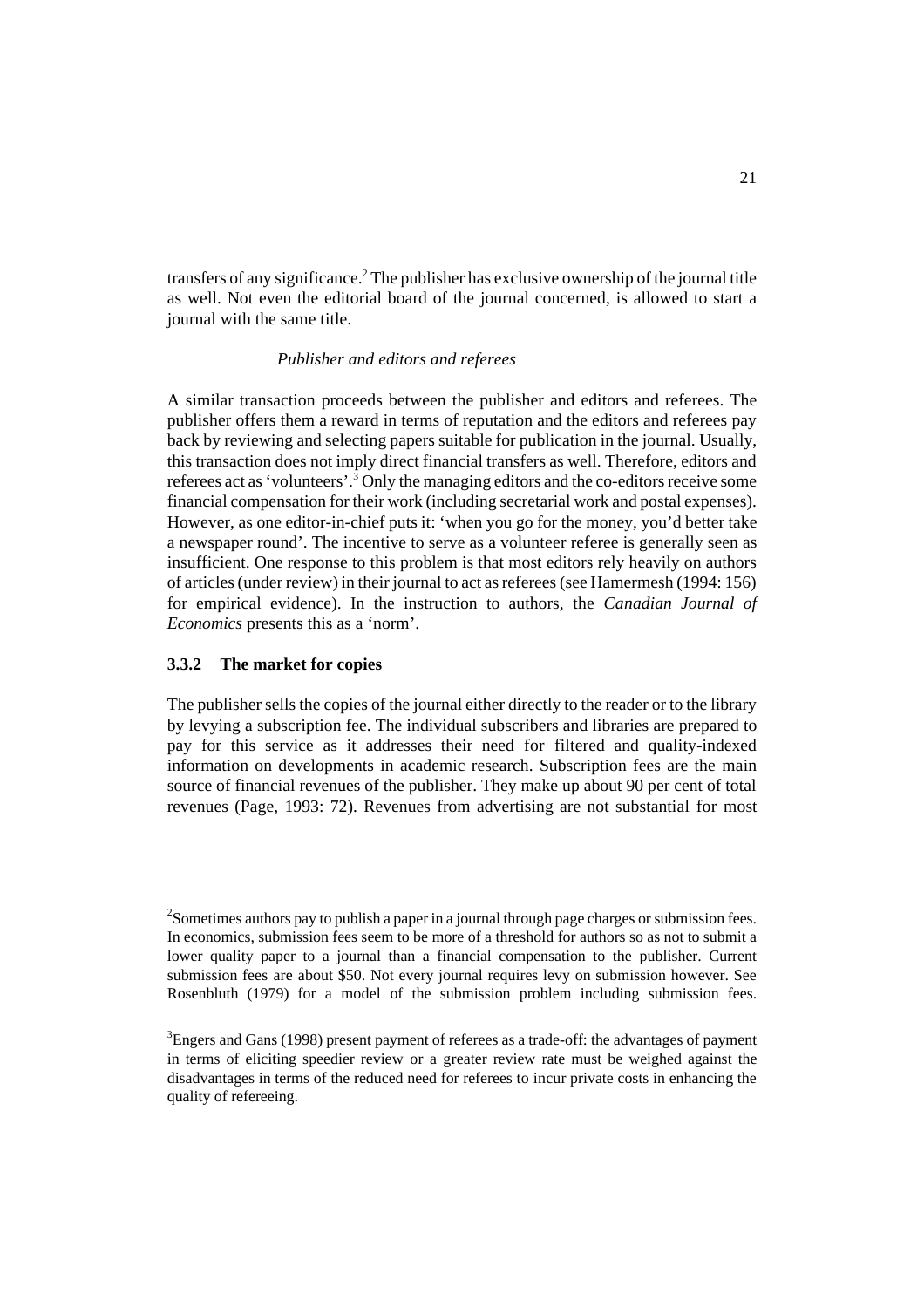scientific journals.<sup>4</sup> The revenues from subscriptions will have to cover the fixed costs of publishing as well. Therefore, to break even publishers will have to charge subscription prices above marginal costs. Only the deterrence of entry of competing journals *in the market for content* could give them the market power to do so. Then a reader has no choice but to accept a high price other than to cancel the subscription, since he cannot choose between substitutes. Each journal article is unique: articles in the same field cannot be substituted like jars of jam from different brands.

Since university libraries levy no use fee, journals are shared goods when offered to the reading public through libraries and are, at the same time, private goods to individual subscribers. So there is a simultaneous existence of separate but linked markets for private and shared use of the good (Ordover and Willig, 1978). Libraries subscriptions are paid for by public funds. The private market serves those consumers who value the good above its price and who either have no access to a shared unit or who choose not to share the good because the cost saving to them is outweighed by the inconvenience. The users of shared units have little reason to care about prices of journals as they are able to free ride on the shared good (abstracting from congestion). The users fall into two groups. The first group is comprised of those who would not purchase a unit of the good for themselves even if the sharing option were not available to them. The second is the group of users of shared units of the good who would switch to private consumption if their sharing option were foreclosed. The sharing option enables the former group to enjoy services they otherwise would not, while it benefits the latter group by reducing their expenditures on the commodity (Ordover and Willig, 1978).

<sup>&</sup>lt;sup>4</sup>Content of economics journals is scarcely sponsored by advertising. Some 20 per cent do not even include any advertisements (Chressanthis and Chressanthis, 1994: Table 2). If any, advertisements are paged separately and placed in the back of the journal. Most advertisements concern books or other journals of the same publisher and computer software. Advertising revenues are likely to be positively correlated with journal circulation. An explanation for the limited use of advertising in even widely circulated economics journals is the limited range of work-related products that are 'channelled through' economists. Specific products are limited to specialised journals and monographs and, indeed, computer software. There are better communications channels available in terms of circulation for non-specific products like word processing software. Academics in the medical profession are much more interesting to influence through advertising, because of their use of drugs for their patients. That could explain that advertising is more popular in medical journals than in economics journals. The American Economic Association brings in some \$190.000 from advertising in three journals with a high circulation (27,000) (Getz, 1997: Figure 2), whereas one medical journal with a similar circulation leads to more than \$1 mln. in advertising income (Hunter, 1997).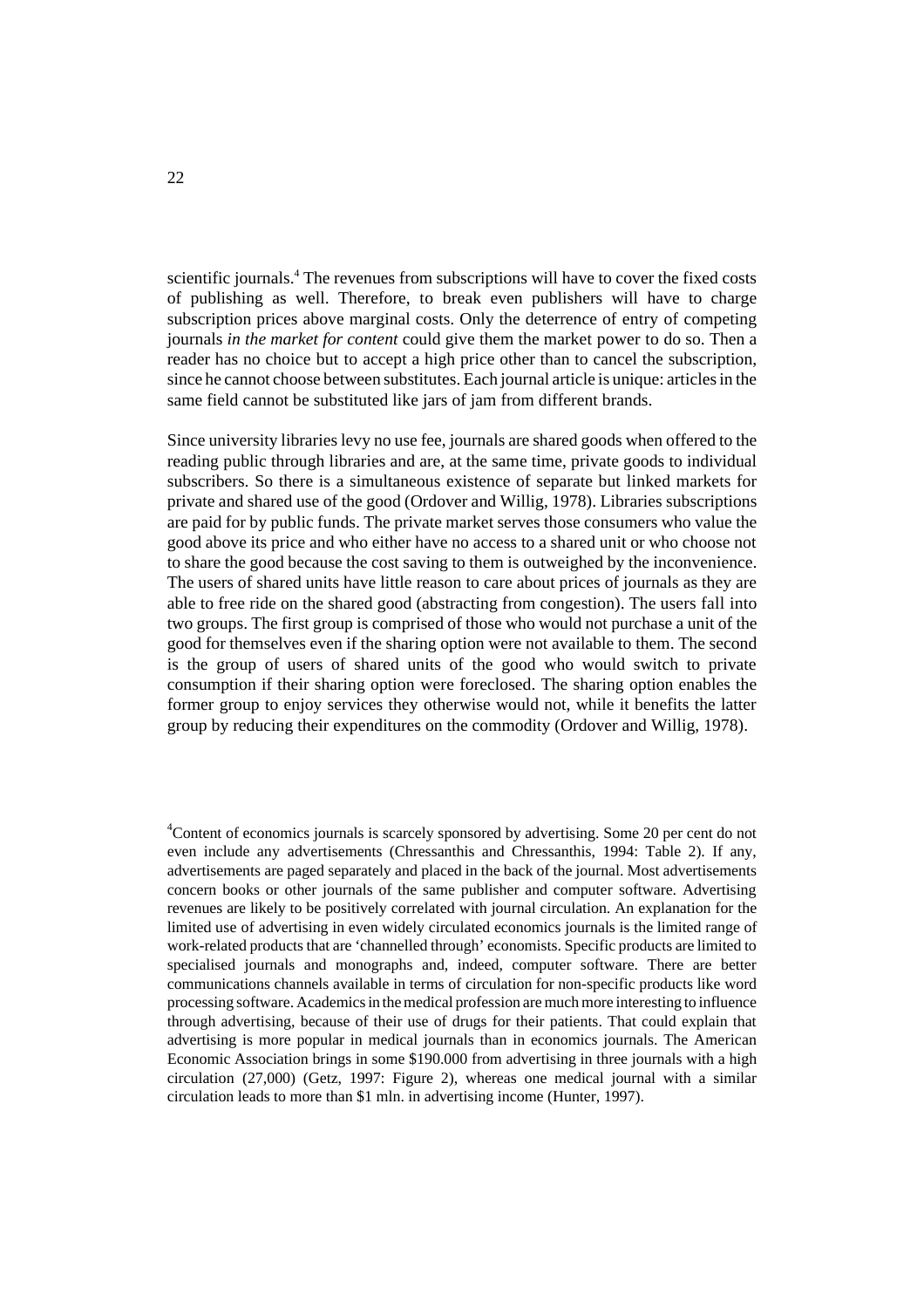#### **3.4 Conclusion**

The traditional setup of the market for scientific journals implies that competition is all about bidding for the author's favour. Authors are prepared to transfer the copyright on their paper to the publisher offering the most prestigious publication outlet. To obtain the exclusive right to sell a high-quality paper, publishers compete for the first place in the journal rankings. By the time a paper is published in a journal the game is played. Then the reader has no choice but to accept a high price other than to cancel his subscription, since he cannot choose between substitutes. Each journal article is unique: articles cannot be substituted like jars of jam from different brands.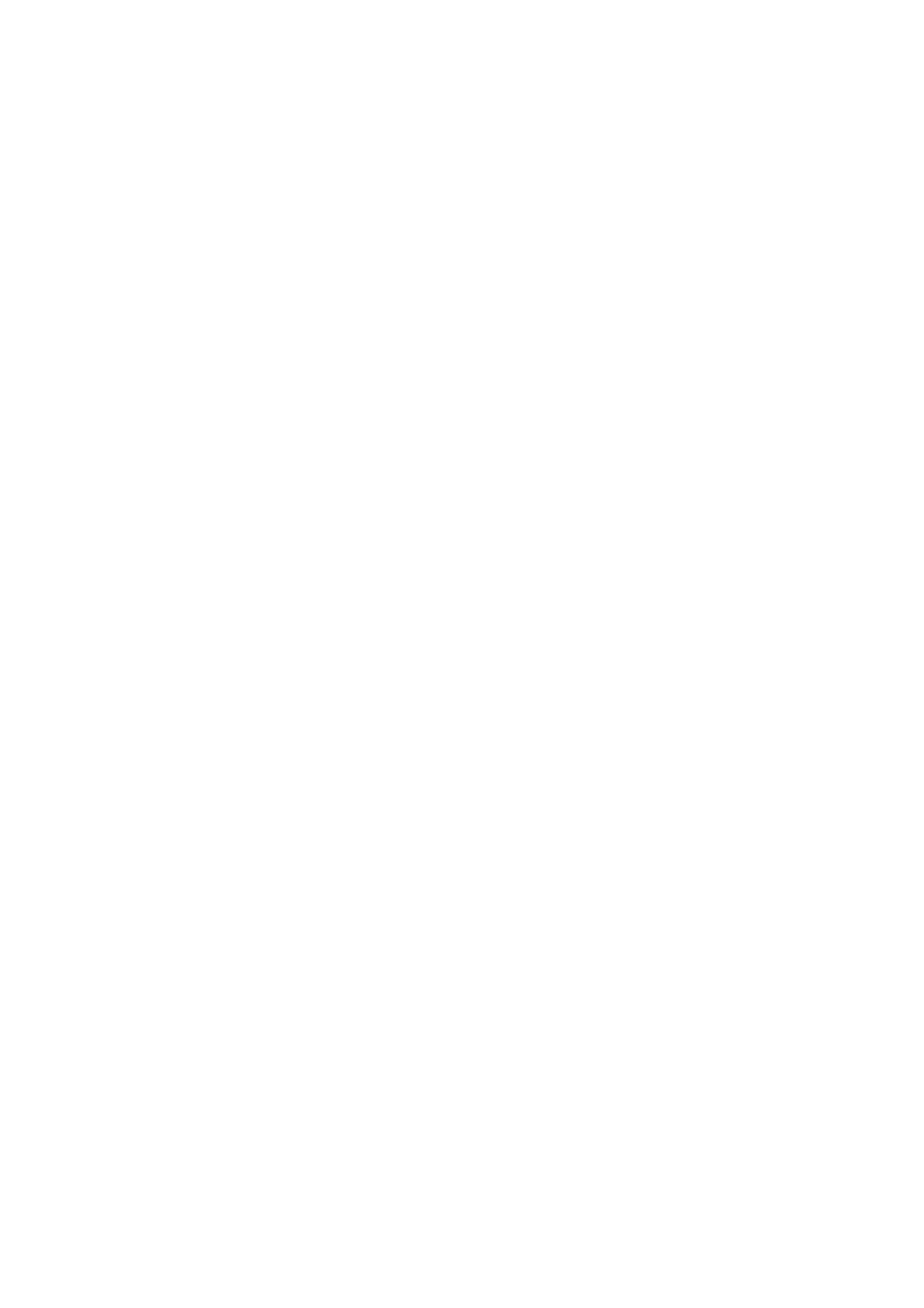## **4. Outside factors**

### **4.1 Introduction**

In this chapter, we discuss three outside factors that have direct implications for the business strategies of publishers, which we will discuss in chapter 5. We go into the growth and specialisation of academia, the increased pressure to publish and the general trend for tightening of library budgets. These developments concern all fields of science and not only economics.

#### **4.2 Growth and specialisation of academia**

The number of academics has been growing and this growth is expected to continue. The number of US Ph.D.s granted in six disciplines in periods of ten year grew at 136 per cent from 1954-63 to 1964-73 and at 35 per cent from 1964-73 to 1974-84 (Joyce, 1990: Table 1, 1128). From 1973 to 1991 the number of employed doctoral academics in the US grew with 80 per cent. The rate of growth in the US is slowing: the growth in the beginning of the seventies was approximately twice as high as at the end of the eighties (Stephan, 1996: 1212, Table 2). There is scope for continuing exponential growth in countries such as China and India in the next decades (Odlyzko, 1995). A similar growth rate is detectable in economics: the number of economist has increased over 75-fold in the last 100 years (Stigler et al, 1995: 333). The growth in the number of academics increases the demand for new, specialised journals for two reasons.

First, on the side of the readers, academics have to keep up with developments in their sub-specialty. They are constrained in their desire to keep up with developments outside their sub-specialty, as they have only limited time to read. The average amount of time spent reading scholarly articles and the average number of scholarly article readings per year has remained relatively constant from 1977 to 1998 (Tenopir and King, 1998). At the same time, the amount of recorded scientific knowledge is doubling approximately every fifteen to twenty years (Price, 1962 in Lovell, 1973). Economics is no exception to this rule: the cumulative stock of journal articles doubles every 14 years (Lovell, 1973). Therefore, their valuation of more narrowly focussed journals that use a specialty-specific 'information-filter' is likely to increase (Stigler et al., 1995: 334, Laband and Piette, 1994: 657).

Second, on the side of the authors, as the number of academics increases, the demand to publish in a fixed number of best journals grows, and a smaller proportion of scholars succeed in publishing at the top of the hierarchy. When deciding where to submit, authors take the probability of acceptance into account apart from the journal's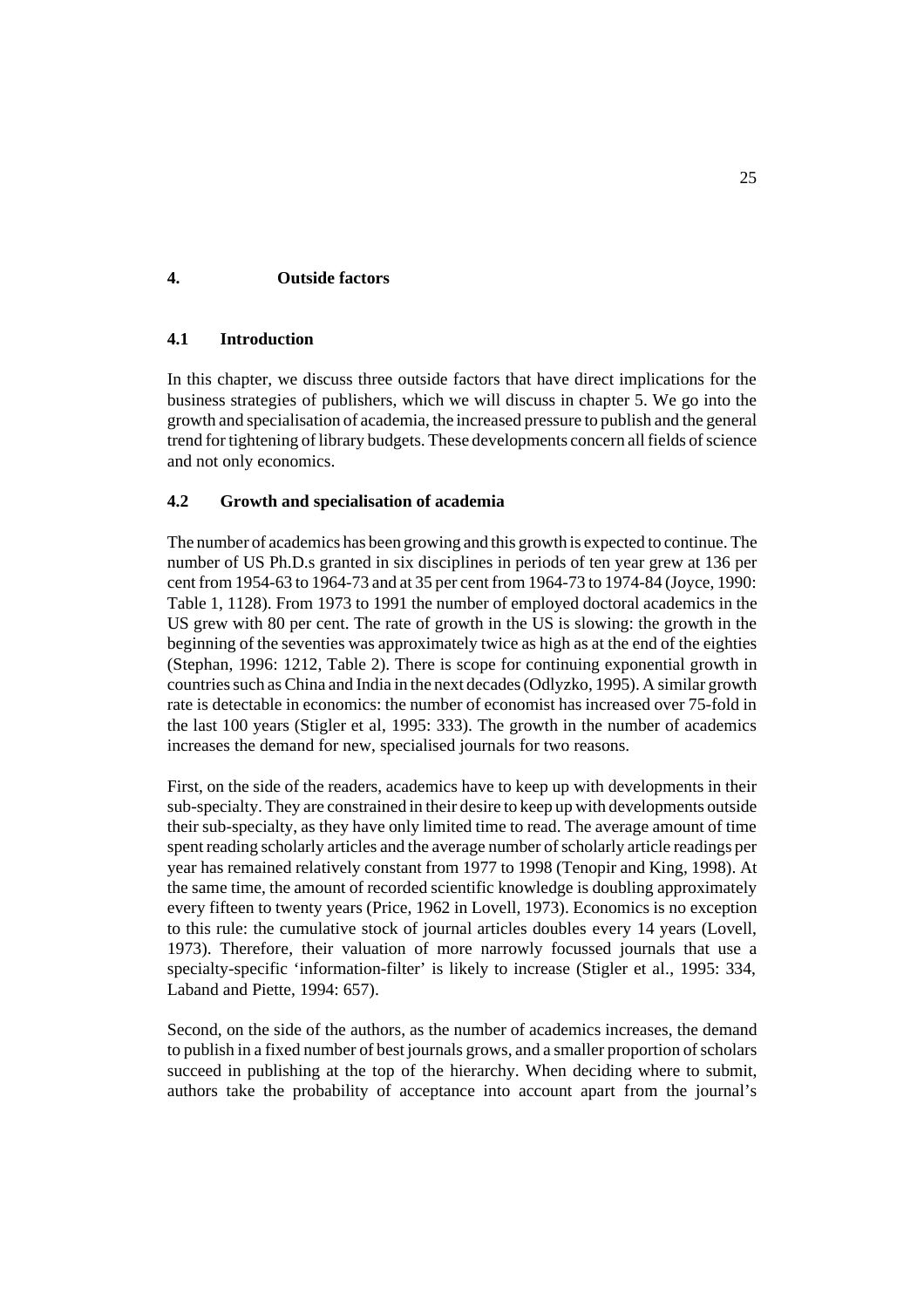reputation (see Rosenbluth, 1979: Appendix 1 for a model of the submission problem). As a result of growth in the number of academics, the trade-off between publishing in prestigious journals and probability of acceptance worsens. Academics are able to shift the trade-off curve upwards through creating new publishing outlets that create a new hierarchy of journals (Noll and Steinmueller, 1992: 33, 34).

# **4.3 The increased pressure to publish**

Some of the growth in demand for journals has been occasioned by university and college personnel processes that make publication in peer reviewed journals the *sine qua non* for jobs, grants, tenure and promotion (ARL et al., 1998). The culture of 'publish or perish' has placed increased pressures on academic staff to publish their findings in order to boost their own (and their university's) research credentials. Parker et al. (1997) argue that the emphasis on publication rates is based on the general trend to performance management in the public sector, which includes allocation of funds based upon measurable output indicators.

Until the 1960s, the number of articles published by each author was relatively small, and many members of academic societies did not publish at all (Walker, 1998). Since then, article output per author has increased. For instance, over the period 1983/84 to 1995/96 the article output of Dutch academics increased almost 70 per cent, whereas research expenditures stayed constant or declined and the number of academics started to decrease in 1994. Other West-European countries have mirrored this trend (NOWT, 1998). To determine the exact impact of the increased pressure to publish on article output, we need an empirical analysis of growth in article output per author correcting for a number of other factors like the availability of publication outlets.<sup>5</sup>

### **4.4 Tightening library budgets**

An important exogenous factor is the general trend for tightening of library budgets. As discussed, the academic community has grown exponentially. This leads to an upward pressure on the number of scientific journals. Therefore, libraries will have to subscribe to more journals and their work load will increase. However, for the median library in the United States, average percentage growth of total library expenditures is only 8 per

<sup>&</sup>lt;sup>5</sup> Empirical research on the development in article output over a long period is not an easy task. For a set of finance journals, Zivney and Bertin (1992) show that the increased pressure to publish did not lead to an actual increase in the number of articles published. Although the number of manuscripts submitted increased, the acceptance rate decreased over the period 1964- 1990. Adams and Griliches (1996) discuss difficulties in measuring relevant article output.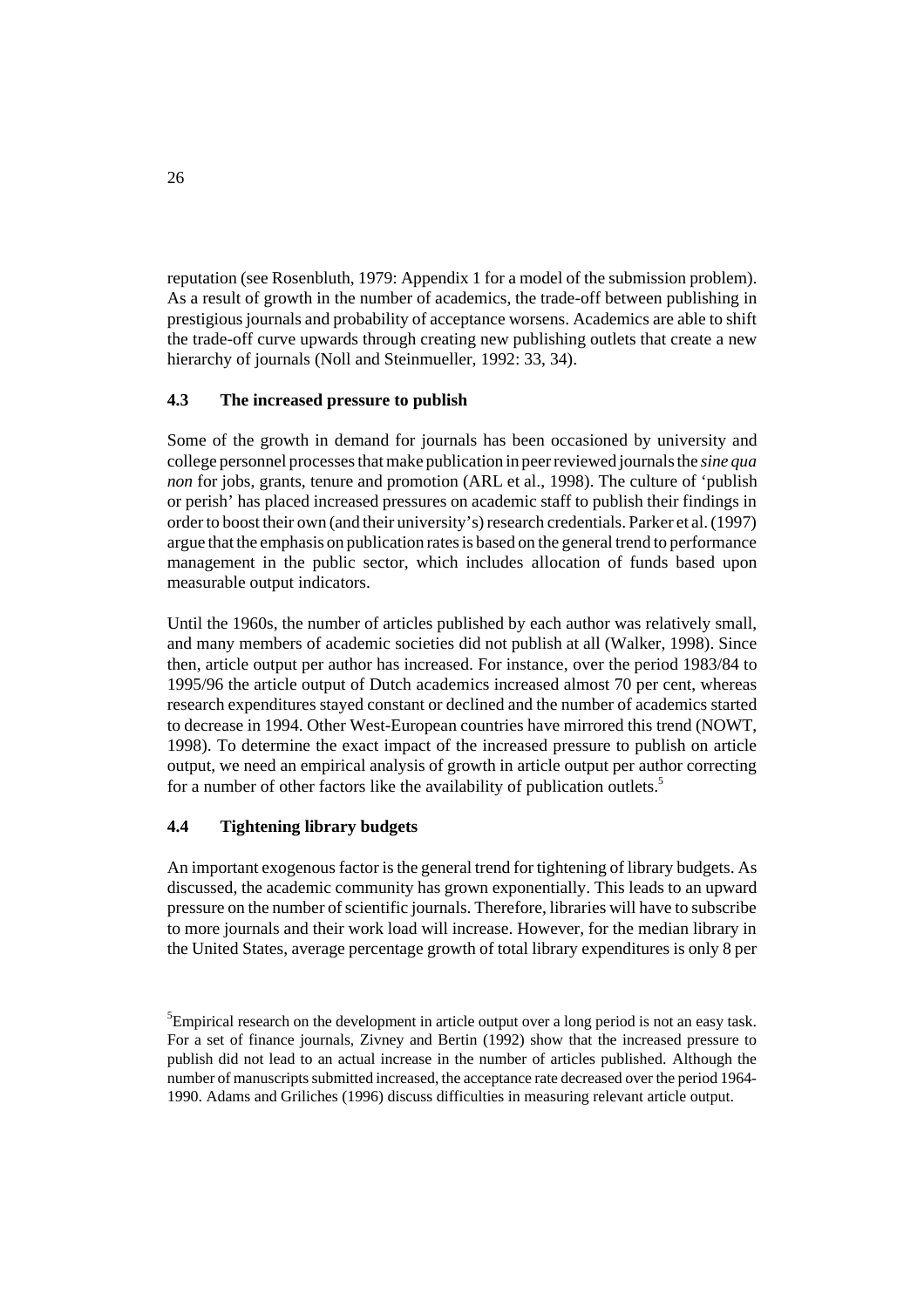cent annually (and 3 per cent when corrected for inflation) over the period 1963-1998 (Figure 4.2).

Of course, very strong improvements in efficiency of libraries could offset the broadening gap between budgets and increasing expenditures, but if we look at the expenditures on journals only, the picture is more or less the same: over the years 1976 to 1998, average percentage growth of expenditures for serials (including all serial publications) is only 9 per cent annually (and 4 per cent when corrected for inflation) (Figure 4.2).

The budget tightening is the more pressing since prices of journals have risen much faster than the consumer price index (CPI). For instance, prices of science and technology journals have risen about twice as fast as the CPI (Walker, 1998: Figure 2).

Another indicator is the part that library expenditures make up of university education and general expenditures. From the mid-1960s through 1971 - the period of most rapid expansion of academia - US libraries increased their share of education and general expenditures from under 3 per cent to nearly 4 per cent. During the 1970s, the libraries' share stayed more or less constant. Then, starting in 1980, the libraries' share fell every year but one during the 1980s. Now it has reached a level that is just slightly higher than the level in the mid-1960s (Mellon Foundation, 1992: Chapter 3).

*Figure 4.2 Real annual growth in total library expenditures (left) and in expenditures for serials (right)*



*Source*: ARL Statistics (see www.arl.org/stats/arlstat/index.html).

#### **4.5 Conclusion**

Growth and specialisation of academia increases the demand for new, specialised journals. Readers ask for more specific 'information-filters' and authors ask for new publishing outlets. This trend is further strengthened by the increased pressure to publish. Notwithstanding the resulting pressure on library expenditures, their budgets have not been increased equally.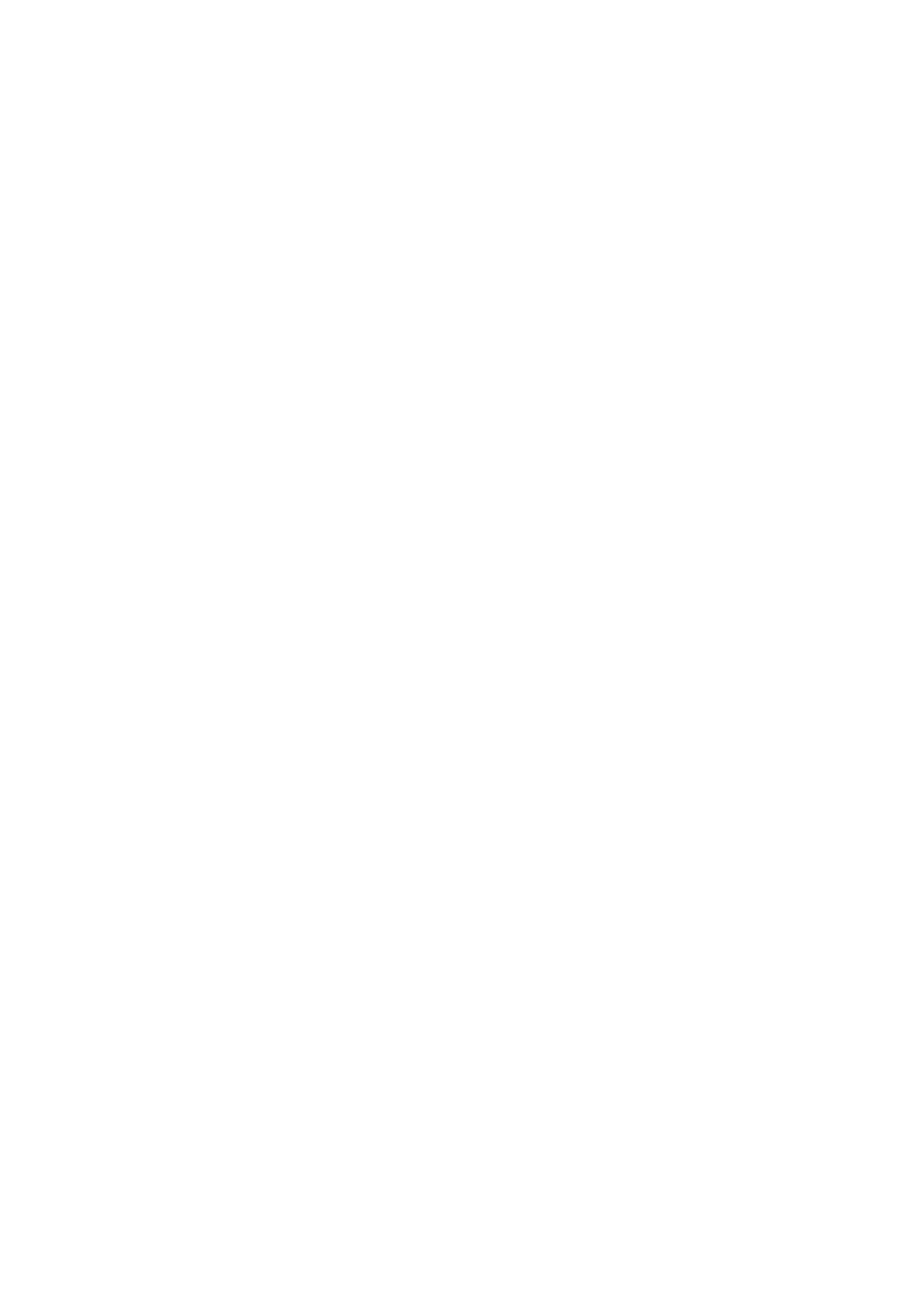## **5. Business strategies of publishers**

### **5.1 Introduction**

Now that we have identified the factors that structure the behaviour of publishers, we discuss their business strategies. We analyse the way how publishers are able to raise barriers to entry in the market for content (i.e. scientific papers) so as to appropriate the surplus from publishing. The surplus is equal to the sum of revenues (subscription fee) minus costs per sold product. As argued in chapter 3, only a secure position in the market for content enables publishers to appropriate some part of the surplus. In section 5.2 we deal with barriers to entry in the market for content. We go into ways to appropriate the surplus in section 5.3.

# **5.2 Raising barriers to entry in the market for content**

Publishers pursue a strategy of horizontal product differentiation to establish a prestigious journal in a market which is characterised by high entry barriers. Reputation building is supported by a range of additional strategies, which we discuss in section 5.2.2.

### **5.2.1 Establishing a high reputation**

Establishing a high reputation enables publishers to gain market power. We show this by using the method of defining the relevant market cluster presented in CPB (2000). Let us call the market for journals in a discipline (say, economics) the 'pivotal market'. Entry in the market for journals is deterred as soon as a publisher seizes market power in the connected market for scientific papers. Market power in the market for content is based on reputation. A high reputation enables a publisher to capture some part of the fixed supply of high-quality papers. After all authors do not want anything else than to publish their papers in a prestigious journal. To realise a publication, authors are prepared to transfer their copyrights to publishers (see section 3.3.1).

An entering journal is almost by definition left with lower-quality papers, which threatens to lock it into a low reputation path (see section 2.3 on path dependence), unless the market accommodates another top journal. Therefore, an entering journal does not represent a real threat to the existing prestigious journal. In a mature, stable market for journals in some discipline successful entry would approach zero.

However, the growth and the trend towards specialisation of academia propels a specific mode of entry. We explain this process with the use of Figure 5.1. A publisher which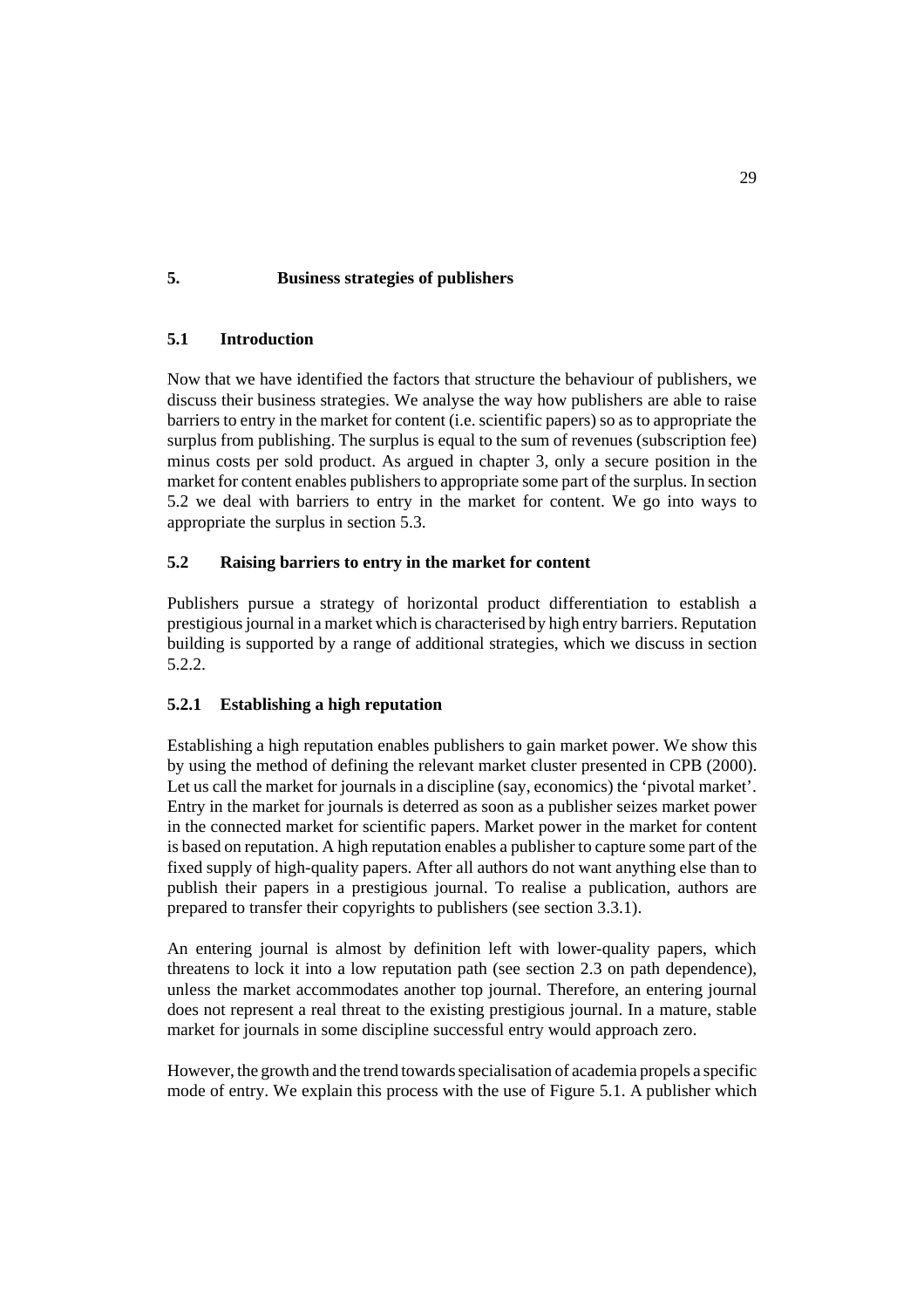starts publication of the new journal *A* in an existing hierarchy is not likely to have much success. As discussed the title 'most prestigious journal in the specialty' is almost an impregnable fortress to competing publishers. Somehow a publisher has to break the monopoly on high-quality inputs of the existing top journal, i.e. he has to come up with a strategy to by-pass occupied positions.

In stead of introducing journal *A*, he introduces journal *B* in a sub-specialty (see Noll and Steinmueller, 1992). As discussed in chapter 4, academic authors and readers are keen to form a new club round the more specialised journal *B*. An own journal increases the status and publishing opportunities for their sub-specialty. Readers are willing to pay for a new information-filter which supplies high-quality material on the sub-speciality they are interested in. To the authors, journal *B* is the second best place to publish for that sub-specialty. As a result, the new specialty journal is in a good position to compete for papers with 'second-tier' general-purpose journals (Laband and Piette, 1994: 657). If all works out well, journal *B* achieves the title 'most prestigious journal in the subspecialty'. A new hierarchy is established.

Eagly (1975) presents empirical evidence showing that the subject content and network function of economics journals is undergoing increased specialisation since 1961. Only some of the growth in research output is absorbed by more voluminous issues of the existing journals. Comparing 41 economics journals that appeared in both 1970 and 1990, the number of articles per journal published increased by 23 per cent and the number of pages per journal published by 50 per cent between the periods 1965-69 and 1985-89 (Laband and Piette, 1994: 643).

Of course, this strategy of horizontal product differentiation is most successful, when the publisher is the first to establish a journal in a new, growing field (see Cabral, 1992: 17 on first mover advantages). Therefore, a publisher is very keen to know whether a subgroup of academics has reached the minimum size required for operation of a journal at an affordable cost. To that purpose, all publishers have a network of agents with close connections to academia.

The type of market that develops is one of monopolistic competition (Noll and Steinmueller, 1992). Success means having a large number of subscribers with a low price elasticity. Success of a journal in a specialty breeds entry of journal *B* that attempts to become an outlet for a narrower sub-specialty. If successful, the effect of such entry will be to cut subscriptions to the journals in the specialty (the shaded part of the specialty in Figure 5.1). This goes for individual subscriptions in the first place: academics value a more specialised journal higher when the percentage of articles of direct personal interest is higher than for a general-purpose journal.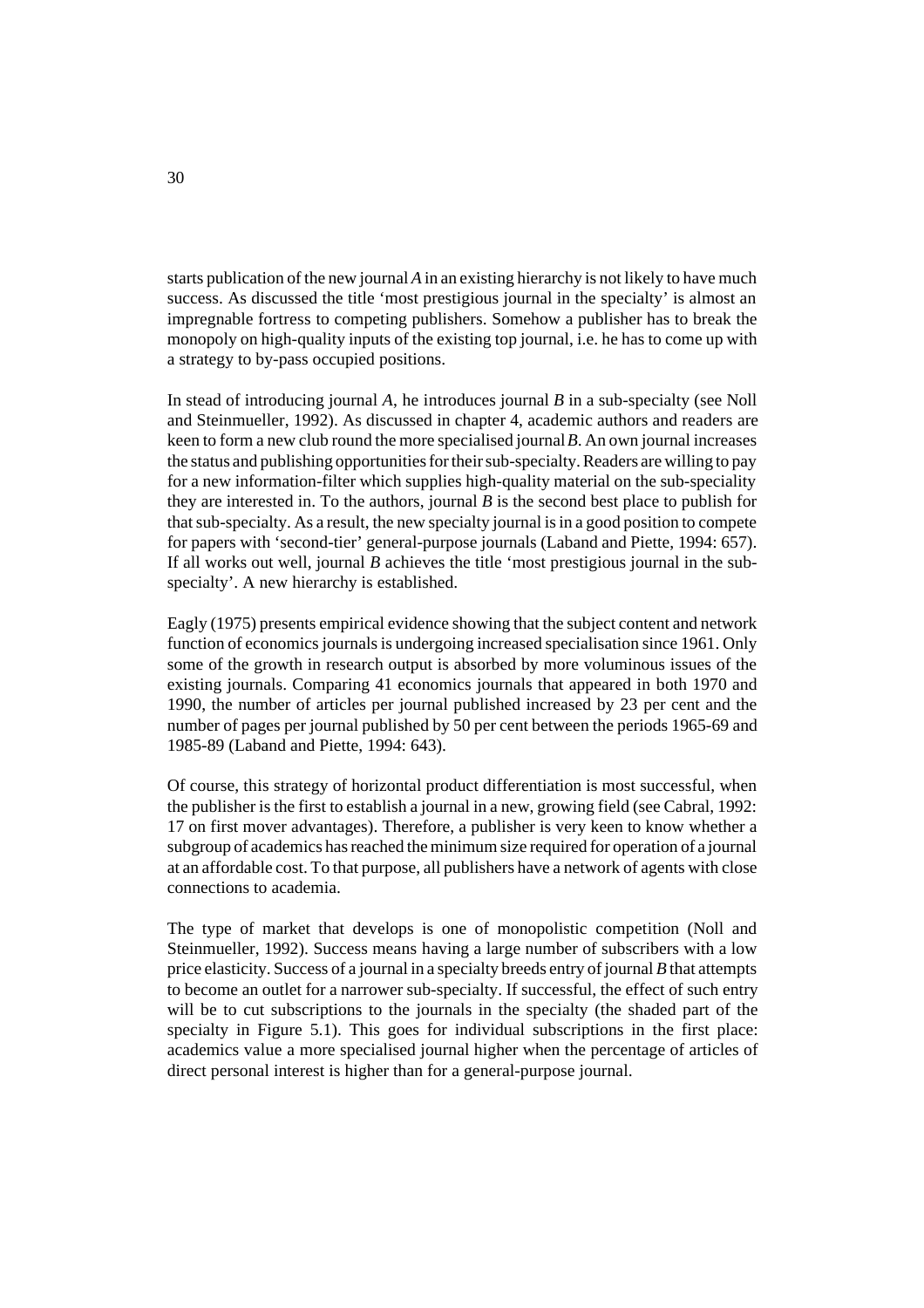

*Figure 5.1 The strategy of horizontal product differentiation*

Libraries are not able to replace general-purpose titles for more specialised titles so easily however. The demand for the general-purpose journal will increase as a result of entry of a more specialised journal. After all, people who cancelled their individual subscription to the general-purpose journal will switch to the library as the source of their reading. Above that, it is not likely that use of a brand new journal will be high. The sub-specialty is probably still in its beginnings, which means that there are not many readers at the time of entry. Therefore, the cost-use ratio for a new journal tends to be relatively unfavourable. Assuming that the library budget stays constant, only one journal can be subscribed to. The choice is dependent on the cost-use ratio ranking of journal *A* versus *B*. If journal *B* is successful, the total number of subscriptions to the more general-purpose journals will partly be shifted to the more specialised journal *B* eventually. However the shift may take a couple of years, considering the fact that it usually takes five to seven years to break-even (Page, 1993: 81).

Only secondary journals are under threat of entry of more specialised journals. Note that the shaded part in Figure 5.1 does not include the top of the hierarchy. The most prestigious general-purpose journals in a discipline are likely to be immune for a foundering subscriber base. They have captured some part of the market for inputs. Whatever new journal commences publication, these journals will continue to include the influential articles by leading academics in the field. The continuous stream of high quality papers in these journals makes them 'must-haves'. Therefore, top journals are able to sustain their monopoly positions. Each of them constitutes a distinct relevant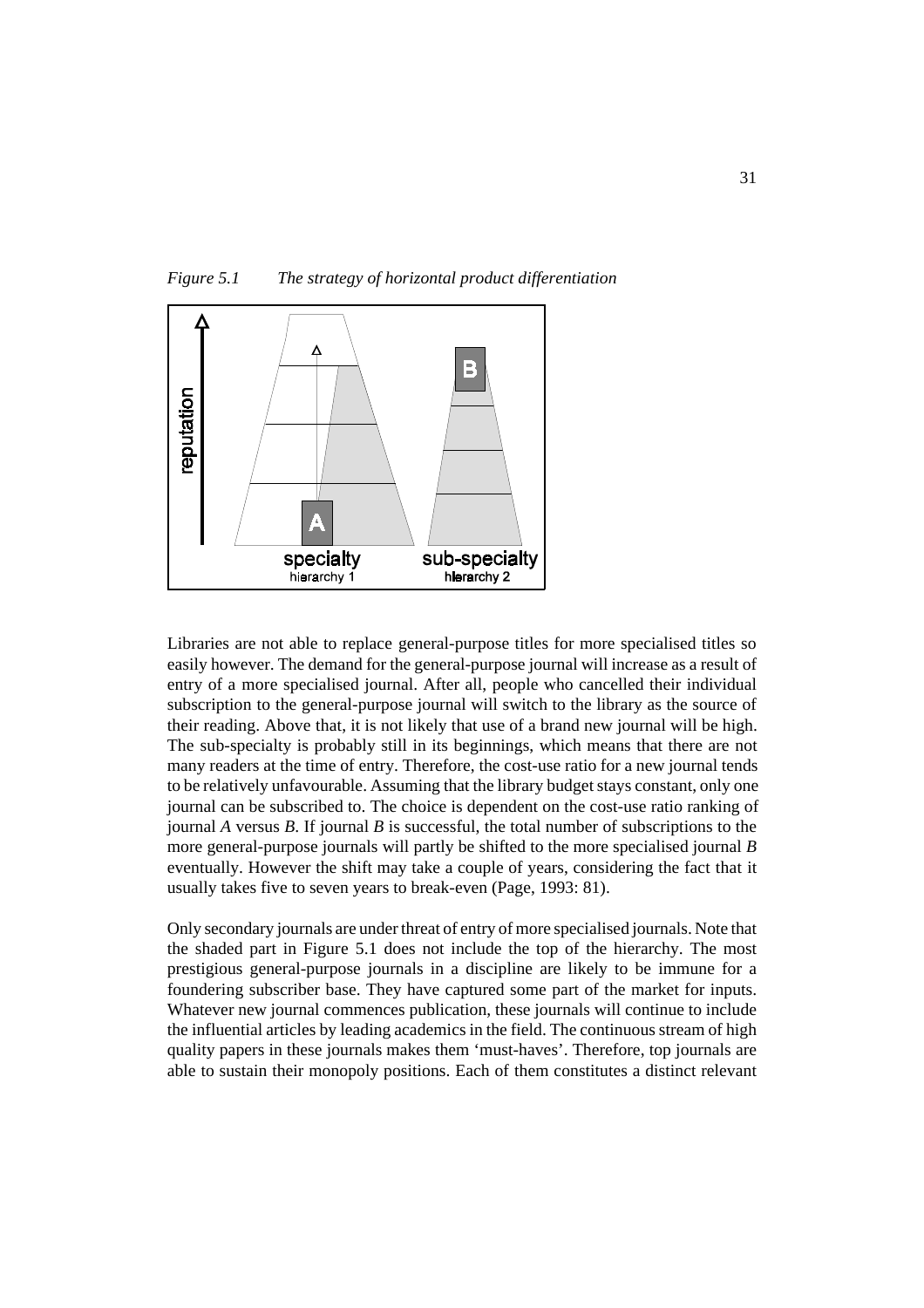market (McCabe, 1999). The only limit to the publisher's capacity to achieve monopoly returns is the threshold cost-use ratio that libraries use in their cancellation policy.

However, in practice we see scientific journals which are not at the top of the hierarchy, but are still able to survive. The reason is that entry of competing, more specialised journals occurs only after a period of profit-making. In other words, the time needed to achieve an acceptable return on investment (say, eight years) is shorter than the time over which further specialisation of science takes place. These journals are 'temporary cash cows'.

Therefore, we can make a distinction between two layers of the hierarchy in a field. The first layer exists of top journals which are immune to entry. The second layer exists of journals which are free from competition pressure because of the slow process of entry. In practice, the distinction between the two layers is not absolute. Therefore, the relation between journal reputation and profit margins is gradual. We would expect that an increase in journal reputation enables the publisher to charge higher prices, corrected for all other relevant factors like non-profit status, frequency of the journal, etc. Indeed, in an empirical study on 90 economics journals, Chressanthis and Chressanthis (1994) find a highly significant correlation between a comprehensive journal prestige measure (similar to the one used by Durden et al., 1991: 174, Table 3) and library subscription fees.

The process of monopolistic competition based on growth and specialisation of academia, combined with the increased pressure to publish (section 4.3), has to result in a downward pressure on average circulation figures. After all, the rise of a 'publish or perish' culture strengthens the incentive to start a more specialised journal as soon as the market accommodates it. Indeed, empirical research by Tenopir and King (1998) shows that the 1995 median number of scientific journal subscribers is approximately 1,900 subscribers, down from 2,900 in 1975. The number of individual subscriptions per scientist declined from 5.8 in 1977 to approximately 2.9 in recent years.

Fewer subscriptions require higher prices to recover costs (section 2.3). Chressanthis and Chressanthis (1994) analysis indicates an increase of \$12 - \$20 in the library subscription fee as a result of an decrease of circulation by 1000. This is quite substantial with an average library subscription fee of \$70. Combined with stagnant library budgets (section 4.4), these price increases forced libraries to cancel titles. Moreover, the less endowed relative to the larger and the better-funded research libraries have begun to rely more heavily on interlibrary loan services and resource sharing among libraries. This trend places greater economic burdens on a smaller set of the better-funded research libraries to pay for journal subscriptions (Chressanthis and Chressanthis, 1994).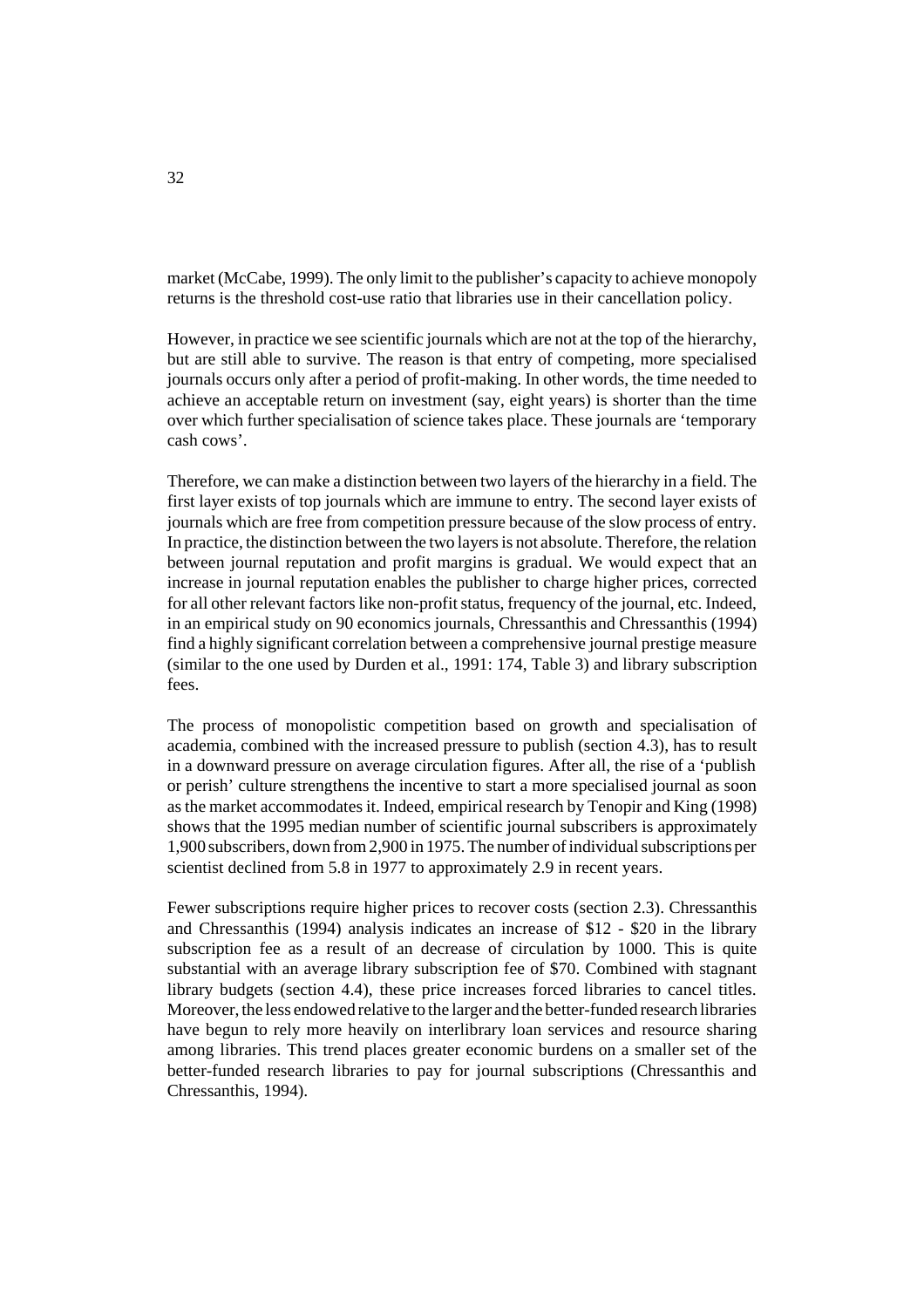Partly, the decrease in circulation and the subsequent rise in costs per journal explains the journal crisis, i.e. the vicious circle of higher prices, more cancellations, lower circulation, further increase in prices, etc. However, Chressanthis and Chressanthis (1994) show that other factors like profit or non-profit status are more important. The spiralling journal prices do not seem to be based on cost considerations but rather on profit considerations. This empirical evidence provides another indication that publishers have considerable market power to raise prices. In section 5.3 we go into the way publishers try to maximise their profit margins.

### **5.2.2 Strategies supporting reputation-building**

Apart from the strategy of horizontal product differentiation as discussed above, publishers pursue strategies to support reputation-building of their journal. As discussed in chapter 2, reputation-building is characterised by network effects and path dependence: the fortunate introduction of a journal is characterised by a 'flywheel' effect. Therefore, creating mass in combination with establishing a good reputation in the first period of existence of a journal is crucial. We make a distinction between strategies primarily aimed at creating mass and strategies aimed at signalling quality.

#### *Creating mass*

Publishers have to deal with networks effects in demand. The following strategies are primarily aimed at gaining market share:

- $\mathbf{r}$  *Sampling*. Generally, publishers give away free samples of the first issue of a new journal to potential subscribers. Publishers of an existing journal provide a free copy of an 'average issue' upon request.
- $\overline{a}$  *Revealing parts*. By revealing the titles of (forthcoming) articles, name of the authors, and sometimes abstracts of their articles, publishers try to 'appetise' customers. Media are the Internet homepage of journals and, increasingly, 'alertservices' via e-mail.
- $\mathbf{r}$  *Low initial margins*. As the cost-use ratio of new journals is generally unfavourable, publishers hold the initial price for at least the first three years of publication, regardless of subscription level, and sometimes for up to five years, engendering losses that must be made up in time.<sup>6</sup> Prices for succeeding years

<sup>&</sup>lt;sup>6</sup>This concerns margins, not absolute prices, since increases in journal age is associated with lower library prices, confirming the view that newer journals have higher advertising and marketentry costs than older, established journals do. A one-year increase in journal age will decrease library prices by about \$0.43 - \$0.55, all else equal (Chressanthis and Chressanthis, 1994).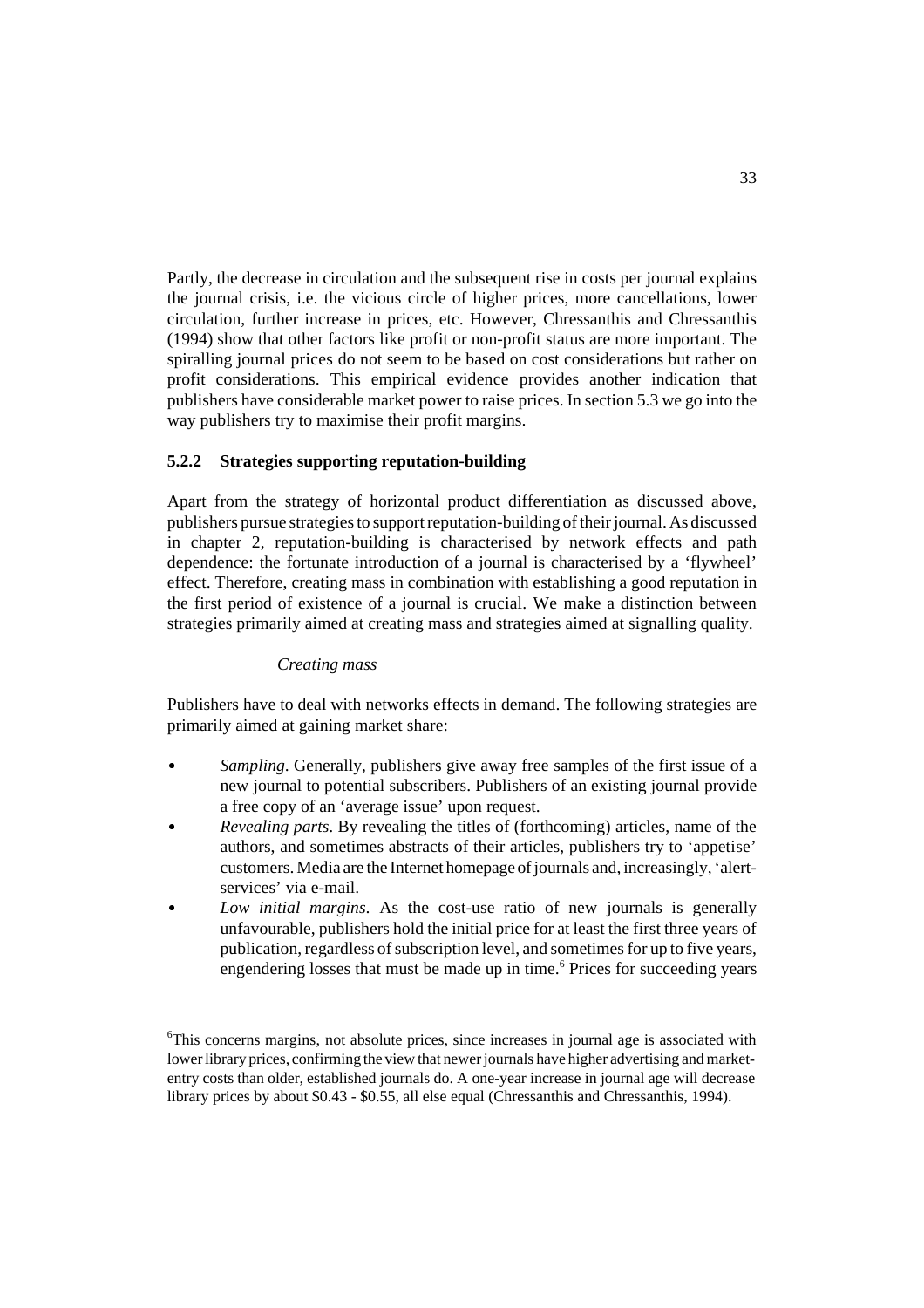are adjusted to the actual number of subscribers once a maximum is judged to have been reached, a point that can be 5-7 years after inception (Beschler, 1998). *Bundling*. Publishers can bundle subscription to a new journal with subscription to an existing journal. An example is the combined subscription to the *American Economic Review*, *Journal of Economic Literature* and *Journal of Economic Perspectives* (JEP), all published by the American Economic Association. This bundling strategy provided a head start for the *JEP*, which commenced publication in 1987. Another example is the combined subscription to *Applied Financial Economics* (commenced in 1990) with *Applied Economics* (1968). Routledge extended this bundle of subscriptions with *Applied Economics Letters* in 1994.

 *Linkup with professional association*. Through linking up with a professional association, a publisher obtains a journal with a wide subscription base since membership of the association is usually combined with subscription to the home organ. Thus the number of individual subscriptions will be significantly higher than for a non-linked journal. As long as the individual subscription fee exceeds marginal costs, a strategy of maximising the number of individual subscriptions is profitable. The abovementioned *American Economic Review* has 27,000 subscriptions for instance, whereas the average circulation of an economics journal is about 4,000 (Chressanthis and Chressanthis, 1994: Table 2). Generally, there are further reductions in the individual subscription fee for members of the association, so that members can clearly see the reduced price as a benefit of membership (Hunter, 1997). An example of a 'sneaker' - an originally independent journal brought in as association journal - is the *European Economic Review* (EER), owned by Elsevier. This journal was founded in 1969 and became the journal of the European Economic Association in 1986. Journals like *EER* have to be distinguished from journals which are published by a publisher as a called-in jobber. In the latter case, the publisher is not an independent owner (and residual claimant) of a title which bundles subscription with ownership of an association for strategic reasons.

### *Signalling quality*

Because of the path dependence in reputation building, the first blow is half the battle. Publishers use several strategies to set initial conditions as favourable as possible by signalling superior (future) quality. This is also of direct benefit to the editors, who would like to see 'their' journal as prestigious as possible.

 $\overline{a}$  *Editorial board*. An editorial board consisting of a row of 'big shots' gives a quality signal to authors. After all, it is the editorial board which should guard

 $\overline{a}$ 

 $\bullet$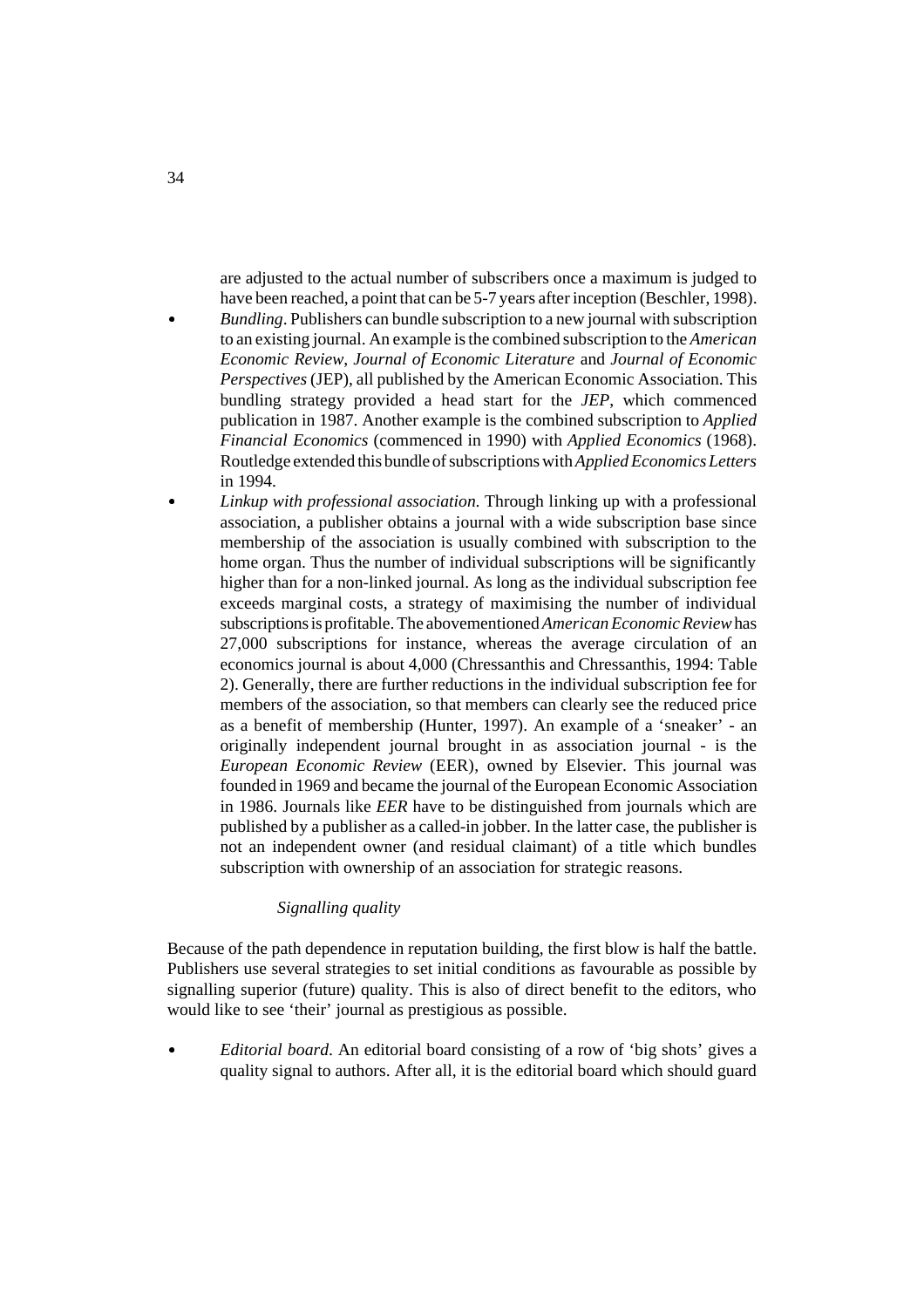the quality of the journal. To secure the reputation of a journal, publishers have influence on the appointment of members of the editorial board.

- *High-quality papers in first issue*. Because of path dependence in submission, high quality of the first issue is likely to set a trend. Thus by aiming high in the beginning, a publisher is able to influence the reputation building of a journal. The number of 'well-known' names in the first issue is often considerably higher than in the average issue (for instance, the all-stars first issue of the *Journal of Economic Growth* included Barro, Mincer, Aghion, Howitt, Durlauf, Quah, and Benhabib). The reliability of this signal will weaken when most journals follow this strategy.
- *Brand building of publishers*. A publisher can use his good reputation based on his portfolio of prestigious journals and/or its reputation as organisation (think of the American Economic Association) - to provide an implicit guarantee of product quality to potential subscribers. This serves to attract greater number of subscribers than a journal started up by an organisation (such as some unknown economics department) with less reputational capital at stake (Laband and Piette, 1994: 653). An example of this strategy is the powerful market penetration of the *Journal of Economic Perspectives* started in 1987 by the prestigious American Economic Association, which had already two topjournals in its portfolio: the *American Economic Review* and the *Journal of Economic Literature*. To strengthen the quality-signal, Elsevier uses the same lay-out of the covers of their portfolio of economics journals.
- $\mathbf{r}$  *Twigging*. A publisher can use the good reputation of a specific journal title to support the reputation of another, new journal (like *Applied Economics* and the later started *Applied Economics Letters* or the *Journal of the Royal Statistical Society Series A, B, C* and *D*). To provide a head start to a journal, some publishers use a combination of bundling and twigging.

### **5.3 Price strategies**

 $\overline{a}$ 

 $\overline{a}$ 

Barriers to entry enable publishers to set prices higher than marginal costs. Now we know how publishers can raise barriers to entry through positioning their journal. In this section we discuss how they pursue price strategies to appropriate the surplus. We make a distinction between price strategies related to one journal and to a portfolio of journals. After dealing with the price strategies we go into differences between non-profit and forprofit publishers in the exploitation of their market power.

#### *Price discrimination*

As institutions and individuals have different price elasticities of demand, publishers can charge higher rates for library subscriptions than for individual subscriptions. This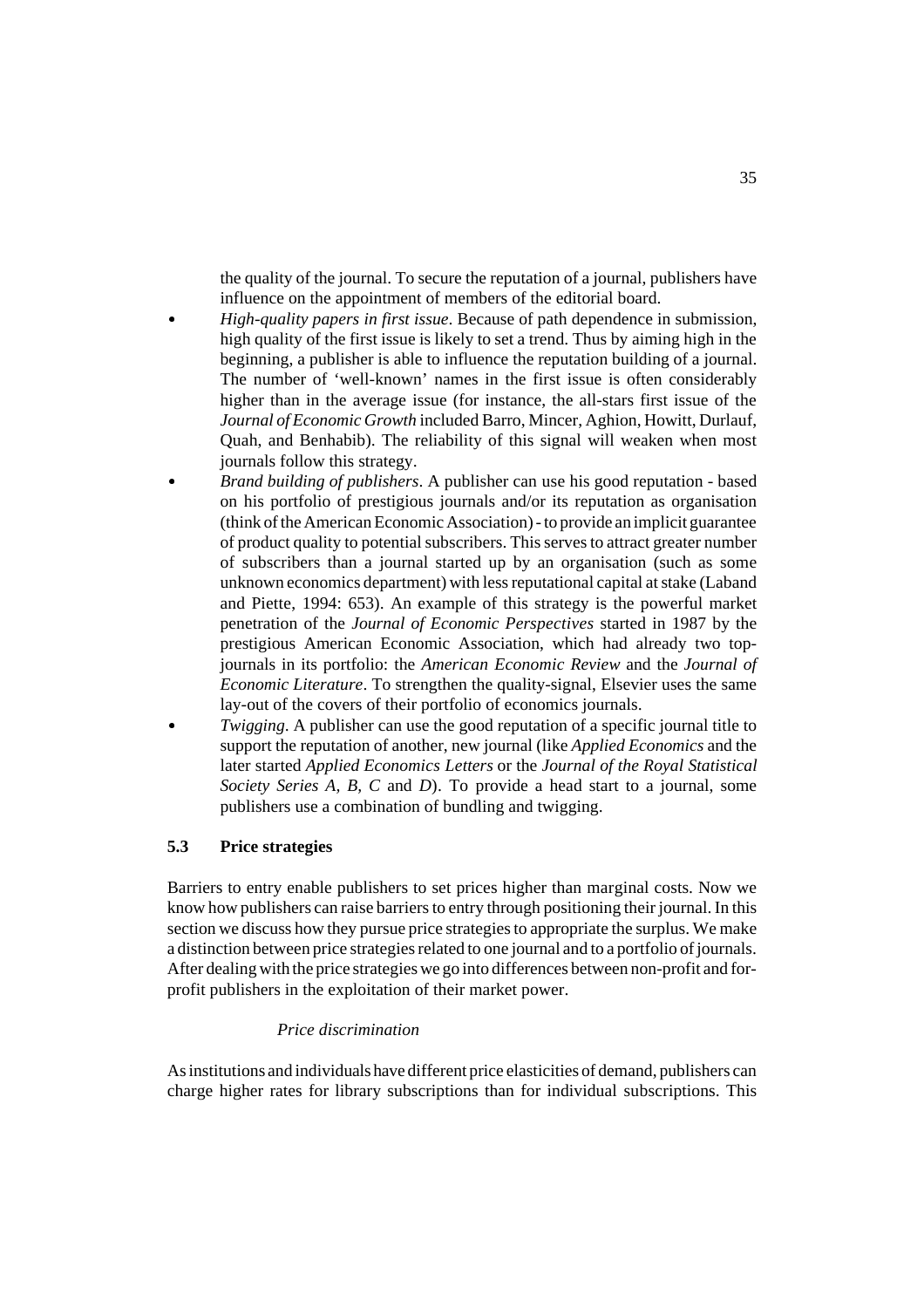strategy is called price discrimination. In 1984, the average price discrimination ratio for a range of disciplines was 2.6, i.e. library subscription fees were 2.6 times higher than individual subscription fees (Joyce, 1990: Table 4). To illustrate this fact, we show both rates for five top economics journals in Table 5.1.

*Table 5.1 Price discrimination of five top economics journals (1999, prices for US, in US dollars)*

| <b>Journal</b>                        | Individual annual<br>subscription rate | Institutional annual<br>subscription rate | <b>Discrimination</b><br>ratio <sup>e</sup> |
|---------------------------------------|----------------------------------------|-------------------------------------------|---------------------------------------------|
| Journal of Political Economy          | 46                                     | 159                                       | 3,5                                         |
| Quarterly Journal of Economics        | 40                                     | 140                                       | 3,5                                         |
| Econometrica                          | 59 <sup>a</sup>                        | 171                                       | 2.9                                         |
| American Economic Review <sup>b</sup> | 56 <sup>c</sup>                        | 180                                       | 3,2                                         |
| Economic Journal                      | 86 <sup>d</sup>                        | 284                                       | 3.3                                         |

*Notes*: (a) including membership of The Econometric Society, (b) including subscriptions to the Journal of Economic Perspectives and the Journal of Economic Literature, (c) including membership of the American Economic Association, annual income of subscriber \$37,000 or less (d) including membership of The Royal Economic Society, (e) the discrimination ratio is the institutional subscription price divided by the individual subscription price.

Price elasticity of library demand is low relative to individual demand for five reasons. First, the relation between use and price of a journal is distorted since library subscribers are able to free ride on a public good as opposed to individual subscribers. Second, individuals can switch to library subscriptions when prices go up, whereas cancelling titles is the only solution to libraries. This is reflected in prices: a \$1 increase in the individual subscription fee will increase the library subscription fee by about \$1.25, all else equal (Chressanthis and Chressanthis, 1994). Third, libraries are primarily concerned with completeness of their collection of journals since they cannot usually anticipate future usage of their holdings by patrons, given them a lower elasticity than individuals (Joyce, 1990: 1128). Fourth, librarians have a strong desire to maintain the continuity of a journal subscription (Chressanthis and Chressanthis, 1994), 'once they get volume 1, number 1, they are hooked until the end'. Fifth, individual document delivery services as alternative to a subscription is considered a poor and often expensive substitute for journals 'on the shelf' (Page, 1993: 85). Thus, since the margin between marginal costs and subscription fee depends on the degree of price elasticity of demand, publishers are highly dependent on library subscriptions to recover their fixed costs.7

 $^7$ A back-of-the-envelope calculation based on Fishwick et al. 1998 cost data learns us that fixed costs per subscription are about \$88 and marginal costs \$27 (circulation of 2,000). Assuming an individual subscription fee of \$50 to 60, 30 to 40 per cent of fixed costs are recovered. With 25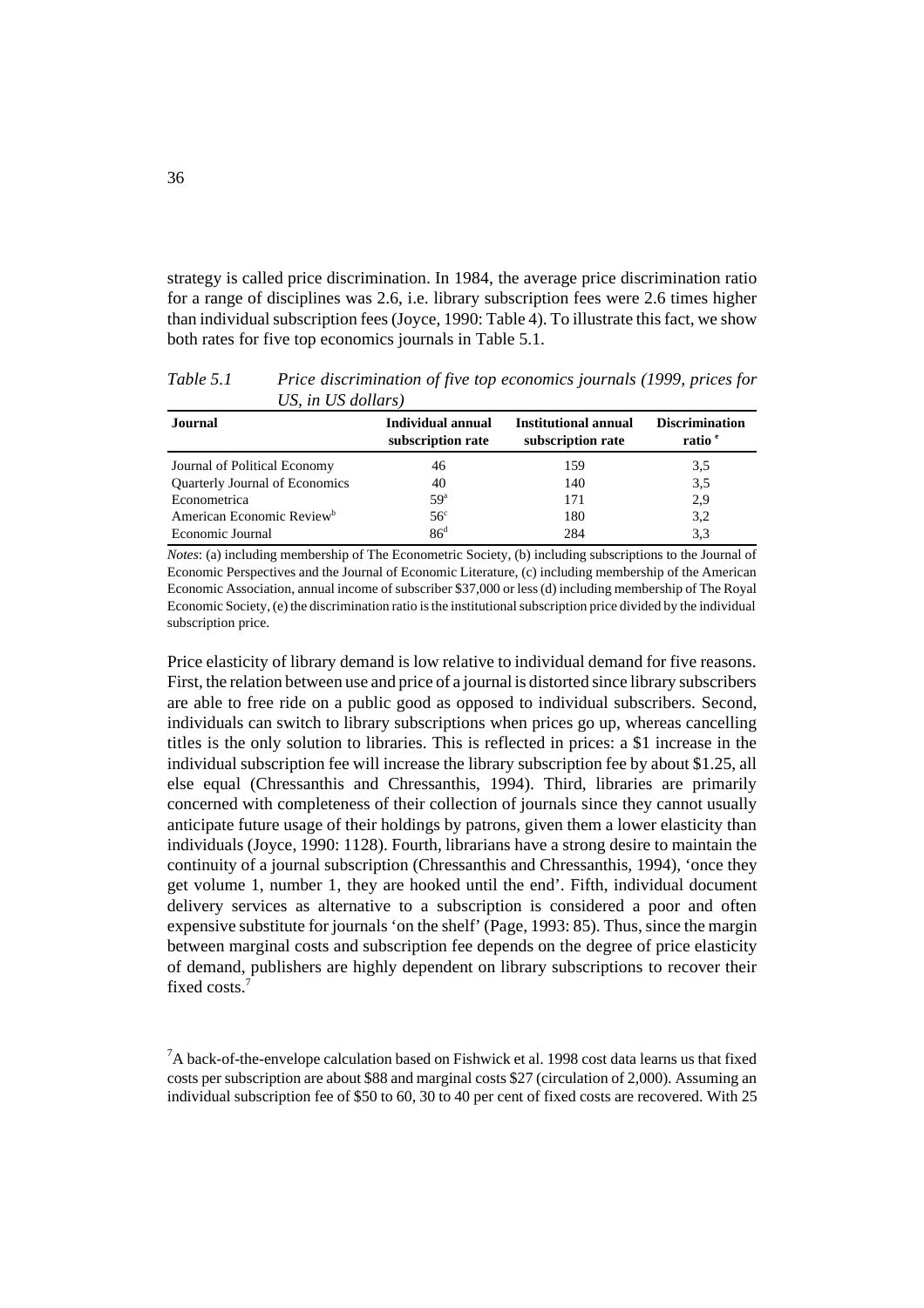Effective price discrimination requires little or no leakage of subscriptions from the higher to the lower priced market segments. The existing literature indicates that institutions are very unlikely to use individuals to subscribe to scientific journals. Librarians follow their code of conduct. Moreover, this type of arbitrage can be relatively easily detected, e.g. by comparison of library catalogue and subscription details, and brought to court.

# *Manipulating prices of a portfolio of journals*<sup>8</sup>

McCabe (1999) presents empirical evidence that publishers are able to increase their profits through manipulation of prices of a portfolio of journals within a discipline. Given a set of similar titles, libraries do not subscribe only to the journal offering best value. Rather, journal cost per use is minimised across a broad field of study, e.g. economics, subject to a budget constraint, and the result is a demand for a portfolio of titles.

Given libraries' portfolio demand, McCabe demonstrates that, all else equal, publishers set prices so that higher use (or quality) journals exhibit lower cost/use ratios. Thus, higher use journals (that have lower cost/use) are purchased by most libraries. Conversely, lower use journals (that have higher cost/use) are purchased by fewer, relatively high budget libraries. The intuition for this particular ordering is that higher use imparts a 'cost advantage' that makes it more profitable to price high and sell to fewer, relatively high budget libraries. Note that although the latter firms could match the 'low cost' firms' prices, this strategy is less profitable than targeting the smaller base of high budget customers.

Using this model, McCabe shows that, in some cases, mergers are profitable for journal publishers. A corollary is that the merged firm's journal prices increase. The idea here is that the merged firm is able to internalise certain pricing externalities that the merging parties fail to consider when they act independently. In other words, in one firm raises the price of its journals, it is profitable for other firms to increase the price of their journals. Larger portfolio firms are better able to capture these benefits and therefore, all else equal, set prices at a higher level.

per cent of circulation being individual subscriptions, more than 90 per cent of total fixed costs is recovered by library subscriptions.

<sup>8</sup>In this paragraph, we make use of an update on McCabe's latest findings, which includes a convenient summary of his approach, see http://www.econ.gatech.edu/~mmccabe/index.html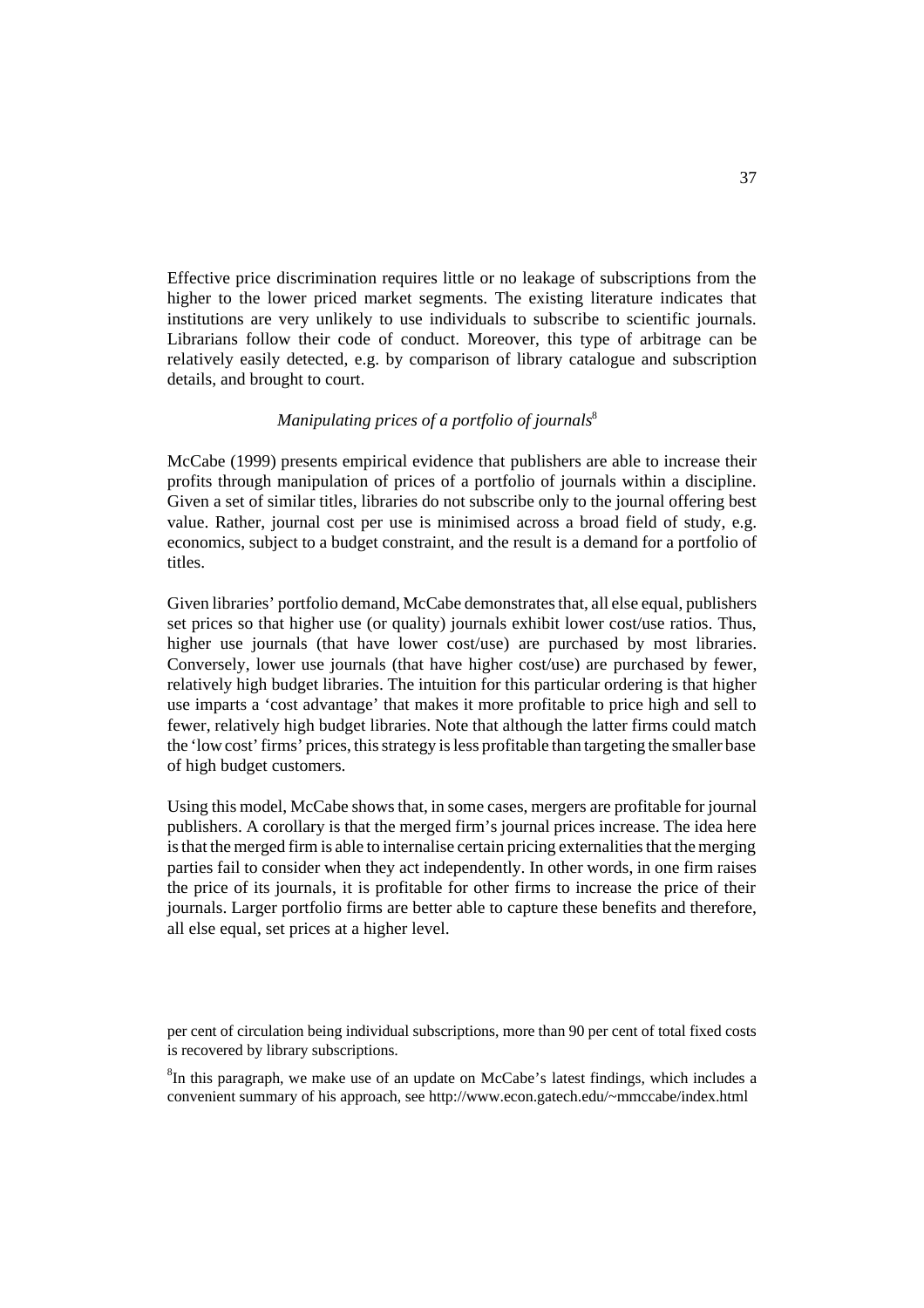Using data from 194 medical libraries, McCabe shows that mergers between Pergamon and Elsevier and Lippincot and Kluwer were associated with substantial price increases; in the case of the Elsevier deal the price increase was due solely to increased market power. For example, compared to pre-merger prices, the Elsevier deal resulted in an average price increase of 22 per cent for former Pergamon titles, and an 8 per cent increase for Elsevier titles. This asymmetry probably reflects the corresponding asymmetry in pre-merger journal portfolio size for the two firms. That is, Pergamon's relatively small biomedical portfolio prevented it from profitable setting prices at the same level as Elsevier.

#### *Differences between for-profit and non-profit publishers*

Non-profit and for-profit publishers do not seem to exploit their market power to the same extent. They both have an incentive to achieve a high reputation for their journals, but have different price strategies. We have three indications that point in this direction.

First, let us consider journal prices in general. Comparing subscription fees for economics journals that for-profit publishers charge, Chressanthis and Chressanthis (1994) conclude that subscription fees for journals published by universities or university presses are between \$22 - \$24 lower, all else equal. Subscription fees for journals published by foundations are even \$34 - \$42 lower. The difference between the prices that for-profit and non-profit publishers charge is quite substantial, considering the average library subscription fee of \$72.

Of course, it is not surprising that for-profit publishers charge higher prices than nonprofit publishers. They cannot rely on implicit subsidies as non-profit publishers are said to be able to and, most important, they have to achieve an acceptable rate of return on investment. However, as said, they clearly outstrip non-profit publishers, whereas nonprofit publishers are said to make already substantial profits on their activities. Net returns of 30 per cent and more have not been uncommon (Lustig, 1997, in Odlyzko, 1998). Therefore, it is not surprising that the return on equity of for-profit academic publishers is considerably higher than that of most companies in other sectors. Wolters Kluwer provided a higher return on equity in 1997 than 482 of the Standard & Poor's 500 companies, Reed Elsevier higher than 448, Plenum higher than 361, and Wiley higher than 302 (Wyly, 1998).

The rate of price discrimination between individual and library subscriptions differs between for-profit and non-profit publishers as well. In 1984, the average discrimination ratio in a range of disciplines is two times higher for journals published by for-profit publishers than for non-profit publishers: 4.36 compared to 2.20 (Joyce, 1990).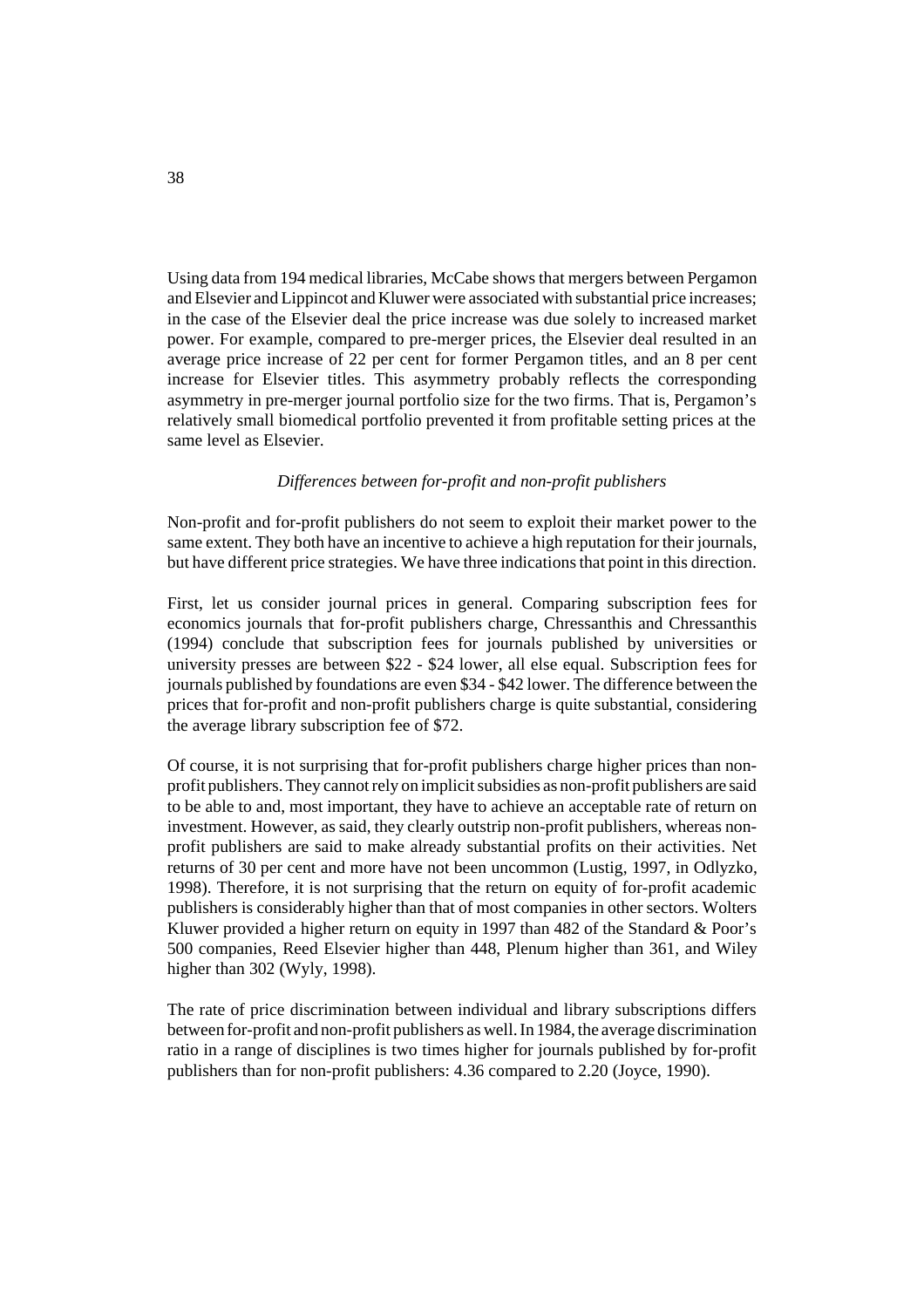Third, only for-profit publishers are able to increase their profits through manipulating prices of a portfolio of journals. Non-profit publishers do not have wide portfolios of journals and amalgamation of associations is not a very common policy either.

In sum, differences in price strategies between for-profit and non-profit publishers reveal that profit considerations play an important role in the level of journal prices. On the basis of their market power in the market for content, for-profit scientific publishers are able to set their prices considerably higher than average costs.

## **5.4 Conclusions**

We have analysed how publishers are able to gain market power in the market for scientific journals. Positioning a journal at the top of the hierarchy in a certain specialty translates into barriers to entry. Additionally, publishers pursue a set of strategies to strengthen the reputation and circulation of their journal like sampling, and signalling quality of new journals. On the basis of this market position, publishers are able to charge prices higher than marginal costs and to appropriate the surplus through price discrimination and manipulating prices of a portfolio of journals. The available empirical evidence suggests that private publishers actually exploit their market power, much more so than non-profit publishers. The results suggests that the spiralling journal prices are largely due to profit considerations rather than cost considerations.

The rise of electronic publishing could change the fundamentals of the market for scientific journals and therefore the strategies that publishers pursue. Their relatively secure market position in traditional publishing might be threatened. Therefore, we move on to the transition towards electronic publishing.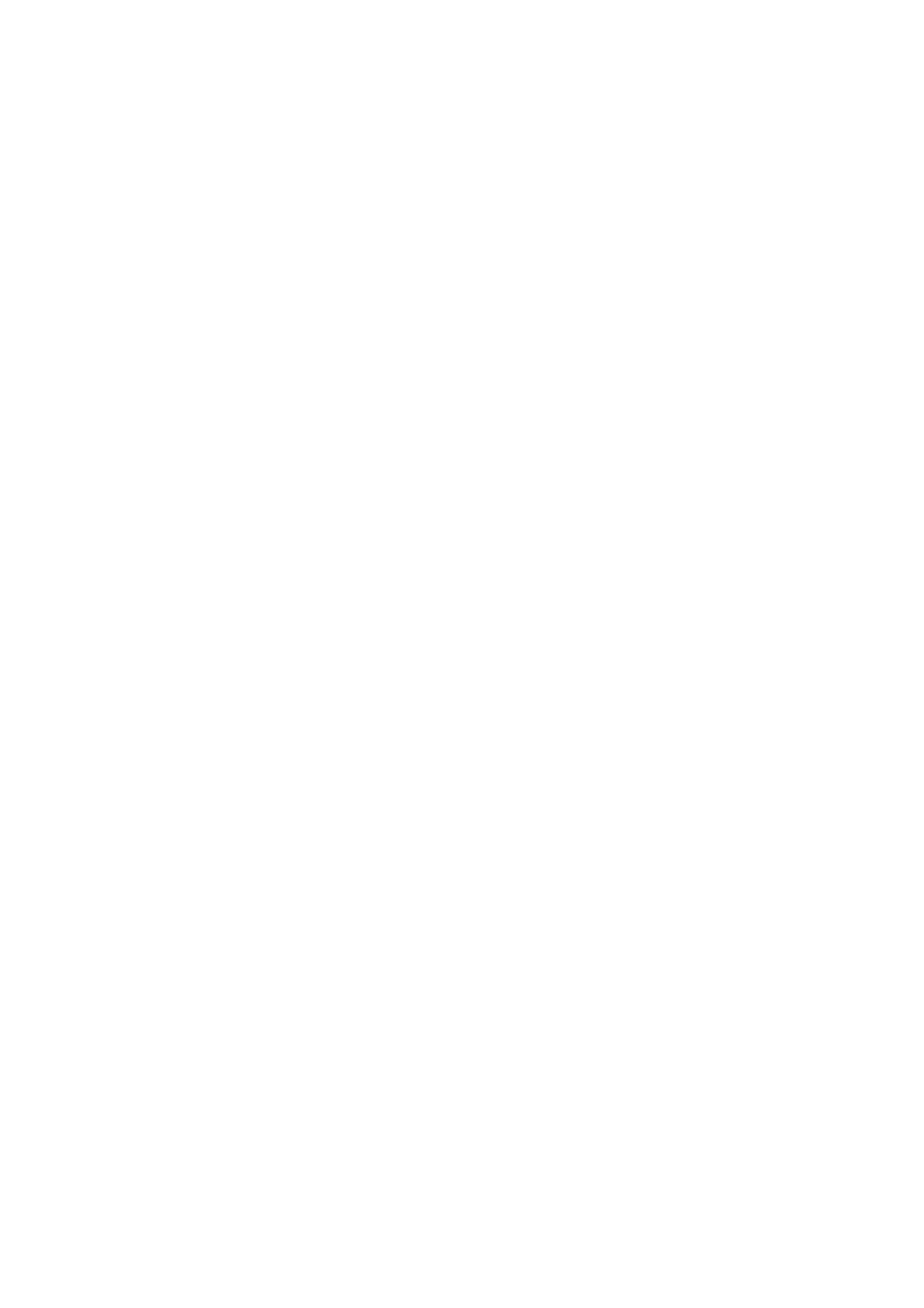## **Part II Towards electronic publishing**

*New information and communication technologies bring about important changes in the business of academic publishing, both in the characteristics of the product and in the business strategies available to publishers.*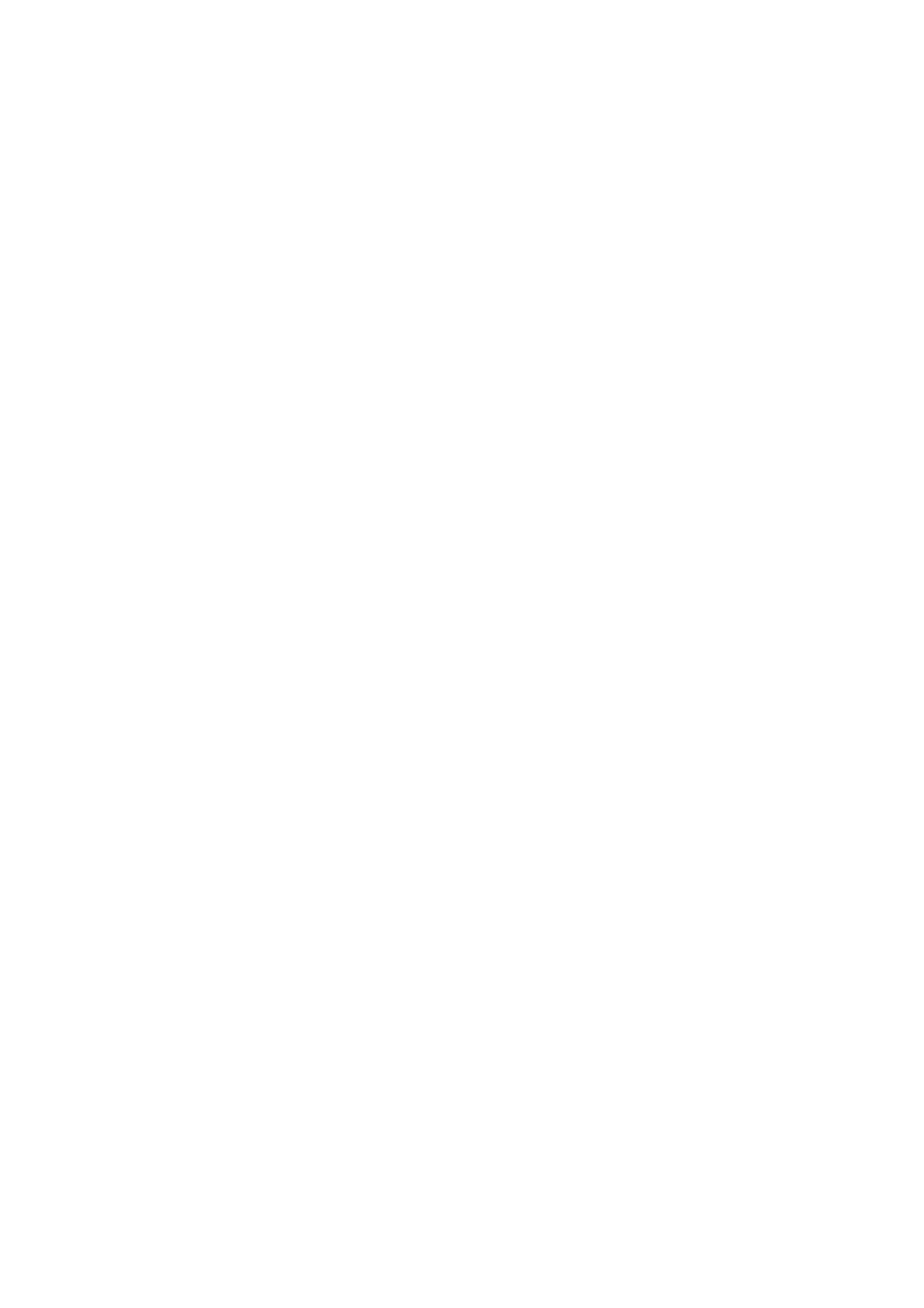## **6. Effects of changes in information technology**

### **6.1 Introduction**

The secure position of academic publishers in traditional publishing may be challenged by changes in information technology. In this chapter, we discuss effects of technological changes on (1) costs of publishing, (2) the functions of journals, (3) the nature of subscriptions, and (4) the possibilities to add services to journals.

#### **6.2 Costs of publishing**

Technological changes effect the several stages of the publishing process differently. Therefore we analyse the production of content, production of the original and the production and distribution of copies separately.

#### *(i) Production of content*

The costs of the production of content (scientific research and refereeing) have not changed dramatically. Editors and referees remain unpaid volunteers. New information technology could lead to more efficient communication between authors, editors, referees, and readers. New referee mechanisms are being developed. E-print archives offer readers the opportunity to review papers by attaching virtual notes. Using the evaluation of those readers, the archive can construct a quality ranking. Currently, Eprint archives generate a rating of a paper by counting the number of times a paper has been 'hit' and downloaded. This rating gives some indication of the quality of the paper.

The top-ranked journal *Behavioral and Brain Sciences* applies such a new referee mechanism. Papers are first refereed in the traditional way, but are thereupon subject to solicited and refereed comments of peers. Those comments are published together with the author's reply (Harnad, 1996). Currently, *The Medical Journal of Australia* (http://www.mja.com.au/) performs a controlled experiment that assesses the traditional review process against a process consisting of an online discussion between editors, selected reviewers, authors, and a wider group of selected consultants, followed by an open online discussion between readers and authors. Discussions are non-anonymous and they are published together with the edited paper. Still, also in these new assessment procedures, publishers do not offer financial compensation to referees.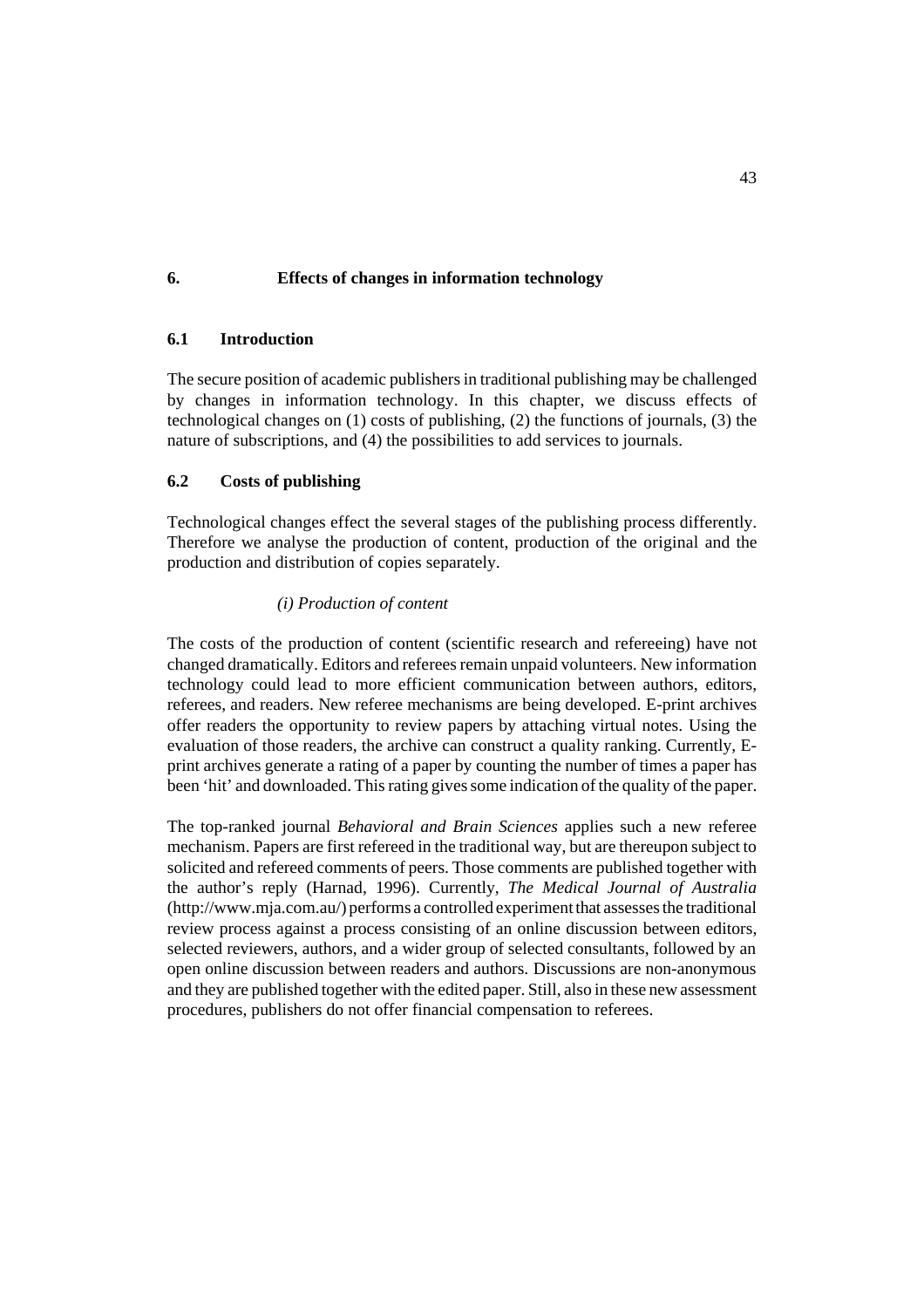### *(ii) Production of the original*

Technological progress has decreased some of the costs of production of the original, but costs may increase as new product dimensions come up and new technological infrastructure is needed.

Advanced computer applications have reduced the costs of typesetting. Some of those costs have been transferred to the author. However, there are new fixed costs associated with the production of the original. New technological infrastructure (hardware and software, plus supporting human capital) is needed. Keywords have to be assigned to make papers searchable. Electronic links to related work - both backwards and forwards in time - must be implemented and kept up-to-date.

Electronic publishing provides opportunities to develop different versions of a paper. One version might be a one-page non-technical executive summary, another one may include a 3D rotating model, a third one may provide access to the database and report in detail on the technical analysis and a final one may include a video of the author, allowing for interaction with readers.<sup>10</sup> For examples of electronic journals which reformed the traditional appearance of scientific journals, see the *Journal of Molecular Modelling*, http://www.ccc.uni-erlangen.de/jmolmod/, and *Contributions to Zoology*, http://www.uba.uva.nl/ctz/. Those new product dimensions result in higher costs, but some of the costs may be transferred to the author in the same way as the costs of typesetting.

### *(iii) Production and distribution of copies*

The costs of production and distribution of copies decrease significantly with the introduction of electronic journals. Storage and Internet transport is cheap. There may be limited per-user administrative costs (billing, handling complaints and technical problems).

<sup>&</sup>lt;sup>9</sup> According to an investment analyst, Elsevier's ScienceDirect initiative requires annual investments of  $\epsilon$  15m (Rabobank International, 1999). The new requirements for technological infrastructure may increase economies of scale in publishing. Small publishers, including most of the learned societies may be put at a cost disadvantage. HighWire Press of Stanford University (http://highwire.stanford.edu/) offers scientific societies technical advice and guidance.

 $10$  There is a need for detailed information on the underlying empirical analysis. For instance, Goffe and Parks (1997) argue that replication of empirical economic research is difficult due to lack of public information about data, dataprocessing, and data analysis. Usually, referees do not review data sets, and the profession is unable to do so because it is not published.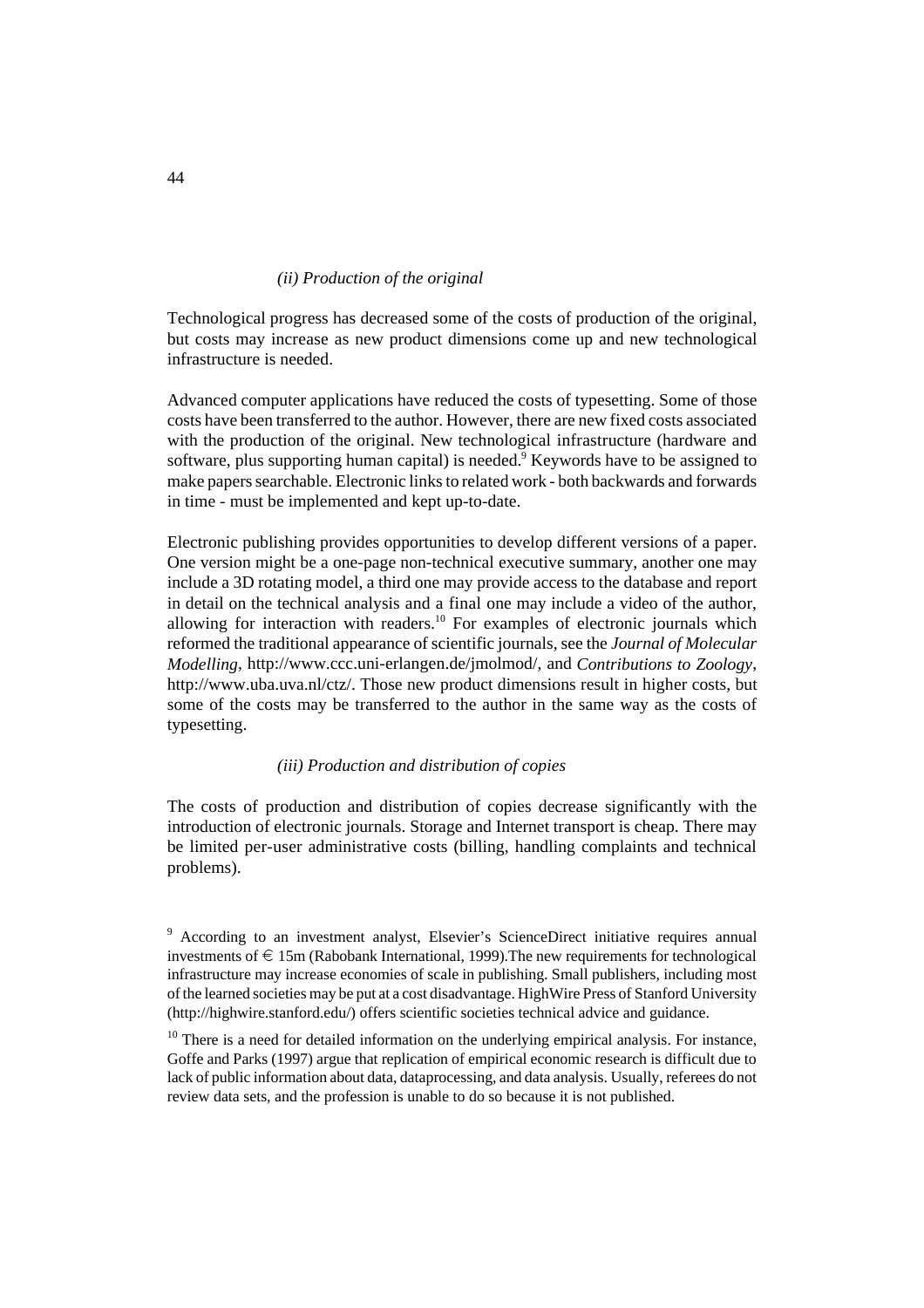*Table 6.1 Some guesstimates of the production costs of edited and refereed electronic journals*

| <b>Study</b>                           | Journal                                                                                                 | Costs per article Cost reduction |         |
|----------------------------------------|---------------------------------------------------------------------------------------------------------|----------------------------------|---------|
| Bot, Burgemeester<br>and Roes $(1998)$ | Electronic Journal of Comparative Law <sup>a</sup>                                                      | \$2,500                          | 75%     |
| Brandsma (2000)                        | Contributions to Zoology <sup>a</sup>                                                                   | \$700                            | 55%     |
| Fisher (1995)                          | Chicago Journal of Theoretical Computer<br>Science <sup>b</sup>                                         | \$3,500                          | 40%     |
| Getz (1997)                            | American Economic Review, Journal of<br>Economic Literature, Journal of<br><b>Economic Perspectives</b> |                                  | 23%     |
|                                        | Journal of Statistics Education <sup>c</sup>                                                            | \$2,500                          |         |
| Goffe and Parks<br>(1997)              | No specific journal                                                                                     |                                  | $>50\%$ |
| Harnad (1995a)                         | No specific journal                                                                                     |                                  | 70%     |
| Marks (1995)                           | No specific journal                                                                                     |                                  | $<$ 20% |
|                                        | MRS Internet Journal of Nitride<br>Semiconductor Research <sup>d</sup>                                  | \$275                            |         |
|                                        | New Journal of Physics                                                                                  | $$400 - $500$                    |         |
| Odlyzko (1998)                         | No specific journal                                                                                     | $$250 - $1,000$                  | ٠       |

*Notes*: (a) Bot, Burgemeester and Roes (1998) and Brandsma (2000) argue that potentially important costs, e.g. IT-infrastructure, are negligible if a journal can make use of existing infrastructure e.g. at universities. This holds for the *Electronic Journal of Comparative Law* and *Contributions to Zoology*. (b) Fisher (1995) argues that the electronic journals need to be marketed intensively 'to encourage contributions and reassure researchers that their articles will be broadly distributed'. These additional costs are not incorporated in her estimate of cost reduction. (c) The *Journal of Statistics Education* was freely available thanks to an NSF grant. The costs per published paper have been set equal to the grant divided by the number of published papers. (d) The *MRS Internet Journal of Nitride Semiconductor Research* and the *New Journal of Physics* charge authors rather than readers. The costs per published paper are assumed to be equal to these charges.

#### *Conclusion*

Fixed costs to produce the original may increase. The marginal costs, i.e. the costs of production and distribution of copies, decrease. Varian (1998) concludes that break-even prices will not go down substantially, since electronic publishing only saves on marginal costs, which for most journals are very low compared to average costs.

The available costs estimates for edited and refereed electronic journals vary substantially.<sup>11</sup> Table 6.1 reports overall estimates of cost reduction ranging from less

 $11$ The estimates hold for refereed and edited journals. Indeed, when journals refrain from refereeing and editing, costs drop substantially. Odlyzko (1998) estimates that Ginsparg's 20,000 papers-a-year e-print archive, which does not offer added value such as refereeing and editing, processes papers at \$5 each. The free *MRS Internet Journal of Nitride Semiconductor Research*,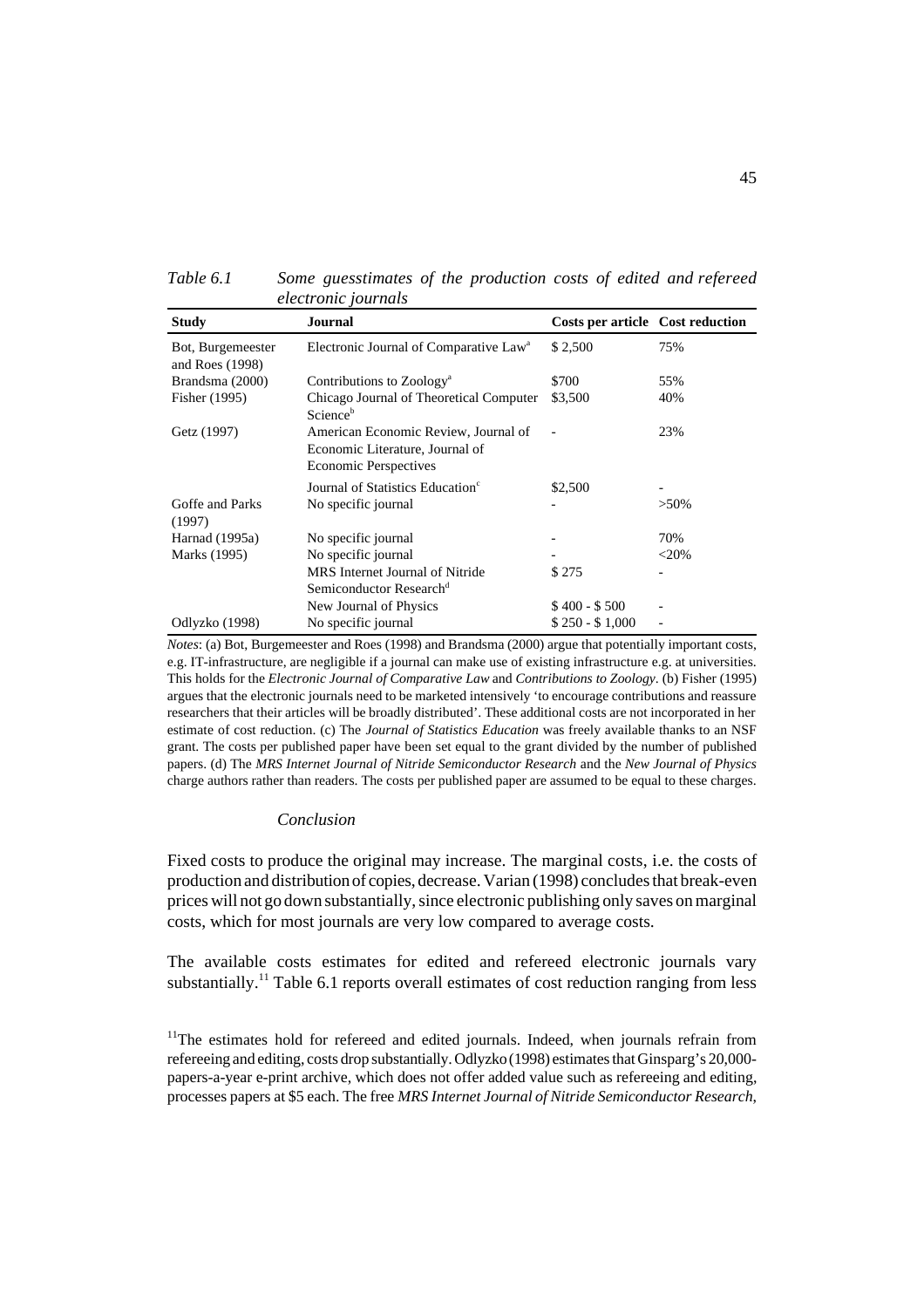than 20 per cent up to 75 per cent, and estimates of the costs per published paper going from \$250 to \$3,500.

## **6.3 Functions of scientific journals**

In recent years, many traditional journals have been made available in electronic form without a major change in the tasks performed by their paper-based version, nor in the way these tasks have been accomplished (see section 2.2). In essence, the only change has been the way of distribution.

However, E-print archives may deprive the more traditional journals of the tasks of granting priority rights and dissemination of results. An E-print archive will be a stronger competitor to journals as it succeeds to attract the complete research community active in a field (the producers and consumers of results) and comes to notice of practitioners (network externalities). The task that is left over is the production of a publicly trusted assessment of the quality of papers: is the paper correct and interesting enough to warrant the attention of the field (Varian, 1998).

New information technology makes the journal less useful as topic-wise information filter. Researchers can easily browse within a large set of electronically available papers for those articles that fit their personal needs. As a result, the journal title becomes more of a pure quality-indicator. The quality assessment is produced on a paper-by-paper basis: the notion of 'issue' has become meaningless, since articles are published on-line when ready for publication.

Hence, we conclude that electronic publishing challenges the bundling of services as traditionally performed by journals. Granting priority claims and dissemination of papers is being processed by E-print archives. As a result of those developments, the journal title becomes more of a pure quality-indicator.

## **6.4 The nature of subscriptions**

A subscription to a traditional journal transfers the ownership of a journal issue from the publisher to the subscriber. Ownership includes the right to use the content of the journal and the right to lend the journal, but it usually excludes the right to reproduce the content other than for private and educational purposes. The subscriber obtains these rights for an unlimited period of time.

processing about 50 papers a year, offers authors a \$90 discount to the \$275 submission charge if the paper does not need any editing.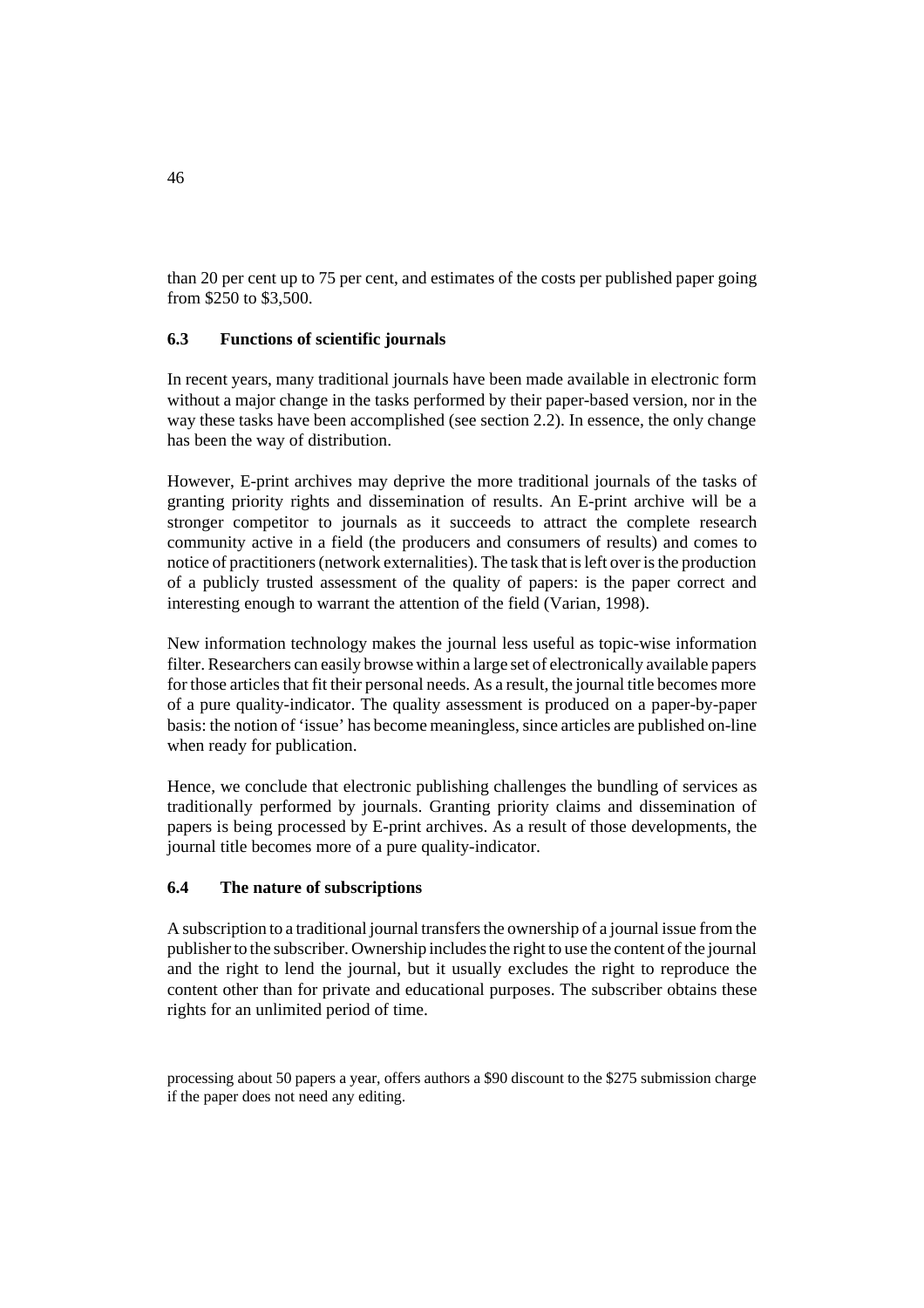New technology offers opportunities to restrict the length of the period of ownership. In particular, if journals are distributed on-line, then readers' access to a set of articles can be limited to a certain period.<sup>12</sup> Basically, the nature of a subscription then shifts from perpetual ownership to temporary access: a subscriber obtains the right of access to an article, an issue, a volume, or a set of volumes for a given period. In addition, the right of access can be broken up in access to the current volume (plus e.g. the previous two volumes) and access to the archive of past volumes (see e.g. Elsevier's ScienceDirect initiative at

www.sciencedirect.com/science/page/static/splash\_abouthowtosub.html). In the extreme, publishers may limit access to a once-only view of a single article, turning the notion of 'subscription' into 'pay-per-view'.

In traditional publishing, institutional subscribers are entitled to offer the journal for shared use to a limited set of readers, in particular those who visit the library of the institution (see section 3.3). More importantly, traditional technology imposes limits to shared use: scholars who draw heavily upon a journal prefer a personal subscription to circumvent many costly walks to the library. With electronic publishing, these costly limits disappear. Researchers do not need an individual subscription if they have access to the electronic library of their university. Also, a library will not subscribe to a journal if it has electronic access via a subscription held by another university library. Clearly, in order to limit shared use of electronic journals, publishers have to incorporate new legal and technological constraints in subscription conditions.

In sum, new technology may restrict the nature of a subscription from perpetual ownership to rights of access. On the other hand, without further legal and technological conditions, traditional restrictions on shared use - which used to link a subscription to a specified group of potential readers - may disappear.

## **6.5 Adding services to content**

In electronic publishing, there are new opportunities to bundle journal content with other services. *ChemWeb*, initiated by Elsevier, is a good example, see www.chemweb.com. It bundles access to a set of journals in chemistry with a job market for chemists, a shopping mall of books and software, advertisements for e.g. laboratory equipment, and so on. *ChemWeb* is an example of a meeting place for researchers in a field of science

<sup>&</sup>lt;sup>12</sup> Hence, a reader has to pay for access to an article, even if he has already paid for access to that article at some point back in time. Clearly, in order to induce payment for continuous access, the terms of subscription must preclude systematic downloading of papers for future use.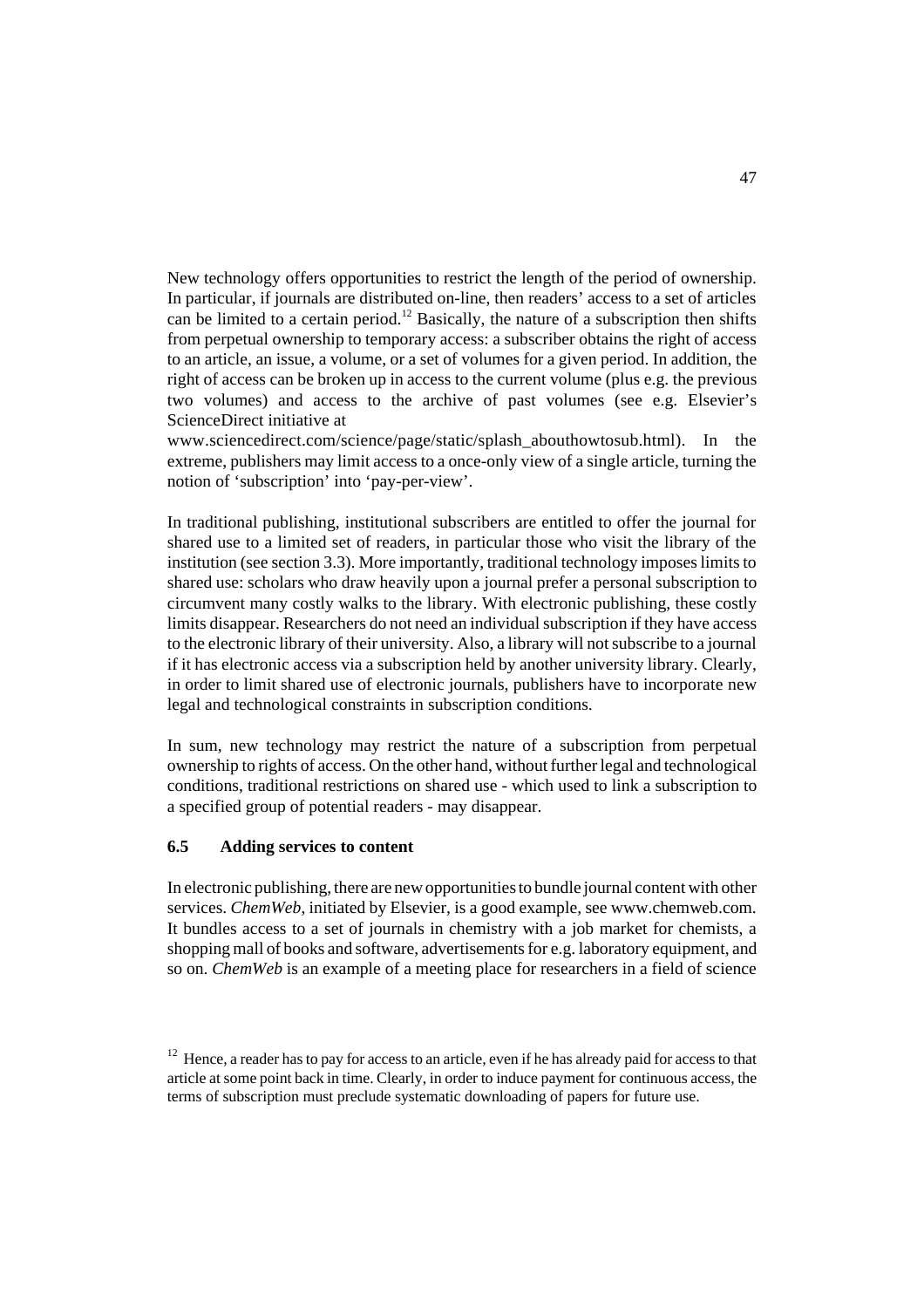with access to relevant journals as part of the service. Another example is the site of the Association for Computing Machinery, see www.acm.org.

## **6.6 Conclusions**

New information and communication technologies change several aspects of academic publishing. First, marginal costs decline. However, as marginal costs are only a small part of total costs and fixed costs are not expected to decrease, average costs may not be reduced substantially. Second, different functions of scientific journals are no longer performed by one channel. E-print archives process priority claims and dissemination of papers (including browsing services), the 'traditional' journal becomes more of a pure quality-indicator with the title as a carrier of reputation. Third, new technology enables publishers to sell access to rather than ownership of scientific journals, implying a change in the concept of a subscription. Fourth, journal content can be combined with additional services like job markets, shops, etc. In the next chapter, we discuss how academic publishers deal with those technological changes which provide challenges but also possible threats to their position.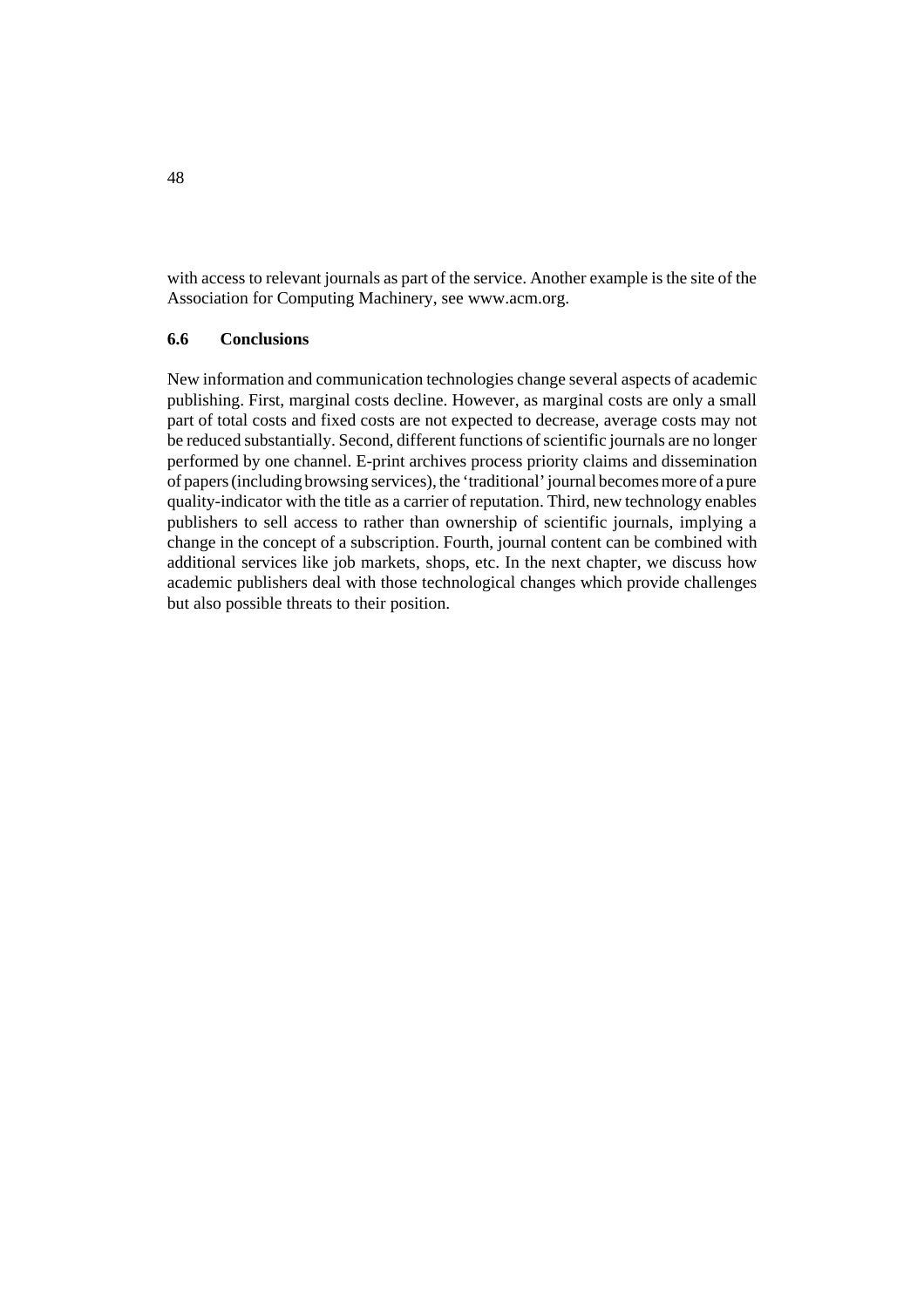## **7. New business strategies of publishers**

## **7.1 Introduction**

New technology changes several aspects of academic publishing, as we discussed in chapter 6. Consequently, publishers reconsider their strategies, reshaping products and prices in a way that serves their interests best. This chapter explores these new strategies, i.e. strategies additional to the traditional ones identified in chapter 5. We discuss strategies of incumbent players aimed at preserving or improving their market position (section 7.2) and entrants' strategies challenging incumbents' power (section 7.3). The discussion is not restricted to those strategies that can be observed in the market today; we also discuss strategies that are available but not (yet) implemented, and strategies that publishers may pursue in the near future. Section 7.4 summarizes the discussion.

## **7.2 Incumbents' new business strategies**

In this section we discuss new business strategies of incumbent players. First, we study the strategy of 'tying' (selling subscriptions to a portfolio of journals). Then, we move on to new strategies to create mass. Enhanced opportunities for price discrimination are discussed next, including the increased countervailing opportunities to neutralize price discrimination. Superior information about demand and new standards of publishing may further strengthen incumbent publishers' position. Finally, we reformulate many of these new strategies as strategies that raise entry barriers.

## *(i) Tying journals*

Currently, publishers strongly encourage libraries to subscribe to a portfolio of electronic journals, rather than to hold a portfolio of subscriptions. This strategy is referred to as tying, bundling or packaging of products. The portfolio often entails a publisher's complete set of journals, including journals the library did not yet subscribe to. The typical contract that we observe in the market applies for three years. It sets the content fee equal to the previous year costs of the subscription holdings of the library, plus a (relatively low) charge for access to previously non-subscribed journals and a charge for the convenience of electronic access. Also, an upper bound to price increases during the contract period is specified.<sup>13</sup>

<sup>&</sup>lt;sup>13</sup> See e.g. Hunter (1997) and Prior (1999). See also an announcement of Kluwer at http://www.wolters-kluwer.com/wwwsite/ir/kluwer-online.ppt, and the conditions of Elsevier's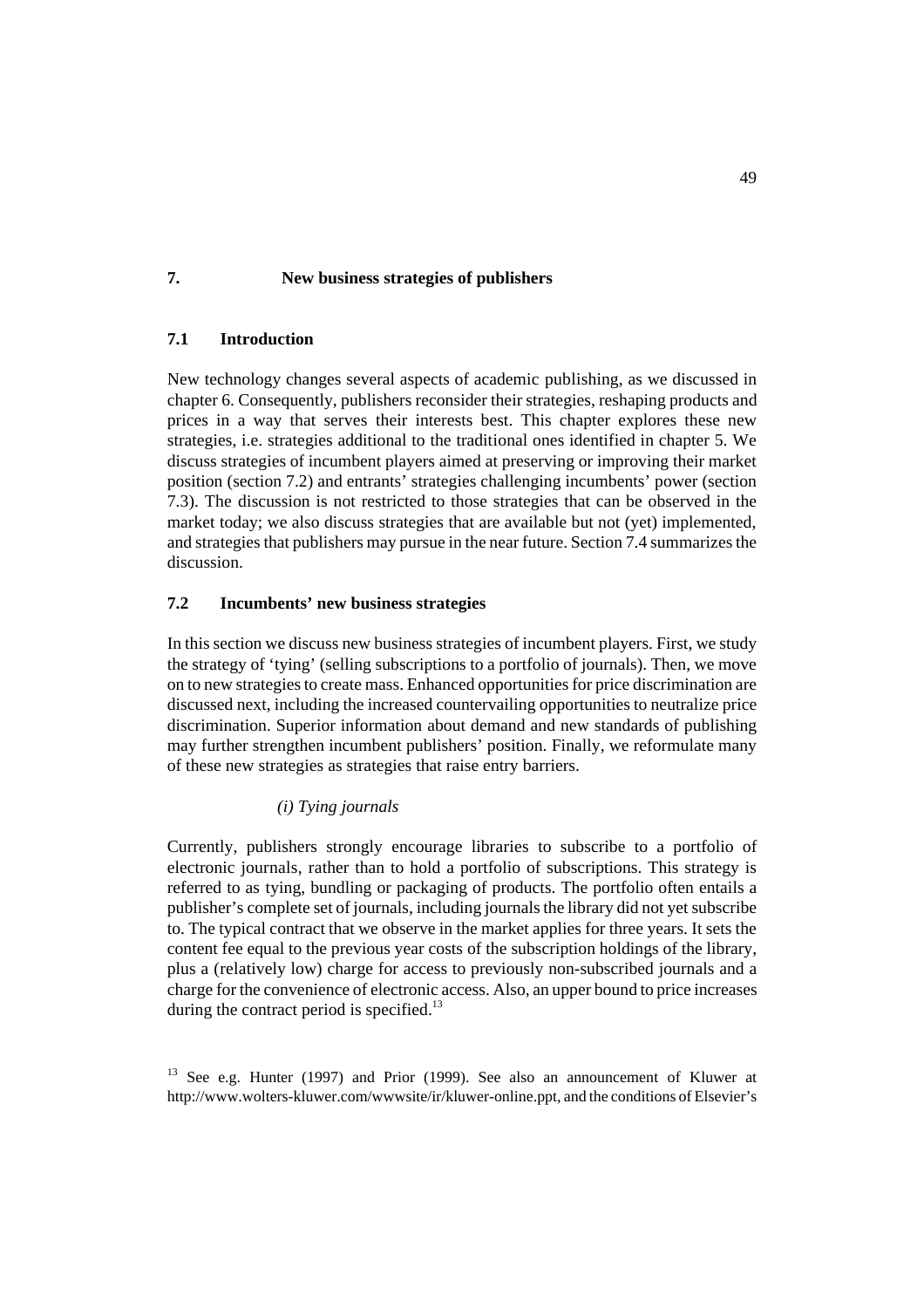For what reason do publishers offer portfolios? Getz (1997) argues that the price elasticity for a portfolio of journals is smaller than the price elasticity for an individual journal, let alone for a pay-per-view journal. Subscription to a portfolio deprives libraries' ultimate action to curb publishers' market power: cancellation.<sup>14</sup> Although libraries can offer substitutes for cancelled journal subscriptions, for example through interlibrary loans, it is difficult to compensate for the inconvenience if a subscription to a large set of journals, that includes top-ranked journals, were to be cancelled. Indeed, publishers may integrate high-elasticity top-journals with low-elasticity journals in order to leverage market power with respect to the former journals to the latter ones (Tirole, 1988:172).

Interestingly, tying may even induce exit or deter entry in the market for low-elasticity journals. A publisher who considers introduction of a new journal that will compete with the incumbent's low-ranked journals, has to price the journal very attractively, since libraries are very keen to purchase the incumbent's bundle because of its must-have journals. If the price the entrant can charge cannot make up for fixed costs, entry will be deterred (Whinston, 1990).

This mechanism of entry deterrence is of interest, since the prices of incumbent journals seem to deviate from the costs of publishing the journal electronically (see section 6.2). In order to fight potential electronic entrants that are attracted to the rents on low-ranked journals, incumbent publishers may have chosen to tie their low-ranked journals to their must-haves.

Still, the question arises why most publishers did not bundle their paper-based journals in the pre-electronic era (see for some exceptions section 5.2.2). In fact, traditional publishers did accommodate extensive entry. One explanation could be that the long-run predatory effects make tying profitable, even though tying is still not profitable in the short run. Another explanation might be that in traditional publishing the entrant was typically a journal rather than a publisher, and that entry therefore should be seen as product differentiation in stead of competition.

ScienceDirect service at www.sciencedirect.com/science/page/static/splash\_abouthowtosub.html.

<sup>14</sup> Hunter, senior vice president of Elsevier Science, clearly recognizes this absolute source of bargaining power from the consumer side of the market (Hunter, 1997).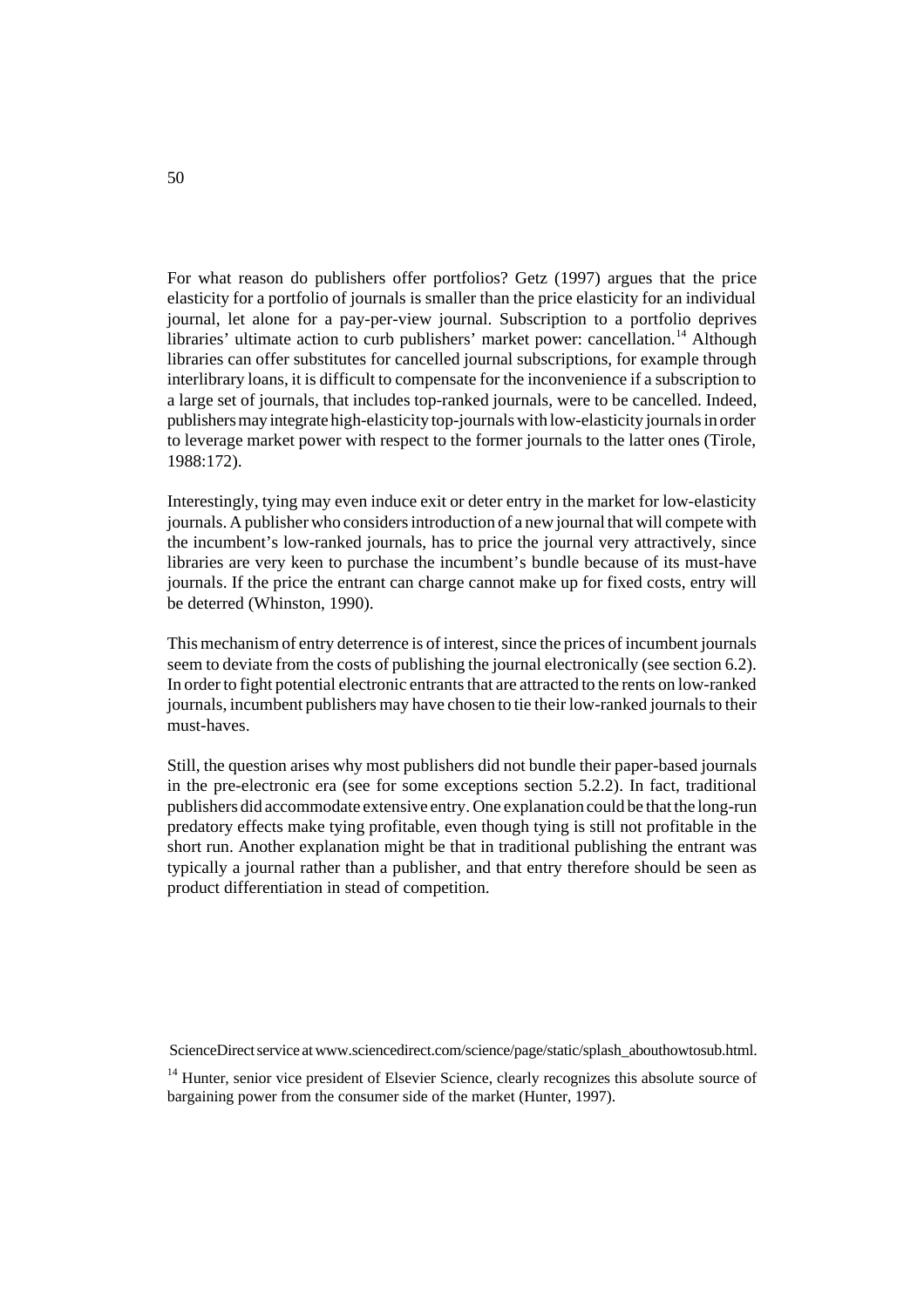#### *(ii) Creating mass*

Network effects are even more abundant in electronic publishing than in traditional publishing (see section 2.3). Extensive cross-reference links between articles in different journals enlarge the value of the set of journals, benefiting publishers with many related titles in their portfolio. Recently, twelve publishers, commercial and non-commercial have announced that they will provide such a reference-service (see http://www.wolters-kluwer.com/pressreleases/991116.html). Improved search opportunities further increase the value of a large portfolio.

Moreover, some large commercial publishers start to favour contracts with consortia of libraries rather than with individual libraries (see e.g. Prior, 1999). In particular, these consortia include libraries that traditionally did not subscribe to scientific journals, e.g. schools for higher vocational education.<sup>15</sup> In this way, publishers extend the consumer base and reduce break-even prices, even though these new consumers clearly pay far lower rates than the traditional ones. As a consequence, barriers to entry become higher, since potential entrants lack such an installed consumer base. Also, publishers further counter the threat of cancellation of individual journal titles, since there will always be at least one consortium member that insists on access to the journal. Hence, this strategy could also be interpreted as an attempt to leverage market power with respect to a specific library to all members of the consortium.

## *(iii) New opportunities for price discrimination*

Traditional publishers of scientific journals do not have much information about demand. They do know the number of individual and institutional subscriptions, and they probably have an educated guess about the number of students and researchers that have access to the journal through a specific library. But a publisher does not know the number of students and researchers at a given university that are working in the field served by a journal, nor does he know the number of times the journal has effectively been consulted or the number of consults that have been fruitful to those readers. The intricate process within universities that leads to a decision about an institutional subscription further blurs the revelation of the true valuation derived from the subscription.

<sup>&</sup>lt;sup>15</sup> Examples include OhioLINK, http://www.ohiolink.edu, the consortium of all college and university libraries in the state of Ohio, and the UK National Site Licensing Initiative, http://www.nesli.ac.uk, the consortium of UK institutes for higher education.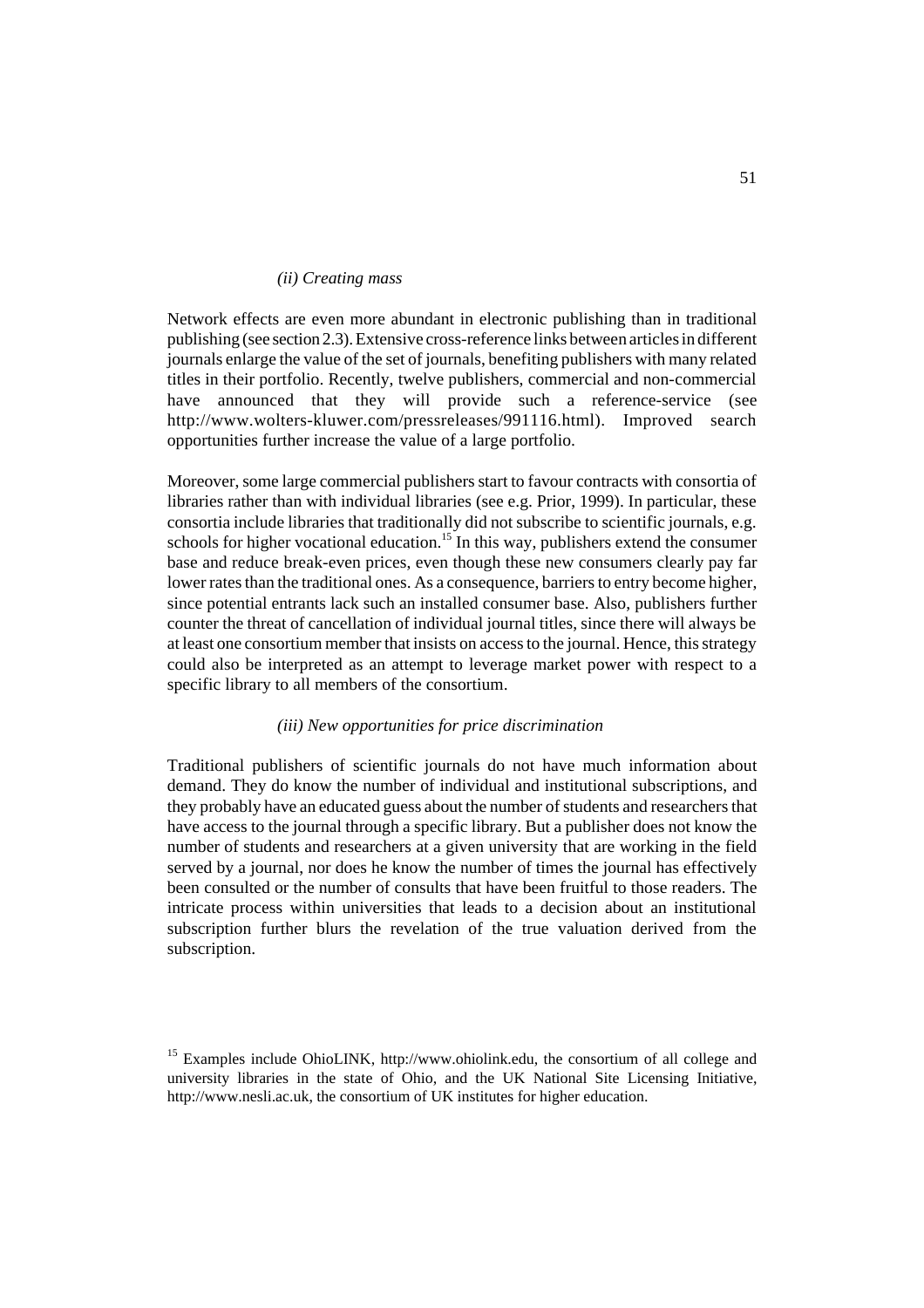Many information asymmetries between publisher and readers will disappear in the digital era. When a consumer logs on to a publisher's site to view and download a paper, the publisher learns the IP-number of the user's computer, he learns the type, subject and quality of the papers uploaded to that computer, and so on. This information allows for increased price discrimination:<sup>16</sup>

- $\bullet$  Publishers may implement extended third degree price discrimination based on the information an IP-number reveals: different subscription fees for graduate students, undergraduate, and researchers; different fees for researchers familiar with the journal and for new consumers; different fees for researchers already publishing in the field and those who do not; different subscription fees for downloads to computers in the library and those to the individual's desktop.  $\mathbf{r}$ 
	- Publishers may charge self-selecting prices, i.e. second degree price discrimination. For example, downloads to a library terminal may be priced according to use (price per download) or, even more advanced, according to access and use (a fee for access and a fee per download). Consequently, libraries that derive a large value from a journal will exhibit more downloads and will pay more. According to Kluwer, this pricing model is becoming more popular, see www.wolters-kluwer.com/wwwsite /ir/kluwer-online.ppt.
- $\overline{a}$  Third, publishers may learn the willingness to pay of each user. This enables perfect price discrimination, i.e. personal prices that transfer any consumer surplus to the publisher. Several publishers use the number of copies a library subscribed to in the paper-based era as an indicator for willingness to pay in the digital era, since they set the price of the portfolio of electronic versions of traditional journals equal to the total value of subscriptions to traditional journals (see the discussion on tying above, and e.g. Getz, 1997 and Odlyzko, 1999). Moreover, a switch from posted subscription fees to negotiable prices could be interpreted as an adoption of perfect price discrimination. Such a swap is expected by Elsevier (Hunter, 1997), among others.

It is important to note that the new nature of a subscription - a right of access instead of ownership, see section 6.4 - is consistent with these types of price discrimination. Indeed, publishers need to record readers' behaviour, hence consumers must be invited to visit publisher's database rather than a cd-rom at the library. Furthermore, the debundling of ownership into limited-period access to current and archived (sets of) articles and journals brings forward flexibility in the pricing system, which is needed for price discrimination.

 $16$  See Tirole (1988) for an overview of the theory of price discrimination.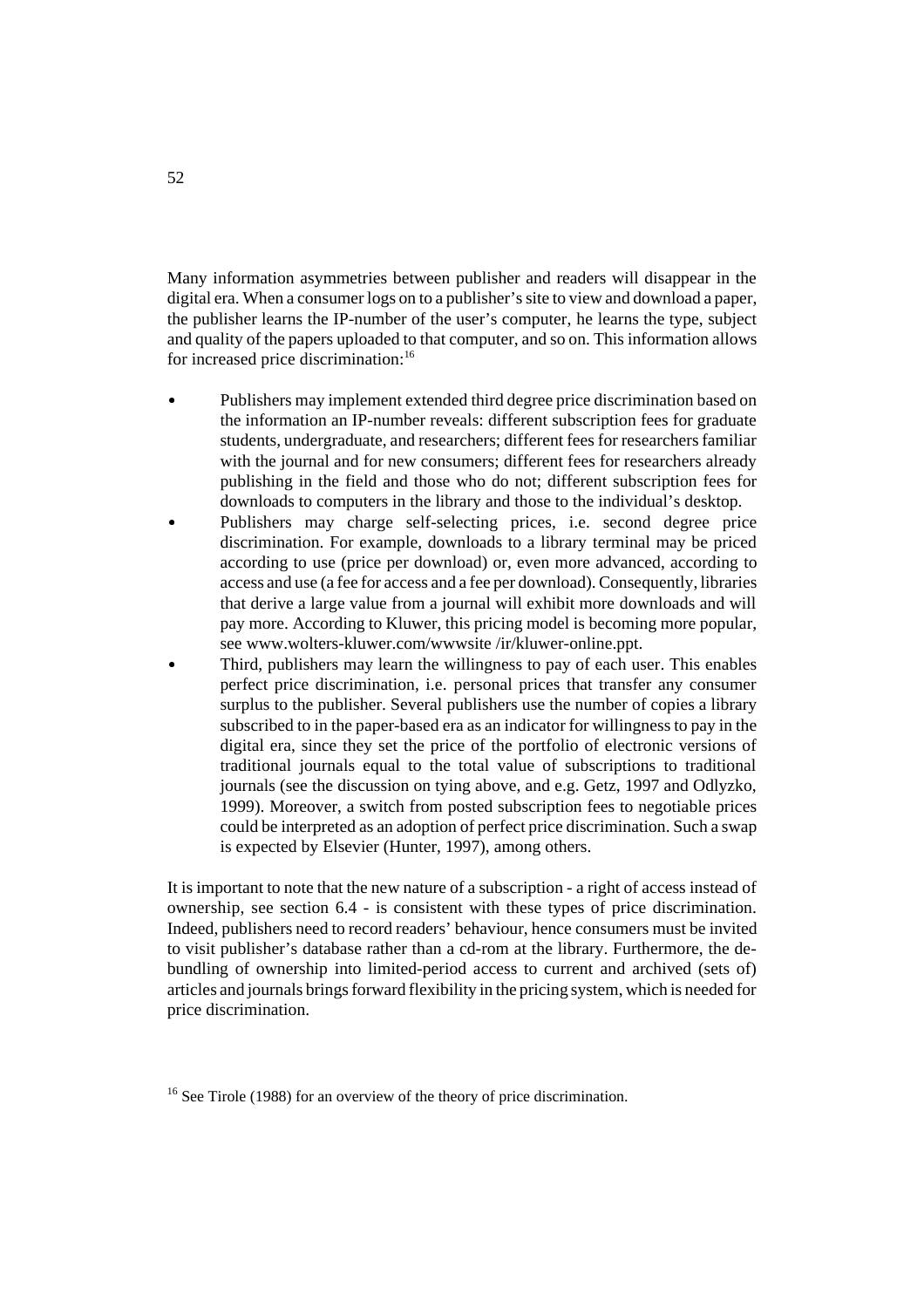The empirical evidence does not yet suggest that publishers implement price discrimination in the full-fledged way discussed above. On the contrary, publishers tend to favour a contract that fixes a combined price for access to a large portfolio of journal and a large consortium of libraries. This can be explained, however, by the fact that only very recently publishers started to learn about demand via electronic delivery of journal content. Clearly, publishers have to learn about demand before they can implement extensive price discrimination.

Summing up, the argument here is that new technology drains away consumers' opportunities to hide their willingness to pay, and accordingly invites publishers to increase their surplus through price discrimination. This hurts incumbent consumers with a high willingness-to-pay, since part of the increase of the producer surplus is at the expense of the consumer surplus. But it benefits consumers with a low willingnessto-pay who are not served in the absence of price discrimination, since the other part of the increase is at the expense of the deadweight loss.

## *(iv) Tighter controls to secure price discrimination*

Price discrimination is feasible only if publishers control redistribution of information by users. In traditional publishing, arbitrage between libraries and individuals is difficult for reasons dealt with in section 5.3. In electronic publishing, on the other hand, arbitrage is extremely simple and cheap: just download a journal issue and redistribute it via E-mail. This deludes any attempt to price discrimination in principal.

However, arbitrage may be restricted due to technical and legal constraints. Technically, publishers may offer access to journals from their website and may make articles downloadable only by means of a hardware-innate password.17 Legally, publishers may forbid customers to redistribute the product. Obviously, copyright law gives publishers such rights, but it is unclear to what extent these rights will be enforceable. It seems to be reasonable to postulate that libraries will obey to restrictions on redistribution, since non-compliance to access restrictions is readily verified. Individual users, however, may

 $17$  Interestingly, the music industry is dealing with the same type of issues, and quite successfully, at least from a technical point of view. The Secure Digital Music Initiative, www.sdmi.org, a global coalition of music and computer firms, has developed a technological standard for players of on-line music files that implements restrictions on copying and uploading to the Internet. Intertrust, www.intertrust.com, has developed software that wraps content in a virtual container that can be opened for examination (provided your computer has the right key) but not for copying. Not surprisingly - at least not in view of our analysis on arbitrage and price discrimination - Intertrust also offers a technology to set tailored prices (The Economist, 17-07-99).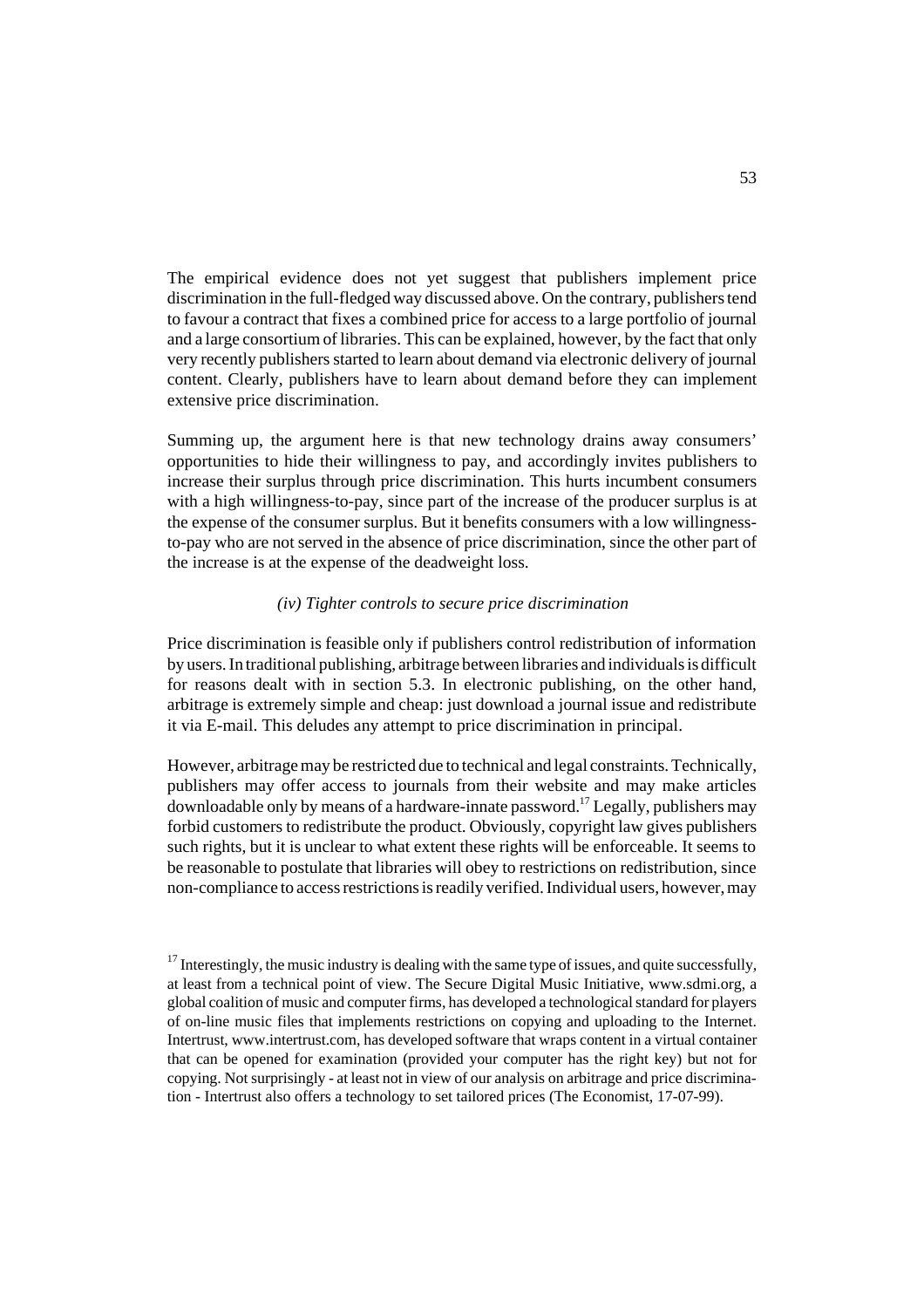easily forward downloaded articles to friends, students, professors and colleagues without being traced.

It has been observed that publishers enforce tighter controls over copyright, dissemination, and pricing than they used to do in the traditional world (Bachrach et al., 1998). A clear example is the restrictions on interlibrary loans imposed by electronic publishers in order to prevent that interlibrary loans become as attractive compared to an institutional subscription as new technology could facilitate. In particular, publishers require that copies are not to be lent in electronic form: the lender has to print the article on demand and send it to the borrower by regular mail (Odlyzko, 1999).

In summary, whereas in the traditional era transfer costs limited the scope of arbitrage, in the digital period arbitrage must be curbed through technology-driven copyright enforcement and legal action.

#### *(iv) Building up informational advantages as a barrier to entry*

Incumbent publishers may also take a competitive advantage of the increased opportunities to learn about demand. Superior information about consumers enables them to deliver tailor-made products (e.g. sets of journals for libraries and personalized journals for researchers) with associated pricing schemes. Potential entrants lack the information to serve the market that well. Hence, they have to stick to relatively homogeneous products at soft pricing schemes in first instance. In sum, informational advantages of incumbent publishers may act as a barrier to entry.<sup>18</sup>

### *(v) Standard setting*

New publishing technologies ask for new standards. Currently, most online journals simply adopt standards from traditional publishing (e.g. layout standard) and from document downloading (e.g. Adobe's Portable Document Format). Real innovations in online publishing demand new standards. New standards have to be developed regarding the way an electronic scientific paper should look (see section 6.2) and the way it should be refereed. Standards are needed for attaching key words to papers to make them searchable, and for linking articles to related articles published in different 'journals' (whatever 'journal' means in the new setting) by different publishers.

There are both incentives and disincentives to develop new standards swiftly. On the one hand, the market offers incentives to set standards as quickly as possible. The publisher

 $18$  See Dell'Ariccia et al. (1999) for a similar reasoning on the banking industry.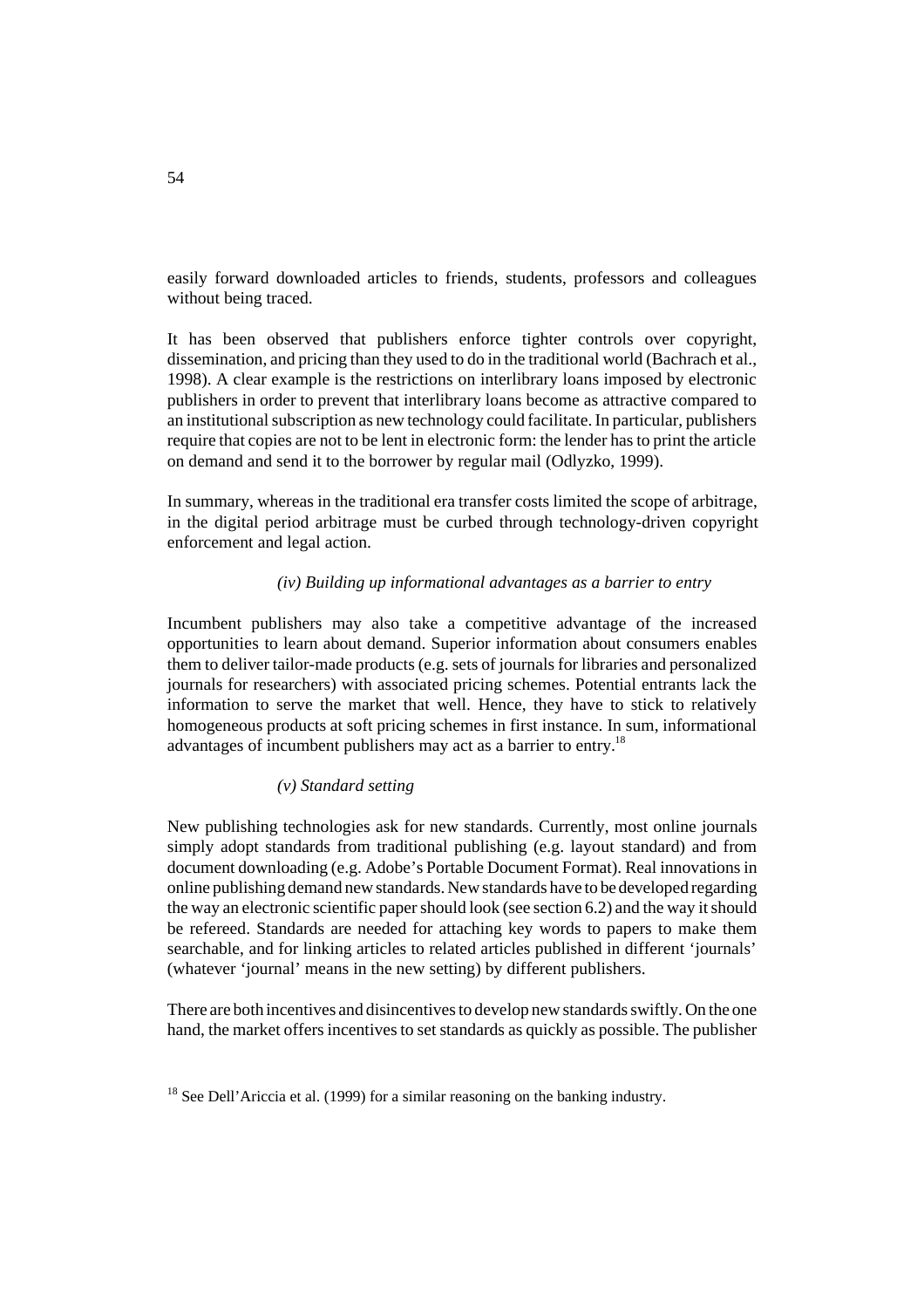who succeeds to capture a critical mass with a proprietary standard (e.g. software to establish reference-links between papers) obtains a competitive advantage since he controls access to his consumer base.

On the other hand, there are disincentives to develop standards rapidly. Publishers may want to wait until the winning standard has emerged, to avoid investments in an unsuccessful standard. This will be the case if property rights on standards are difficult to establish (e.g. standards on the design of an electronically published paper) and if the value of the technological lead derived from development of the winning standard is relatively small. Moreover, incumbent publishers may hesitate to invest in standards for new markets that cannibalize on their market power in old markets.

Schaffner, cited in Odlyzko (1995), argues that penetration of electronic publishing is hindered by the lack of standards for presenting scholarly information online. Journals that really use the available features for electronic presentation of research are not yet available. On the other hand, publishers are quite active in developing standards for access to a portfolio of journals, including reference links and advanced search facilities. As mentioned above, a large group of established profit and non-profit publishers have announced to adopt a common standard for reference-linking pioneered by two of them. This standard is said to be open to other publishers, suggesting that more mass needs to be created. Up to now, reference links were made available only within the portfolio of a given publisher.

#### *Conclusion: the relevance of switching costs*

Since mass is important when selling scientific journals, it is as important to keep serving the installed consumer base. Switching costs - the costs and inconvenience imposed on consumers who switch to a competing journal- establish barriers to entry. Indeed, an entrant has to incur the switching costs of the whole set of consumers he plans to attract (Shapiro and Varian, 1999). If these total switching costs are large, so are the barriers to entry.19

Many strategies that have been discussed above can be interpreted as strategies that raise switching costs and therefore barriers to entry. We organize those strategies in five items:

<sup>&</sup>lt;sup>19</sup> Observe that the switching costs per user are strategically unimportant (these costs may even be surmountable). What matters is the total switching costs of the consumer base the entrant needs to attract in order to operate a commercially viable journal.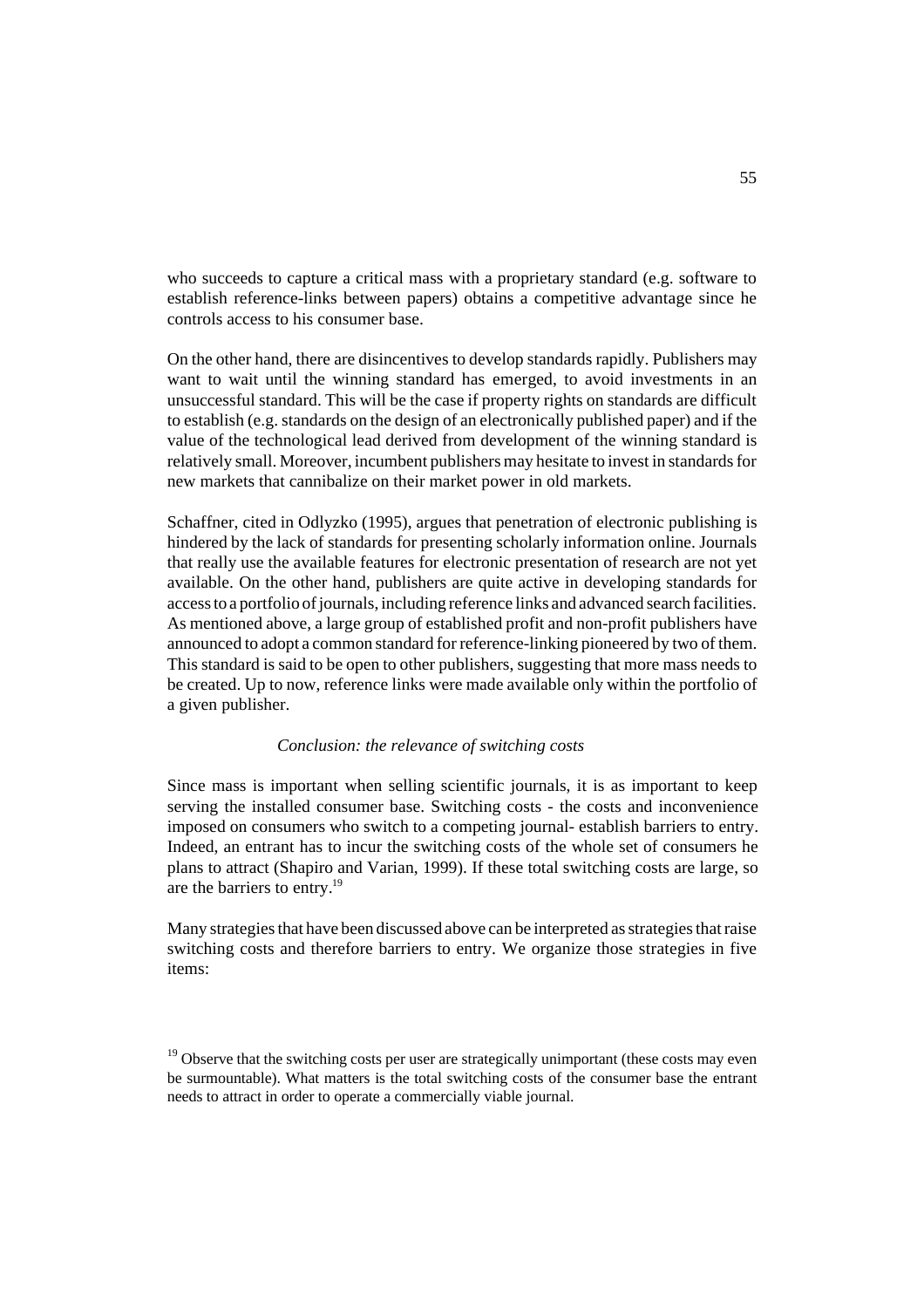- $\overline{a}$  *Informational advantage*. The informational advantage incumbent publishers enjoy through analysis of downloads from electronic journals raises the costs of new entry, since the entrant has to pay in some way in order to match the incumbent's targeted product-price portfolio.
- $\mathbf{r}$  *Contractual lock-in*. Libraries that have subscribed to on-line package deals will find it hard to switch back to the old set of paper-based journals in case future license conditions become unfavourable, because users get accustomed to the enhanced service of access to all journals in the publisher's portfolio. Obviously, a library that has entered into a long-term portfolio contract with a publisher, faces huge switching costs (compensatory damages) when it considers cancellation of some of the titles. A similar reasoning applies to consortium agreements. Such a contractual lock-in also offers the publisher the opportunity to adjust non-contracted aspects of the service to his advantage, e.g. quality and quantity of the journals, quality of the database software, speed of downloading, price (up to the contracted price increase guarantee), and innovation in the nature of the journal and the nature of distribution.
- $\mathbf{r}$  *Habituation*. Readers invest in learning how to handle the database software the publisher supplies, and they also get familiar with the standards of presentation of the publisher's journals. Switching to another platform is costly, since new commands, routines and practices must be learned.
- $\overline{a}$  *Specific investments*. Substantial durable investments in software, computers and networks have to be made in order to deliver electronic journals to students and researchers. The larger the share of these costs passed on to the library, the harder a switch back to traditional journals, which require a different infrastructure. Also, the more specific the library's investments with respect to a publisher or a platform of publishers, the harder a switch to a competitor or a coalition of competitors.
- $\overline{a}$  *The archive locks in*. Publishers who offer preferential access to the archive to subscribers to the current volume raise the costs of switching to entrants that, as yet, have a nearly empty archive.

Since the ratio of fixed costs to marginal costs is larger for electronic journals than for traditional journals, or more importantly, since the ratio of fixed costs to marginal costs is larger for a portfolio of electronic journals than for a portfolio of traditional journals, a large consumer base is necessary to recover costs. Consequently, higher switching costs have great worth in protecting incumbent publishers' installed consumer base.

56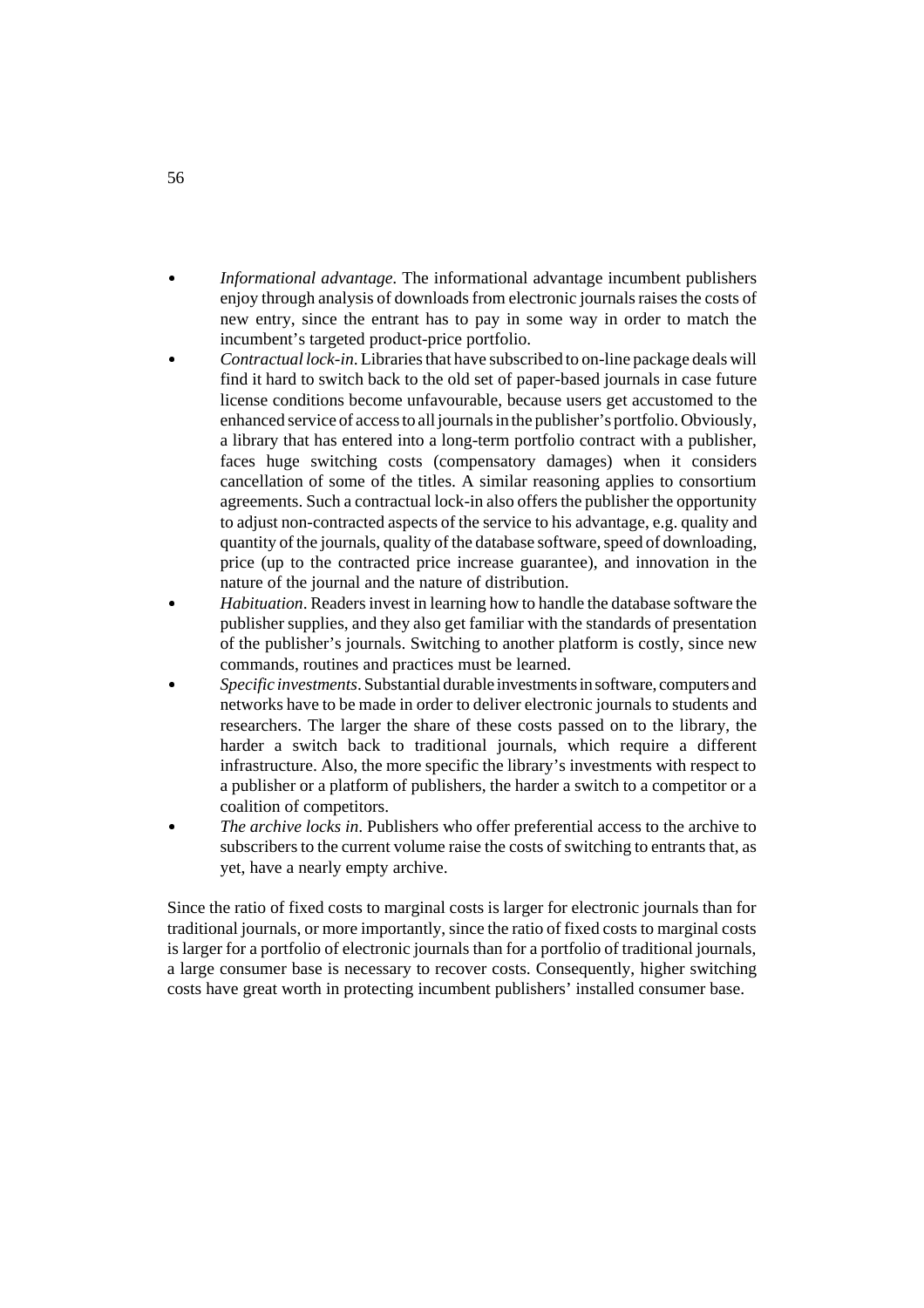## **7.3 Entrants' new business strategies**

New publishers in the market for electronic journals typically employ some business strategies that are different from those played by entrants in traditional journal publishing.

## *(i) Debundling of services*

Many new electronic journals deliver a subset of the services provided by traditional (electronic) journals. In particular, new online-only journals tend to focus on dissemination of knowledge and production of claims on priority of discovery, while they do not provide widely trusted quality signals (see section 6.3). In a sense, this type of online journals performs the current tasks of Working Papers, though in a far more efficient way. Obviously, the non-performance regarding refereeing makes this type of online journals imperfect substitutes to refereed journals.

Nevertheless, these type of online journals can steal away part of the business of traditional journals, i.e. those consumers that rely on other mechanisms of quality control, e.g. reputation of the authors, self-assessment of quality, or informal quality signals by trusted colleagues, and soft quality-indicators based on e.g. number of downloads (see section 6.2). Interestingly, since many new online journals do not claim copyrights on published papers, scholars can resubmit their work to traditional journals to obtain a traditional signal of quality.

Searchable E-print archives like Ginsparg's successful archive in high-energy physics and WoPEc's archive of working papers in economics (http://netec.wustl.edu/WoPEc.html) are clear examples of this business strategy of debundling. The working paper journals of the Economics Research Network published

by Social Science Research Network (http://www.ssrn.com/ern/index.html) target at differentiated fields in economics, and therefore closely mimic traditional journals.

The scope for de-bundling may differ between fields. The *European Molecular Biology Organization* (EMBO), for example, argues that biology journals always need some assessment of scientific soundness, since the interpretation of biological research is relatively subjective and controversial (Nature, 08-07-1999).

#### *(ii) Creating mass*

Publishers of new online-journals need to create mass just as incumbent publishers. Several new strategies can be observed. A few online journals charge the author rather than the reader for publication, e.g. the *MRS Internet Journal of Nitride Semiconductor*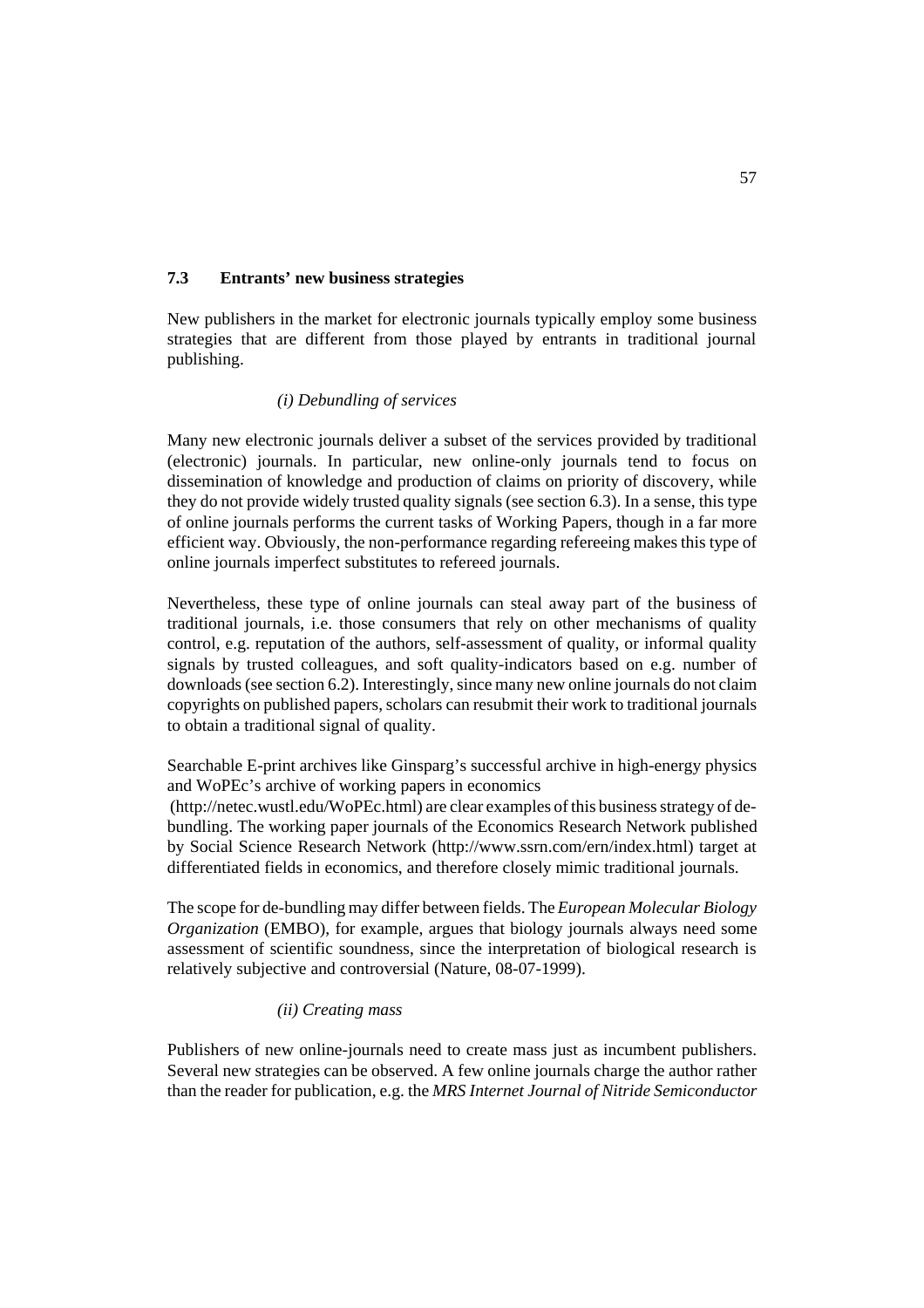*Research*, http://nsr.mij.mrs.org. With subscription prices equal to zero, the maximum mass of readers can be attracted. Other journals have received government grants to pay for set-up costs or have heavily relied upon facilities provided for free by universities including initiators' labour costs. For example, thanks to an NSF grant, the *Journal of Statistics Education* (http://www.amstat.org/publications/jse/) was distributed for free for some time, whereupon subscribers had to pay. During the period of free subscription, the journal was able to create an installed base of authors and readers and to build up a reputation.

Also, new journals may take a free ride on the reputation of a top-ranked traditional journal by adding the prefix 'electronic' or 'Internet' to the title of the traditional journal. Furthermore, new journals could target at young scholars, e.g. graduate students and assistant professors. There are several reasons to do so: (1) junior researchers read more than the average scholar with a permanent position; (2) they do not have cold feet to the Internet; (3) they lack a reputation, hence they have limited access to established journals without a double-blind review process; (4) for the same reason, incentives for submission of high quality papers can cheaply be provided for by establishing prizes for 'best paper in the field' (Varian, 1998); (5) an installed base of young authors and readers pays off for a longer period than an installed base of old scholars.

Finally, new online journals that are not-for-profit could try to recruit leading scholars for the editorial board and for the first couple of issues, in particular those scholars with a strong aversion to the traditional practice of for-profit publishing.

## **7.4 Conclusions**

Incumbent publishers are pursuing strategies to preserve and expand their market power. They aim to increase consumers' switching costs, hence raise barriers to entry (e.g. tying journals, using informational advantages relative to entrants). Other strategies are aimed at expanding the publisher's surplus, at the expense of the consumers' surplus but also the deadweight loss (e.g. price discrimination). However, new technology also offers new strategies to entrants to fight incumbent publishers (e.g. competition on subsets of the bundle of services delivered by traditional journals, and creation of mass through alternative pricing schemes and through targeted marketing).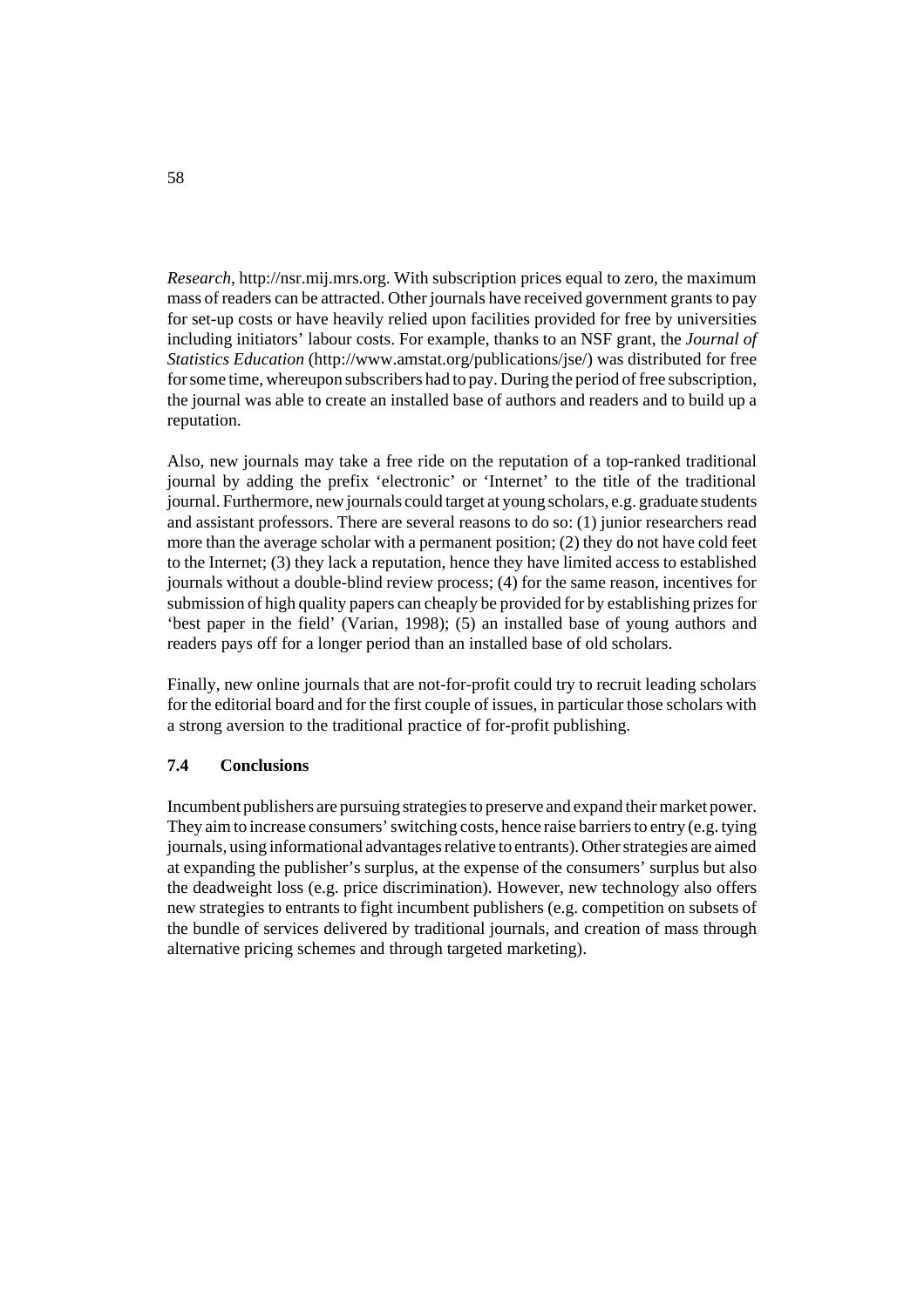#### **Part III Market performance and policy options**

*The market for scientific journals does not perform well. This is a logical result of the current setup, which provides incentives to raise barriers to entry and to restrict dissemination of scientific papers. The key observation is that the market for content (input) and the market for scientific journals (output) are connected, and that publishers can transfer market power in the market for content to the market for journal with help of the copyright. We discuss policy options that target at one of the markets. These options are aimed at improving market performance without addressing the key issue of copyrights. We also elaborate upon a policy option that fundamentally redesigns the setup of the market. This option addresses the key issue of copyrights.*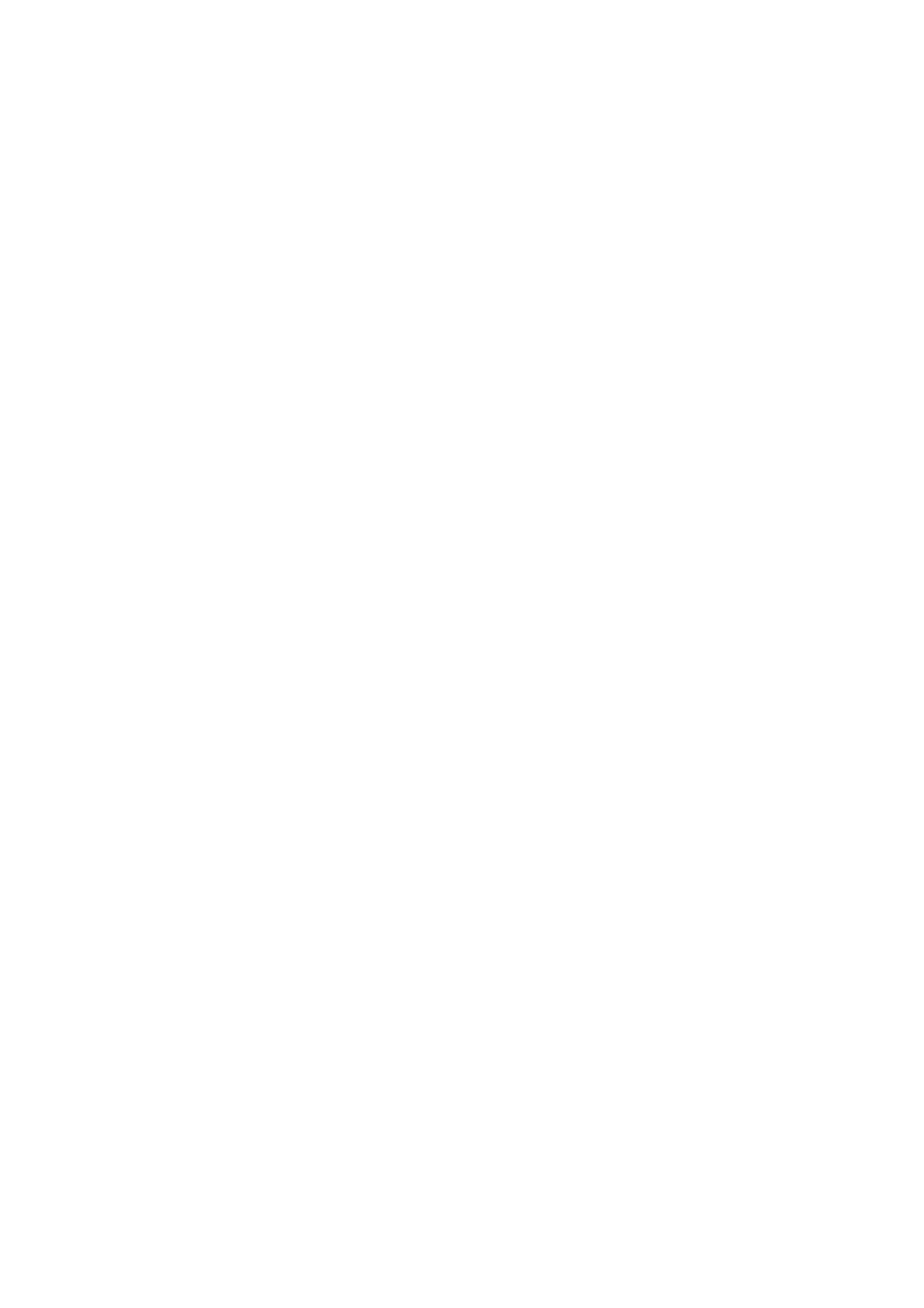# **8. Market performance**

## **8.1 Introduction**

In the previous chapters we have analysed strategies of academic publishers within the context of the current setup of the market and the influence of outside factors. Now that we have identified how actors in the market behave, we go on to assess whether the outcomes of their behaviour are desirable.

It is important to note that we do not attribute a possibly weak performance of the market to 'misbehaviour' of players. Instead we link possibly undesirable market outcomes to adverse incentives of actors. In other words: if the transactions between market players produce undesirable outcomes, then there is something wrong in the setup of the market.

### **8.2 Assessment of market outcomes**

The most pressing problem in the current system of scientific publishing is the reduced access to scientific knowledge, caused by high prices for journals and limited library budgets. Reduced access is not only undesirable for reasons of unsatisfied needs - like interested readers which are deprived of *Vogue* magazine- but also, and more importantly, for reasons of external effects of dissemination of scientific knowledge. As stated in the rationale of this study in the first chapter, publication in journals is an important instrument in the advance of knowledge, and advance of scientific knowledge is a driving force behind many technological and non-technological innovations.

Another undesirable market outcome are the failings in the process from submission to actual publication. In several fields of science the refereeing and editing process is slow, depriving journals of topicality. Electronic publishing, as yet, is more like a continuation of traditional publishing using a different dissemination technology. Really innovative applications of new technology in scientific publishing, though existing, only spread very slowly.

However, it is fair to say that it is not all sorrow and misery in scientific publishing. The current system of scientific publishing has been granting priority rights, establishing quality signals and distributing the results of scientific research. Reviewers of the quality of someone's scientific work - whether they be readers, employers or financiers rely on publication records as a quality signal. Publishers have performed the useful task of organizing the whole process of refereeing of papers, editorial work, marketing, copying and distributing, etc.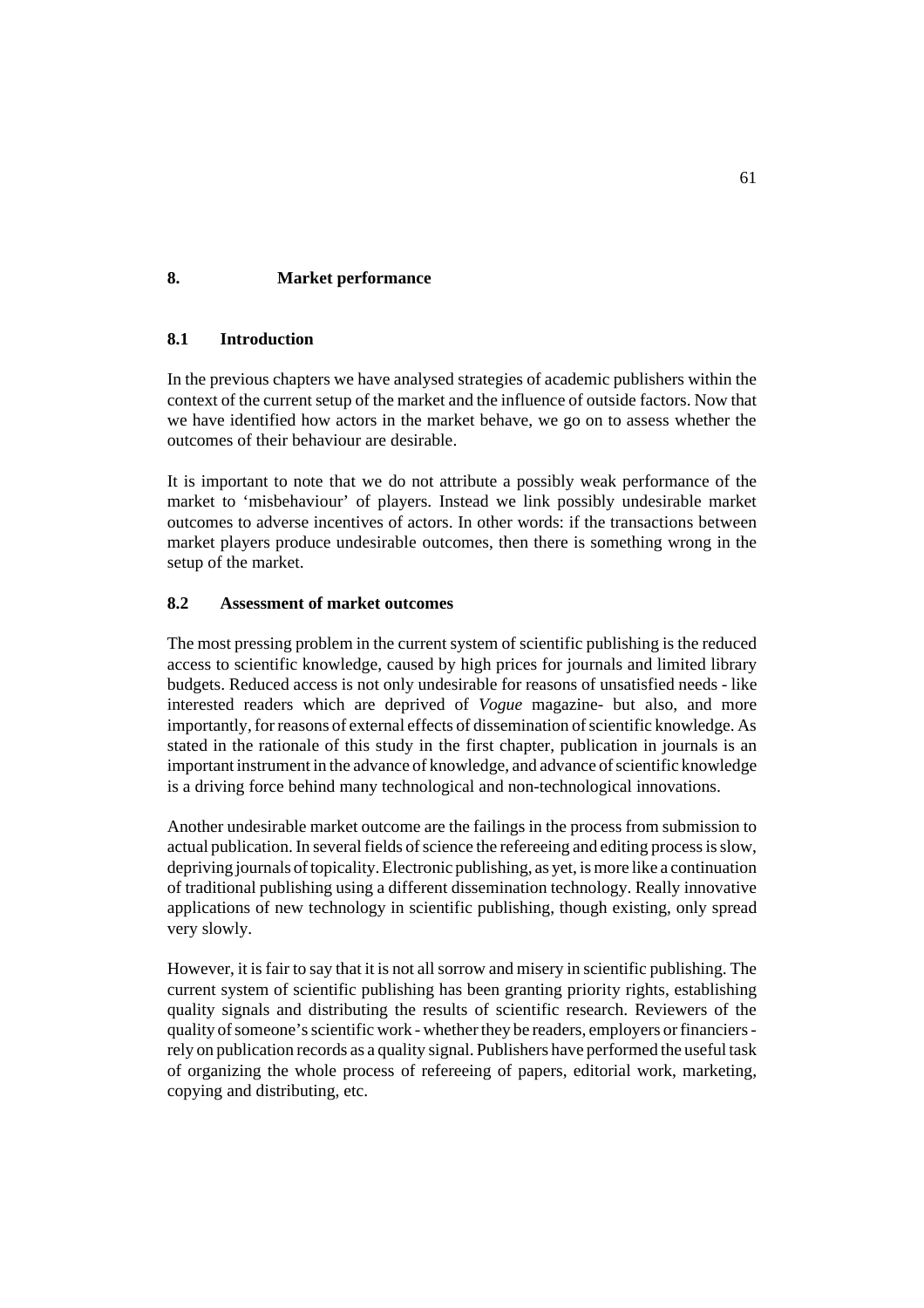Moreover, as reputation is measured by citation rates, authors have a strong desire to publish in journals that are widely read. Thus the incentive to publish is at least partly in line with dissemination of knowledge. As a result, throughout the world, especially the Western world, researchers and students have easy access to journals reporting advances in science. Since libraries pay for journal subscriptions, this access is provided for free from point of view of the library users.

## **8.3 The cause of the journal crisis**

The weak performance of the market cluster is a logical result of its current set-up. The main reason is that publishers have the copyrights on high-quality papers (their most important input) in hands. Accordingly, they are able to charge monopoly prices, since papers are not substitutes like jars of peanut butter. There are other reasons which contribute to a weak performance (like the relation between libraries as direct consumers and their users as actual consumers of scientific information), but the fundamental problem originates through the connection between the market for journals and the market for papers. We explain this by following the three steps for the identification of market power as presented in CPB (2000).

#### *(i) The pivotal market*

The pivotal market, i.e. the market on which performance needs to be analysed, is the market for journals in a discipline, say economics or medicine. At this market, publishers and readers conclude contracts on the conditions for subscription. We choose journals in a discipline because the main consumers, libraries, take complete disciplines into account when deciding upon subscription (McCabe, 1999).

### *(ii) The relevant market cluster*

The pivotal market is connected with the market for papers (content). At this market, authors trade the copyright on papers in exchange for an assessment of quality and the establishment of a priority claim. Subsequently, publishers sell the processed inputs on the pivotal market.

The relevant market cluster encloses the pivotal market and this connected markets. For an assessment of the market for scientific journals, we also have to consider behaviour at the connected market.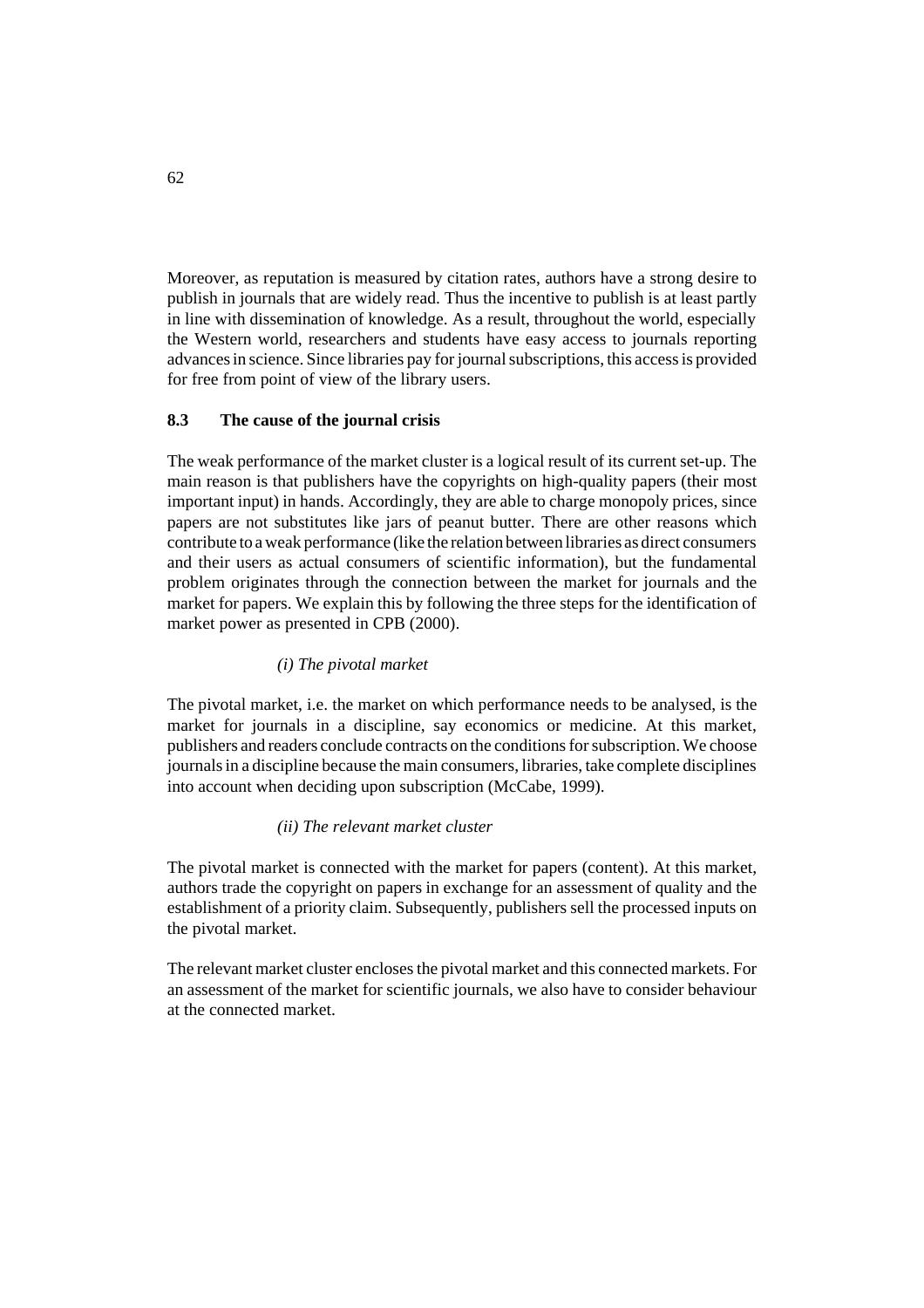#### *(iii) Barriers to entry on the pivotal market*

Entry in the market for journals is deterred as soon as a publisher seizes market power in the connected market for papers. Market power in the market for papers is based on reputation. A high reputation enables a publisher to capture some part of the fixed supply of high-quality papers. After all authors do not want anything else than to publish their papers in a prestigious journal. To realise a publication, authors are prepared to transfer their copyrights to publishers. Then the reader has no choice but to accept a high price other than to cancel his subscription, since he cannot choose between substitutes. An entering journal is almost by definition left with lower-quality papers, which threatens to lock it into a low reputation path, unless the market accommodates another top journal. Therefore, an entering journal does not represent a real threat to the existing prestigious journal.

Publishers pursue several strategies in the relevant market cluster to raise entry barriers and exploit market power, see chapter 5 and 7. In particular, publishers charge high prices for access to journals.

### **8.4 Conclusions**

The performance of the market of scientific journals is weak. Access to scientific knowledge is reduced, the publishing process often slow, and existing technological opportunities are not used to their full potential. These market outcomes are a logical result of the current set-up of the market. The connection between the market for papers (inputs) and the market for journals (outputs) makes that publishers owning a prestigious journal are safe behind high barriers to entry.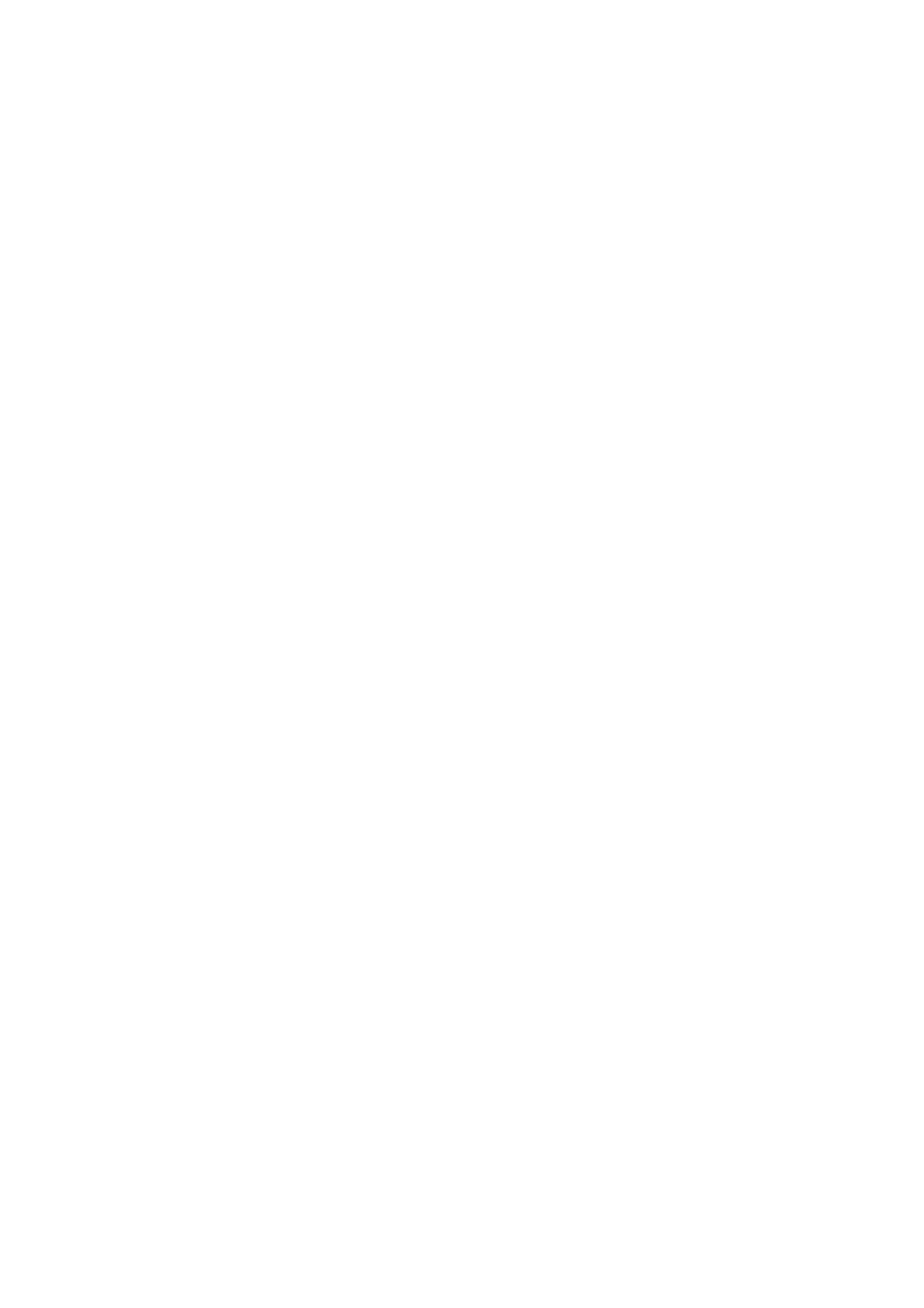# **9. Solving the journal crisis**

## **9.1 Introduction**

What policies could improve upon the current performance of the market cluster of scientific publishing? Three types of policy options are available. Section 9.2 explains why copyrights make the difference between fundamental solutions of the problem and less fundamental solutions. We want to make clear upfront that policy-makers have to decide how far they want to go. We only indicate their possibilities, given how far they want to go. If they want to leave the market setup as it is, we first discuss frequently mentioned options aimed at the market for journals (section 9.3). Then we discuss options targeting at the market for papers (section 9.4). If policy makers want to go all the way, though, and redesign the market completely, section 9.5 presents a policy option that can enhance performance.

# **9.2 The key issue is transfer of copyright**

The key issue that separates fundamental solutions from non-fundamental solutions is the transfer of copyright from author to publisher. As owner of the copyright, the publisher is (to a large extent) able to monopolize the distribution of the article. The publishers' business strategies (see chapters 5 and 7) are founded on the copyrights. For example, the strategy of reputation building is profitable since the copyright secures that the benefits of reputation accrue to the publisher that invested in the reputation. In sum, publishers are keen on the copyright, since copyright enables them to recover costs.

Still, the transfer of copyrights does not comply with the social purpose of scientific publishing. Governments fund scientific research (through universities and scientific foundations) with the objective to provide a public good. Hence, research should be widely disseminated. A high price for access to article is contradictory to this objective.

This implies that a fundamental solution of the market, and indeed one that redesigns the market completely, reverses that copyright transfer. Since such a reversion takes quite some steps in order to make it work, most attention in the rest of this study is spent on how to do this.

## **9.3 Policy options for the market for journals**

Sections 9.3 and 9.4 zoom in on policy options that leave the current market set-up intact. Section 9.3 discusses frequently mentioned policy options that aim at the market for journals.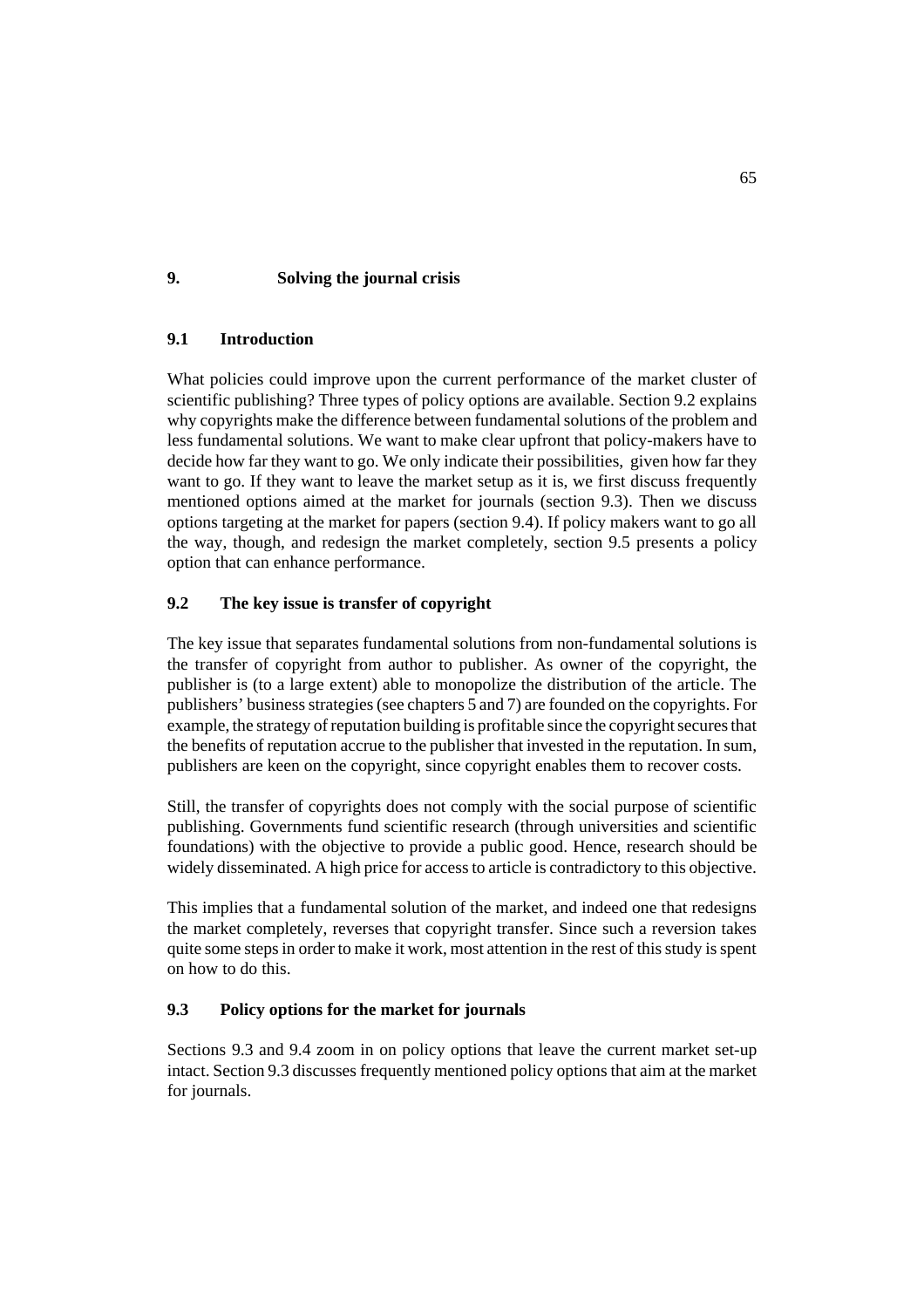### *(i) Apply competition law*

Some strategies that publishers pursue might be anti-competitive and not in terms with competition law. Our analysis indicates that entry barriers are indeed high, but seem to arise from the institutional set-up rather than from misconduct. Nevertheless, we did not actually check on abuse of market power, since that is the competence of the competition authorities. Since the geographical space of the market cluster of scientific publishing is the world, international co-ordination might be required.

#### *(ii) Bundle libraries' bargaining power*

The collective bargaining power of libraries could countervail the growing dominance of publishers. Libraries could form consortia and bargain with publishers about a longterm subscription to large portfolios of journals. Indeed, libraries are pursuing this strategy and publishers seem to accommodate this trend with tying strategies. The type of market competition then shifts from monopolistic competition (a few suppliers of differentiated journals and many customers) to a bargaining style of competition (few suppliers, few customers).

Co-operation among libraries can improve upon market performance: better deals with publishers means better value for money. However, if the threat of cancellation is neutralized through long-term portfolio contracts, then publishers' incentives to provide value for money and, in particular, their incentives to innovate are relatively lowpowered. In chapter 7 we discussed how the tying strategy could lead to higher barriers to entry.

#### *(iii) Enlarge libraries' resources*

Libraries' resources for journal subscriptions could be increased by increasing the efficiency of their operations or enlarging their budgets. Efficiency gains could be realised through a merger of the electronic operations of several libraries.

Additional resources can be spent on scientific journals that could not be subscribed to earlier. In principle, a larger quantity of scientific papers justifies larger library budgets. However, it is possible that publishers cream off a large part of the increased resources of libraries through higher subscription rates. After all, journals are must-haves and entry of other publishers is difficult. Therefore, this policy option may not be effective.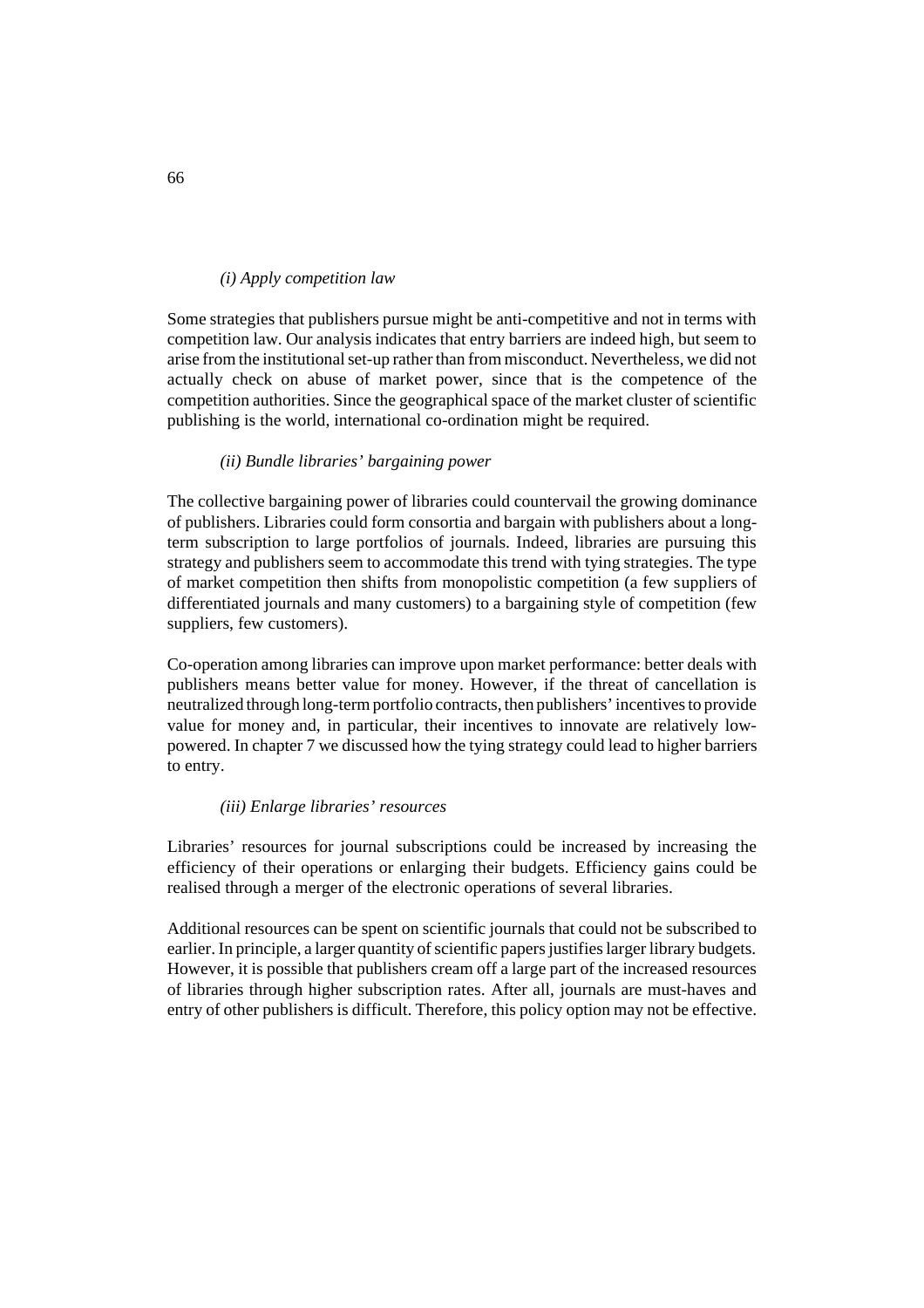### *(iv) Improve scientist's choices*

The university could transfer the costs of journal subscriptions to the individual researcher. For example, the library could levy a tax-per-use or a pay-per-view. This will encourage researchers to trade off access to a journal against other expenditures like research assistants or travelling.

This option makes the actual consumers of journals more conscious of the costs of subscriptions and may improve upon decisions whether or not to subscribe to a certain journal.

## **9.4 Policy options for the market for papers**

We also identify a number of policy options that focus on the market for scientific papers.

## *(i) Change the measurement of researchers' output*

The 'publish or perish' culture provides strong incentives to maximize the quantity of output. Scholars wish to and do actually publish every single finding, since every publication counts. To shift the culture of publishing towards 'publish quality or perish', universities and funding organization could measure researchers' productivity with the quality of a limited number of papers written in the last few years. There is already a tendency towards this in various countries (e.g. the Netherlands).

This option will decrease the wave of publications. Libraries might save money otherwise spent on low-quality journals.

#### *(ii) Provide alternative publication outlets*

An important development is the accessibility of (working) papers on the Web. Scientists who want to follow the latest fashion, are not going to wait three years before it is published somewhere. Therefore refereed working papers, such as NBER, serves a purpose that journals were supposed to serve. Yet, the crucial quality signal is often lacking. Still, the development indicates that the community of scientists is not happy with the quality of service provided by the journals.

As an alternative, it is sometimes forwarded that the government could step in and use public funds to recover the fixed costs of publishing. Journals could be priced at marginal costs. This promotes dissemination of knowledge. However, there are reasons not to believe that the governments (or publicly funded non-profit organisations) are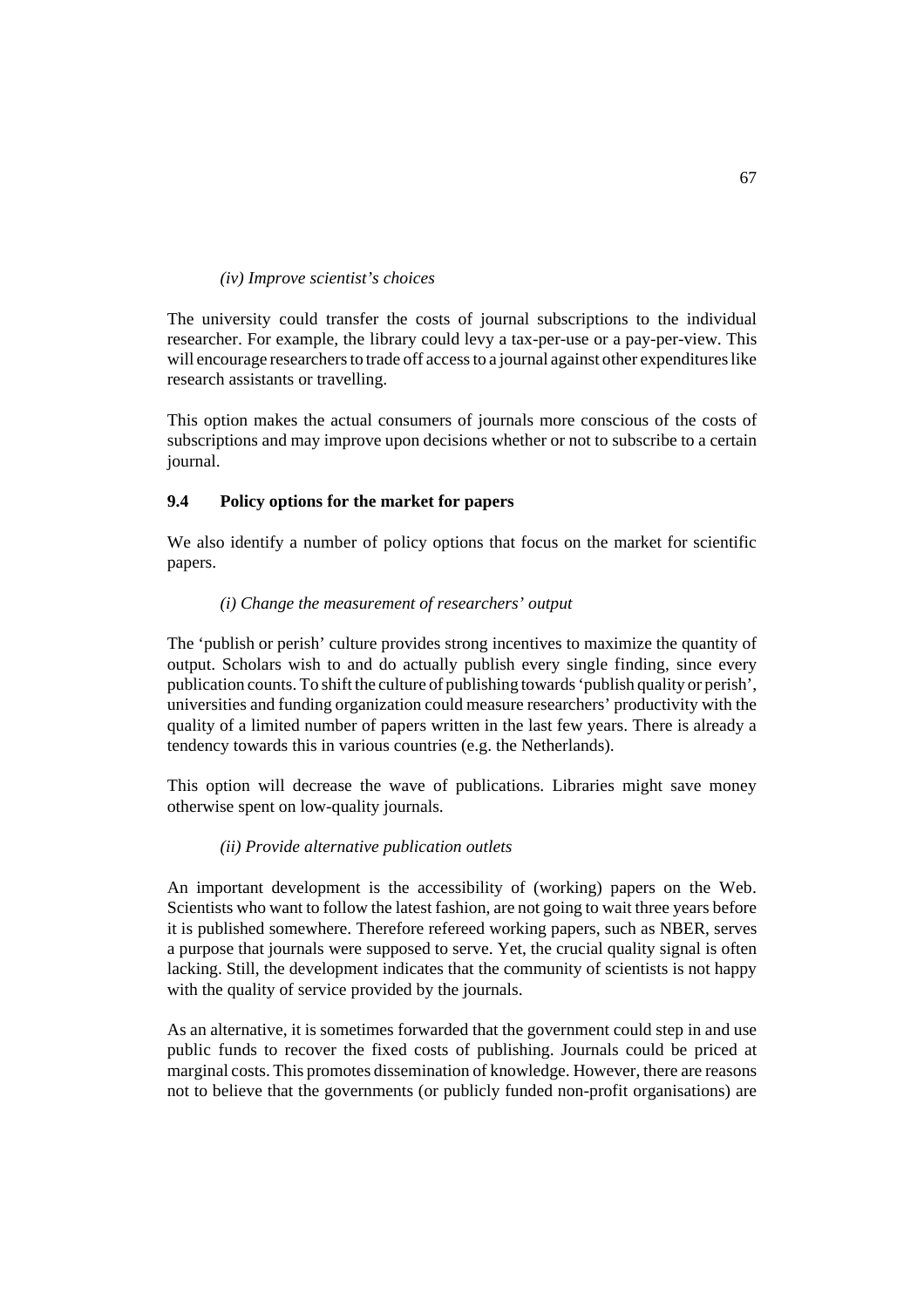better publishers than private publishers. For example, the government has relatively weak incentives to economize on production costs, and, moreover, the government tend to have a weak feeling with market developments. Therefore, government failure does not make this option attractive.

## *(iii) Press authors not to submit to 'too expensive' journals*

Frequently, academics are asked not to submit their papers to 'too expensive' journals. This type of policy proposal is likely to be ineffective. It cannot be expected from authors that they choose journals on other criteria than reputation.

## *Conclusions*

In sum, some of the policies aimed at the market for journals and papers may actually improve market performance. Most promising are the increased bargaining power by libraries and the ICT developments making accessibility of papers much better. The options do not aim at the fundamental problems: reduced access to scientific information and high barriers to entry resulting in weak competition and slow innovation. This will be discussed in the next section.

## **9.5 A policy option for the market cluster of scientific publishing**

We now extensively explore a policy option that targets at the market cluster as a whole. Since we have concluded that the journal crisis has to be attributed to high entry barriers to the market cluster (section 8.3), it is interesting to address the incentives to raise entry barriers that high.

Several elements of the policy proposal can also be found in other contributions to the literature on academic publishing, see, e.g., ARL et al. (1998), Bachrach et al. (1998), Chodorow (1998), Rowe (1993), Smith (1999), and Walker (1998). This policy option, however, is an integrated redesign for the market cluster as a whole, firmed on microeconomic theory.

## **9.5.1 The basic idea of the proposal and its benefits**

As discussed in section 9.1, copyright transfers from authors to publishers lie at the heart of the problems. Where do the copyrights come from? It is the researcher who transfers his copyright to the publishers. Authors are prepared to transfer their copyrights for two reasons. First, authors obtain a quality assessment in return, which enables them to communicate their research effort to employers and other funding organizations. Second, authors are unable and unwilling to exploit the copyrights themselves. Their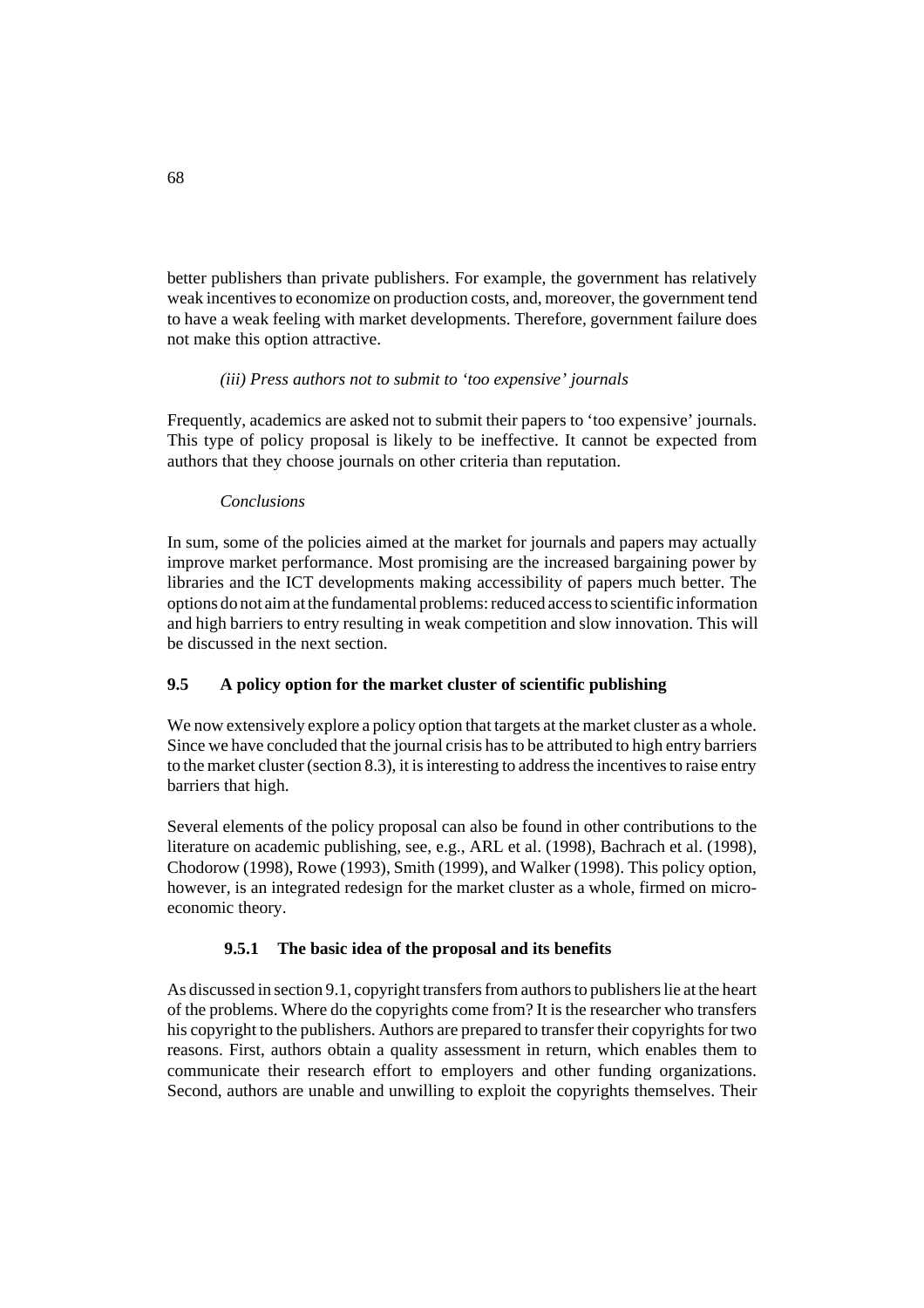reward system (positions, reputation, research money) is independent of the market value of the articles. Consequently, authors do not devote scarce resources to have their articles assessed. In other words, the authors' incentives to take the burden put on system of scientific publishing into account are weak.

The basic idea is to have authors pay publishers with money in stead of copyrights. This idea has a number of important benefits:

- $\overline{a}$  *Enhanced dissemination of research.* Since publishers do not obtain the copyrights, they cannot price journals above marginal costs. Hence, subscription rates do not prohibit maximal dissemination anymore. This in compliance with the idea that scientific research is meant to be a public good, i.e. with the very reason of government support for scientific research.
- $\mathbf{r}$  *Competition and innovation in the market for quality assessments.* Since publishers have to charge authors to recover the fixed costs of producing the original, authors have an incentive to economize on their submission behaviour. There is a natural limit to the burden they put on the assessment process. Moreover, publishers have a strong incentive to compete for authors' orders to assess their articles and to provide editorial advice. This spurs competition and innovation.
- $\overline{a}$  *Competition and innovation in distribution.* Without copyrights, the barriers to entry in the market for journals are relatively low. Firms that provide more value for money when composing journals and bringing them to the readers' desktops will win business at the expense of underperformers. Hence, the incentives to innovate and the incentives to rationalize the distribution process are enhanced.

In the current setting of scientific publishing copyrights are the glue that connects the markets for journals with the market for papers. When authors pay publishers with money in stead of copyrights, this connection dissolves. Hence, in order to assess the performance of the system of scientific publishing, we have to study potential entry barriers to each market separately rather than the entry barriers to the market cluster. The second and third benefit above follow from the observation that the entry barriers to the market for quality assessment and the market for distribution are relatively low. Consequently, these markets have the potential to perform relatively well.

When the market for papers and the market for journals are disconnected, it is not productive to keep using the notion '*publisher*' to identify firms delivering services to authors and readers. In the sequel, we label firms that organize the referee process and provide editorial advice '*assessment firms*' , and we call firms that select and distribute papers to readers' desktops '*virtual libraries*'. Both types of firms can be for-profit or not-for-profit.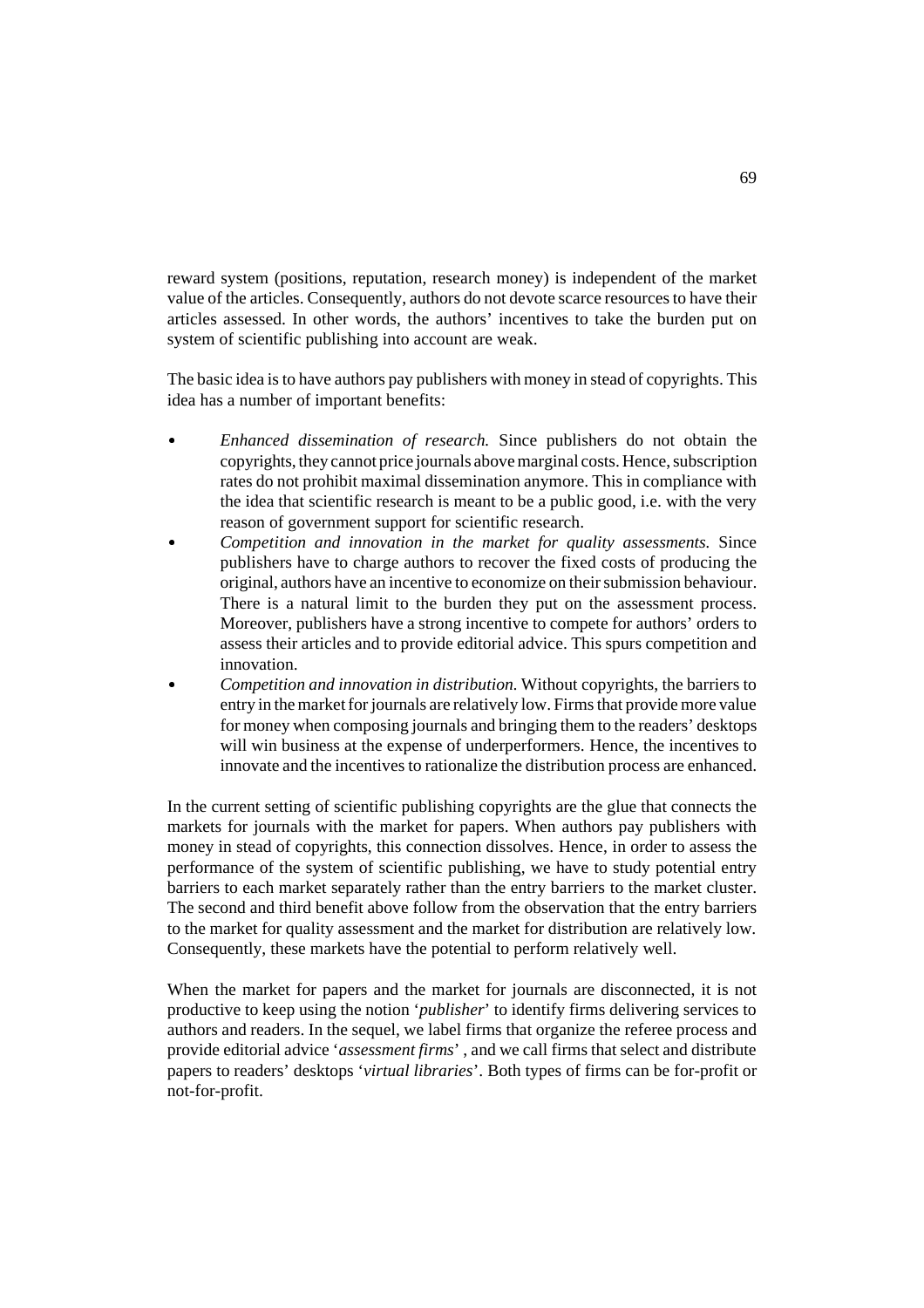## **9.5.2 Implementing the basic idea**

Some intervention is needed. In the current setting authors are prepared to transfer their copyrights and publishers are prepared to accept them in exchange for the quality assessment and the editorial services they provide. At this point, authors' and publishers' behaviour will not change spontaneously, simply because they do not face the corresponding incentives. The proposal therefore requires a policy measure that puts the copyrights on (publicly financed) scientific research from the authors in the hands of an independent body, in particular independent from government, universities, science foundations and private firms. This organization is committed just to hold the copyright. In particular, the organization has no influence whatsoever on the content of the articles, and it has no right to exploit the copyright in whatever way.

Since authors have to pay with money in stead of copyrights, they need funding. Therefore, the funding agencies (governments, universities, scientific foundations) have to provide not only money for research, but also money to pay assessment firms for the quality assessment and editorial advice.

Readers, on the other hand, do not have to pay for access to content anymore. Refereed research articles are available for free. Still, readers might be willing to pay for additional services. For example, virtual library firms could compose a selection of refereed articles that match the reader's specific research interests, and bring this selection to the reader's desktop.

# **9.5.3 Accounting for the opportunities and threats of new information technology**

Journals distribute article not only to current readers but also to future readers. In other words, journals also perform the function of an archive. Once published, articles are saved for future generations. For paper-based journals this argument does hold, since copies have been stored in many libraries around the world. One may doubt, however, whether the same holds true for electronic journals. Indeed, a single copy of an article posted on the Web could serve the whole world. But a small moment of negligence or simply bad luck could destroy the file.

Our proposal accounts for this issue of archiving electronic papers in the following way. We propose to set up a number of freely accessible electronic archive around the world. These archives act as portals of the ocean of scientific papers, i.e. they coordinate the interaction between supply of information (authors) and demand (readers). The mirror sites ensure the safety of the archive. Since future generation cannot express their willingness to pay for the service of archiving scientific papers, a different way to fund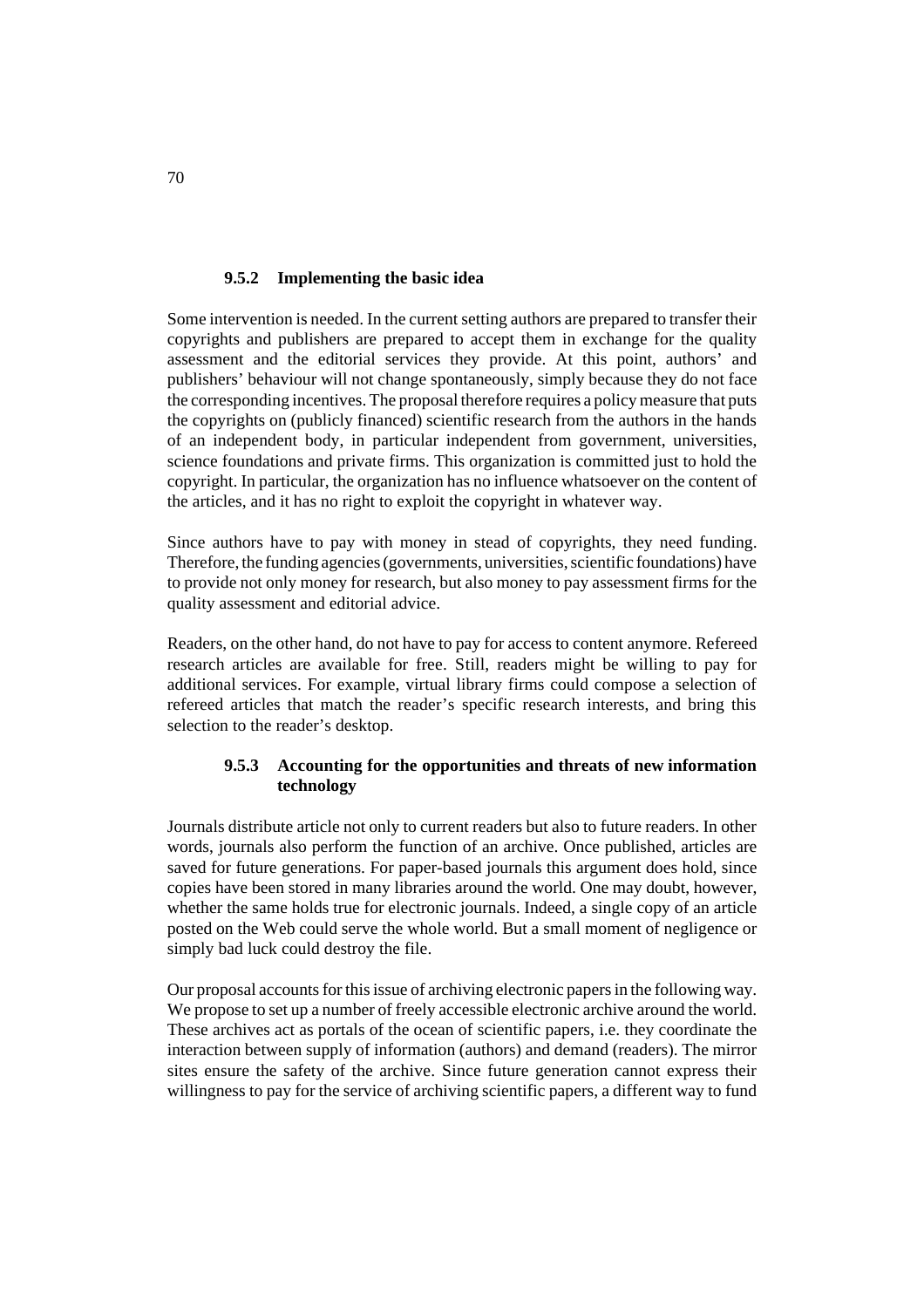the archives has to be found. An option is to have them procured by governments, by national science foundations, by learned societies or by supranational (research) institutions. The archive administration is an independent body that has no right whatsoever to limit reader's access to the archive, to change or delete stored articles, or to refuse storage of articles. Archive administration receive funding from the government.

An additional and important benefit of a central archive of refereed articles is that it facilitates an efficient process of dissemination. Authors know where to post their papers (including the result of the quality assessment) in order to attract as many eyes as possible. Readers know where to search for the papers they are looking for. Firms that assist readers with the selection of relevant articles know where to deploy their search engines.

Furthermore, such an archive could automatically attach a publicly trusted electronic data stamp to every article that has been posted. This takes care of the task of production of claims of priority of discovery.

## **9.5.4 The details of the redesign**

We elaborate on our proposal and fill in the details. Let us follow the production, assessment, archiving and dissemination of scientific papers in the proposed setting (see figure 9.1).





 $\overline{a}$  *Production of content*. The government directly or indirectly endows researchers with funds for scientific research, for the production of quality assessments of the research, and for editorial advice. Research contracts have the provision that the copyrights on the scientific works produced under the contract will be transferred to the independent body that governs scientific copyrights. In the same way, it is contracted that the copyrights on the quality assessment produced under the contract will be handed over to the copyright entity.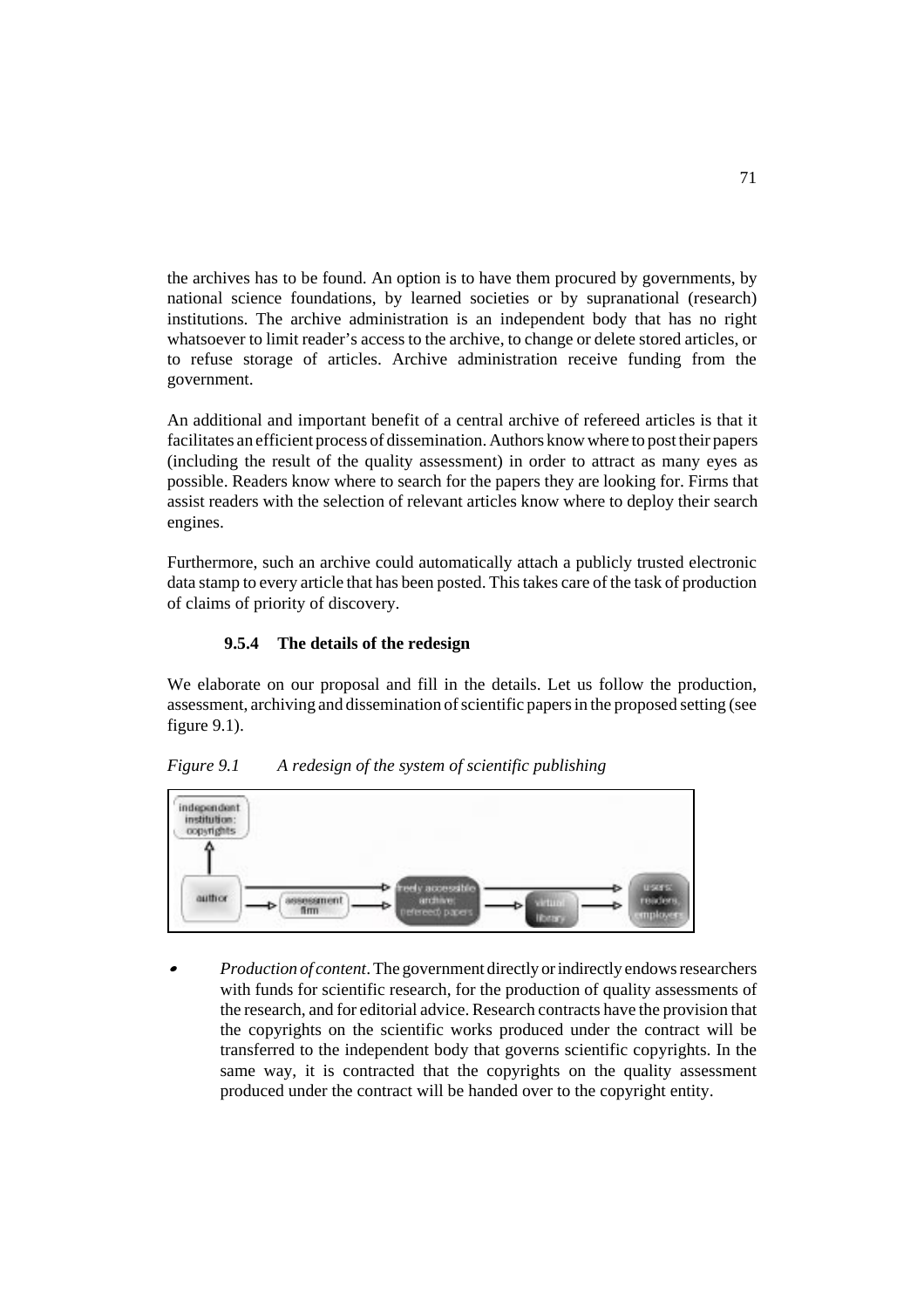- $\overline{a}$  *Purchase of quality assessments*. Authors can buy quality assessments from assessment firms. A quality assessment is an assessment of the quality of the work as such, and can be produced as soon as a report has been produced. The assessment may include editorial advice how the improve the quality of the paper, both in terms of content and expression. Authors pay for these services. Authors may rework their paper and resubmit it for a further assessment.
- $\mathbf{r}$  *Production of quality assessments*. Assessment firms hires editors and peer researchers to produce a quality signal, to give editorial advice, and so on. The firms may compensate referees and editors for their efforts financially. The referee process could be single blind, double blind, or completely open.
- $\overline{a}$  *Storage of content and quality assessments.* Author upload their article to the archive with the quality assessment attached. The quality assessment includes the name of the firm that organized the assessment. Hence, this firm attaches its reputation to the assessment report.
- $\mathbf{r}$  *Production of claims of priority of discovery.* The electronic archive automatically attaches an electronic date stamp to every stored work.
- $\overline{a}$  *Production and distribution of copies.* Readers may simply download copies of work (and the associated quality signals) of their interest from the archive. If they wish, they may buy customized additional services from virtual library firms. Such a firm could select from the archive those works that match the reader's demand with respect to subject of the research, quality, time of production, name of the author, author's affiliation, and so on. Researchers working on public funds can use part of these funds to purchase these additional services.  $\mathbf{r}$
- *Rewarding researchers.* The government directly or indirectly through universities and science foundations rewards researchers for high-quality highimpact research. It could allocate new research funds, larger funds, tenure, promotion, and so on, to those researcher that have shown a good performance. The government may want to rely not only on the quality assessments of the author's research, but also on its impact. This could be measured through citations. The government or its subsidiaries could rely on specialized firms for the production of citation rates.

## **9.5.5 Problems of transition**

In the transition from the traditional system to the new market cluster, some issues deserve attention.

72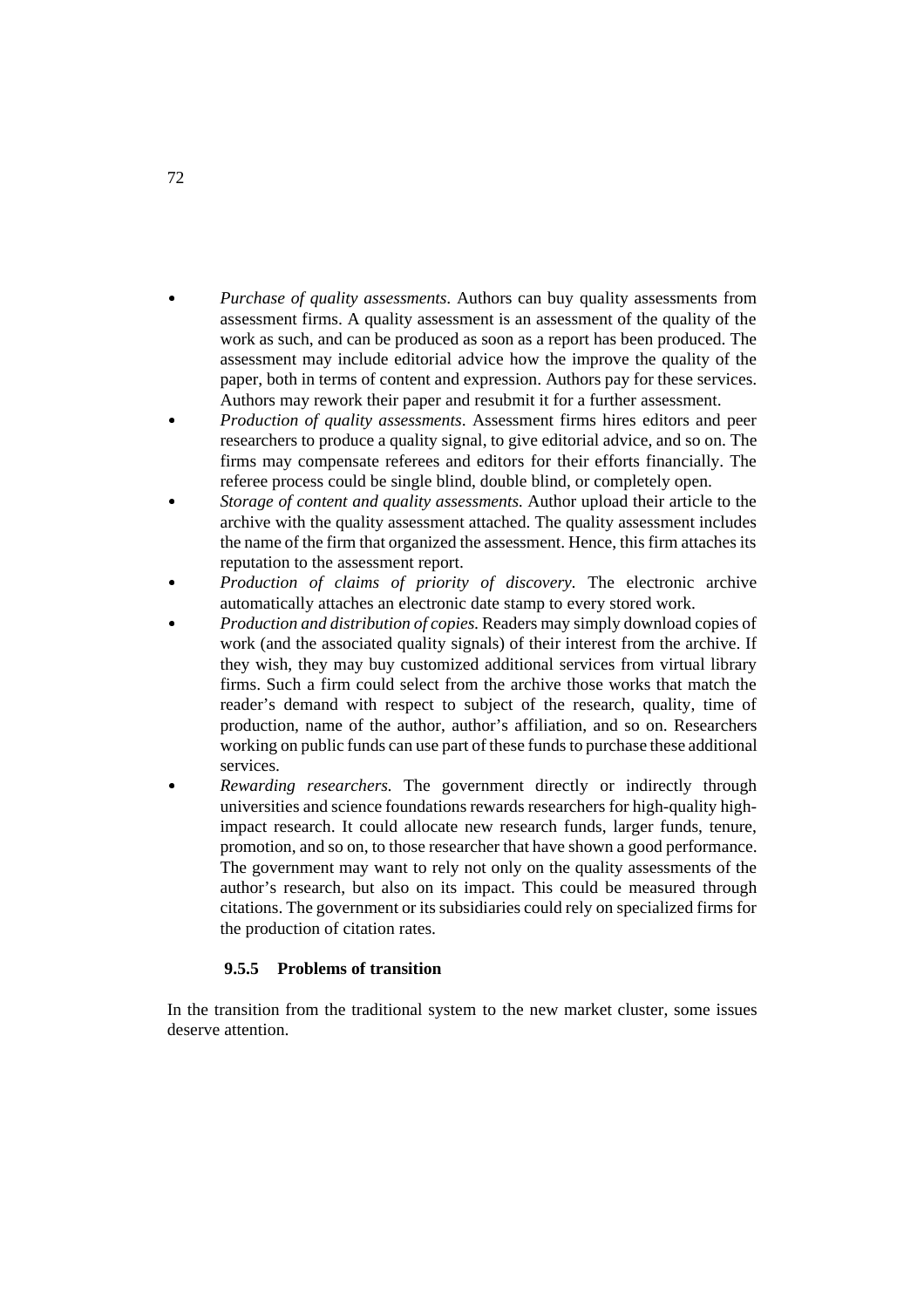- $\overline{a}$  *Publishing standards.* There is a need for a standard for electronic publishing of scientific research. Accessibility requires a common electronic format to enable search and selection.
- $\mathbf{r}$  *Standards of quality measures.* There is need for standard measures of quality. In order to facilitate search and selection, these standards have to be codified. One may opt for a one-dimensional standard of grades, e.g. A-B-C-D. Alternatively, one may look for a multi-dimensional standard, providing qualifications on multiple aspects of quality, possibly differentiated along subspecialties of the field. For example, an applied research paper may be assessed as very important for readers active in the field of application, and simultaneously as a paper of intermediate quality for scholars who work on the theory that has been applied. Also, a paper could simultaneously be qualified as excellent in terms of ideas and mediocre with respect to the way the ideas are expressed.
- $\mathbf{r}$  *Assessment firms may be 'bribed'.* Assessment firms may be 'bribed' by authors to deliver high-quality signals to low-quality research. The market does not punish this behaviour immediately. Instead, it has to learn that the quality signal produced by assessment firm X cannot be relied upon anymore. Over time, the assessment firm will lose its reputation, and consequently lose its business.
- $\overline{a}$  *Fake quality assessments.* Authors may attach fake assessments to their articles. This problem will immediately be solved by the assessment firms, that, in fear of losing their reputation, will continuously check whether authors take a free ride on their reputation. In case of fraud, the assessment firm can notify the scientific community, including the archive administrator.  $\mathbf{r}$
- *Coordination between governments.* There might be a problem of co-ordination between governments. If a small country requires its researchers not to transfer copyrights to publishers, the traditional system will probably not be overthrown. Indeed, for most readers this situation will be equivalent with just again another place to look for relevant work. It seems therefore necessary that a country or a set of countries that produce large amount of high quality research (e.g. the US and the EU) adopt the new system. Other countries will join.  $\mathbf{r}$ 
	- *Government failure.* This standard objection against intervention to cure market failure does not apply to the intervention required in this proposal. The incorporation of a copyright provision in research contracts is a straightforward action not open for muddling. The electronic archive is a relatively standard product of information technology; its procurement is therefore transparent. The archive administration may apply yardstick competition to provide incentives to her archive contractor (see Tirole, 1988).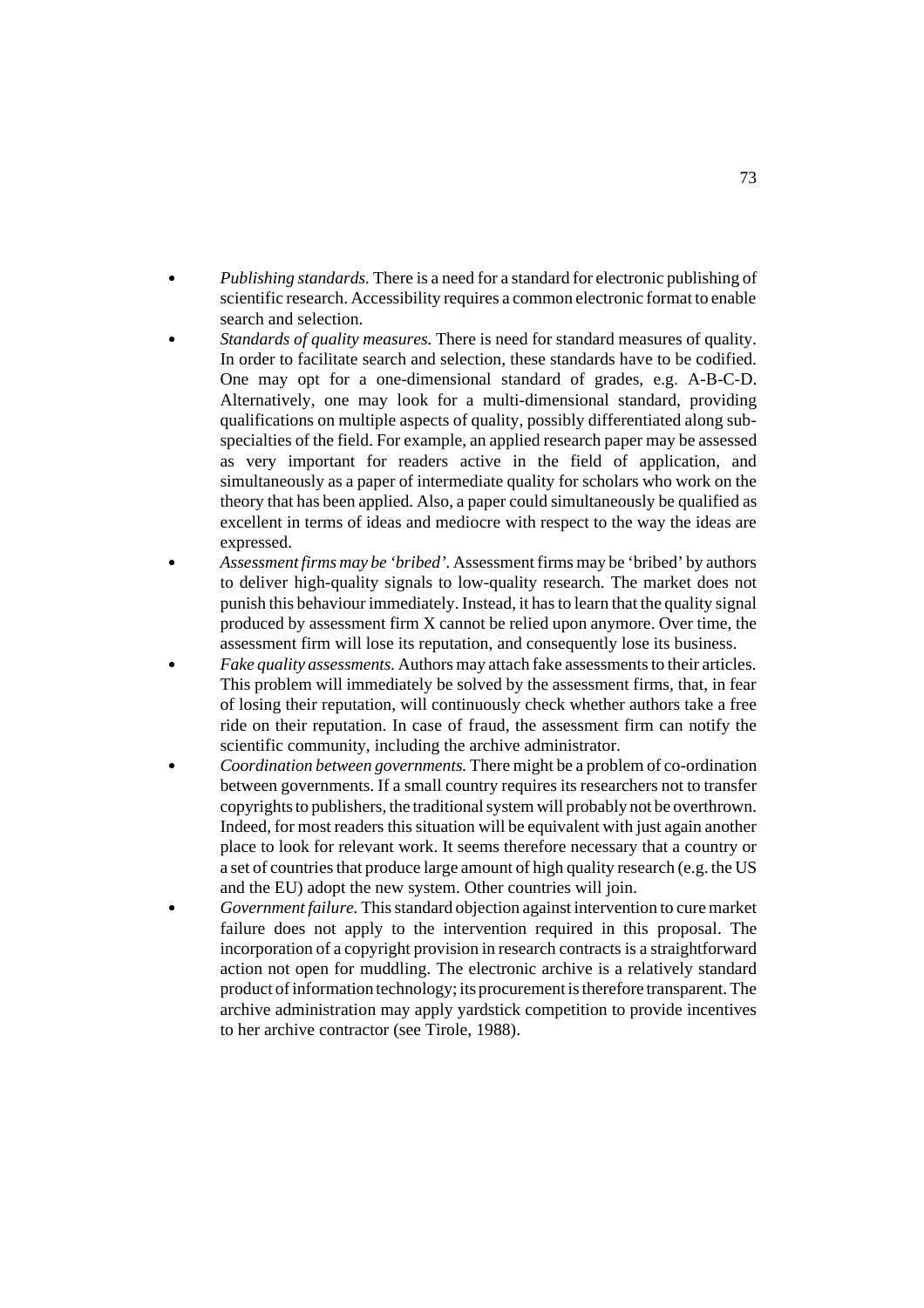In sum, there are important issues that have to be settled in order to make the proposed redesign successful. Still, these potential problems do not fundamentally trouble its performance.

## **9.5.6 New roles for incumbent players**

Who will be the assessors and distributors in the redesigned market? Here, there are new roles to be played by incumbents.

Learned societies and commercial and non-commercial publishers have valuable experience and reputation with respect to refereeing and editing. They are likely to perform the role of assessment firm. They could specialize in the assessment of papers on a narrowly defined subject with a limited quality range. In this case, the assessment firm closely mimics the current function of a journal title. Alternatively, they could decide to serve many disciplines and many levels of quality. The reputation of the incumbent publishers, societies and journals facilitates a flying start of the redesigned market for quality assessments.

Libraries and publishers are experienced in the provision of structure in the ocean of scientific works and in the selection of works relevant for a specific group of consumers. They are likely to transform themselves into virtual libraries. For technical assistance, they may link up with established Internet search firms. Clearly, a lot of outsourcing, consolidation and restructuring needs to be done to make these incumbents fit for this new role.

# **9.5.7 Summing up**

When authors pay publishers with money in stead of copyrights, the market cluster of scientific publishing separates in disconnected markets: a market for quality assessments paid for by authors, and a market for additional distribution services paid for by readers. Both markets have relatively low barriers to entry and may therefore be expected to perform relatively well. Another major advantage of the redesigned market is that articles are available to anyone for free. Hence, dissemination is as widely as possible. Finally, the proposal ensures that future generations will have access to the complete current stock of knowledge, also when this stock is published and archived electronically.

## **9.6 Conclusions**

We identified a number of policy options that could address the journal crisis. The first set of options was aimed at the market for journals, the second set at the market for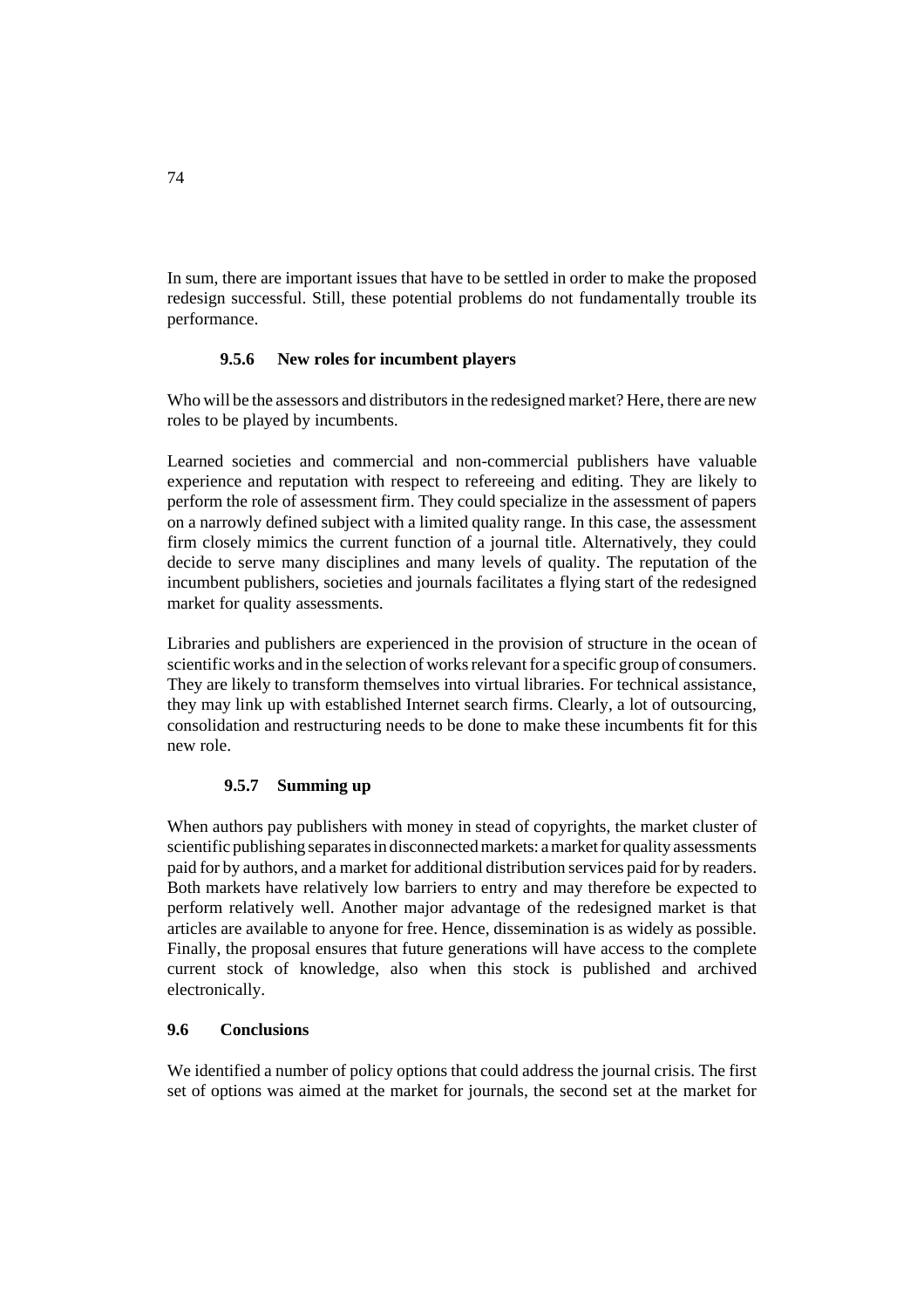papers. Though some of these options improve upon the current performance, they do not address the fundamental problems in the market: limited dissemination of scientific research as a result of high barriers to entry. This was not to be expected either, since these policy options aimed at submarkets in the cluster of scientific publishing, rather than the whole market cluster which is the *relevant* market cluster (section 8.2).

Therefore, we explored an option to redesign the whole market cluster of scientific publishing. This option addresses the heart of the problem: the transfer of copyright from the author to the publisher. The option requires that copyrights are transferred to an independent body that is committed not to exploit them. Consequently, authors will have to pay with money in stead of copyrights for service they enjoy. A system of scientific publishing evolves with relatively low barriers to entry and wide dissemination of scientific papers.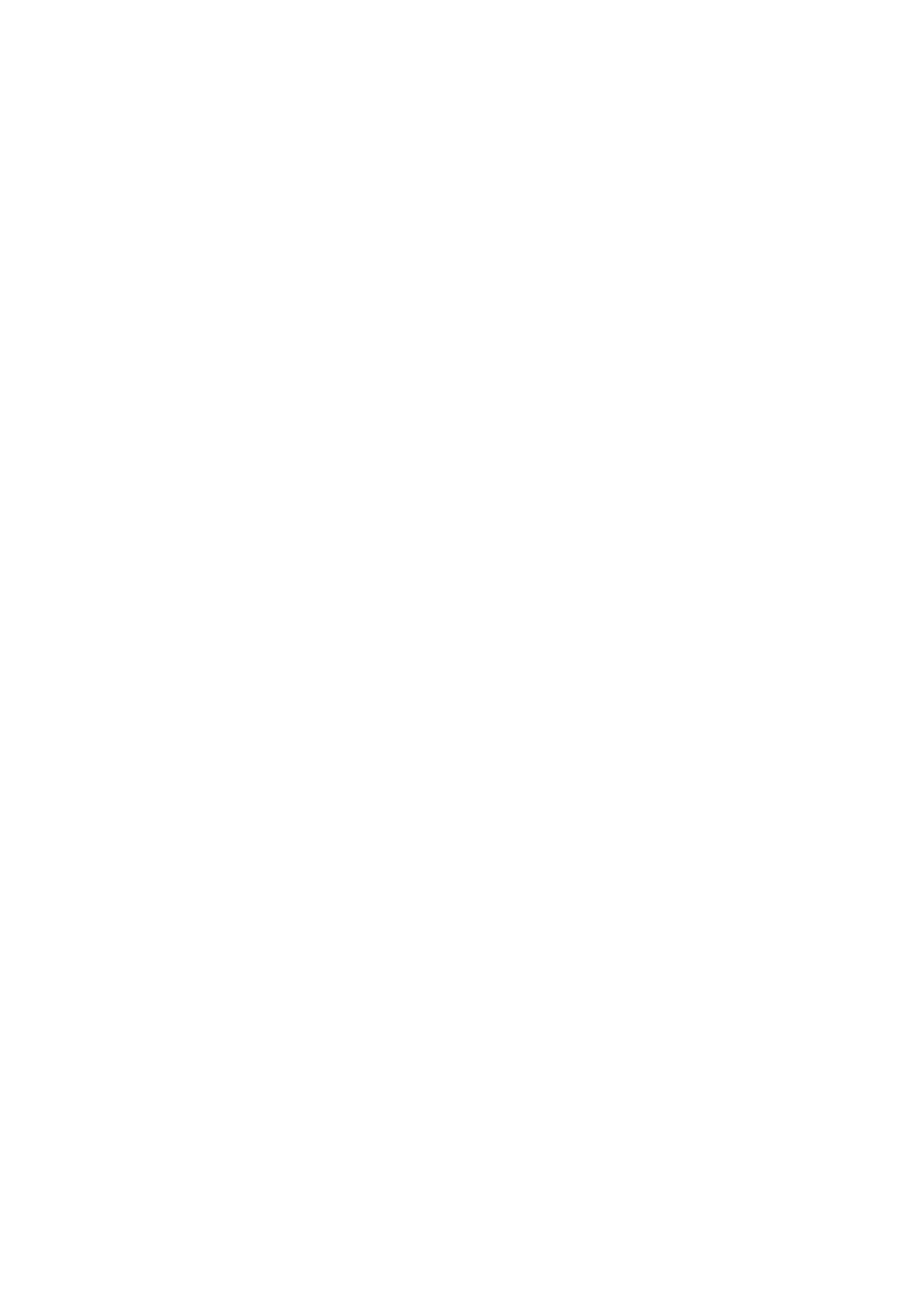### **10. Summary and conclusions**

#### **10.1 Setting the stage**

Scientific journals play an important role in the functioning of the system of scientific research. Journals disseminate research results combined with a quality signal to the benefit of readers, and they establish a claim of priority of discovery combined with the same quality signal to the benefit of researchers and their employers. (*chapter 2*)

Journals are information goods, hence the fixed costs of production of the original are large while the marginal costs of production and distribution of copies are small. Since the assessment of quality is a major function of journals, to the benefit of readers and authors alike, reputation is the most important asset of a journal. The reputation of a journal signals the quality of the papers it publishes to the readers. It enables them to judge the value of papers. Moreover, it helps the authors to show that they have offered value for research money. (*chapter 2*)

Scientific publishers co-ordinate the production of scientific journals. In exchange for the copyright, the publisher attaches a quality signal (the reputation of the journal) to the author's work. The quality assessment is produced by editors and referees, who also share in the reputation of the journal. Finally, the publisher disseminates the journal among libraries and individual readers in exchange for a subscription fee. Since the publisher controls the access to the journal through the copyrights, subscription fees can be set above marginal costs, which is necessary to recover fixed costs. (*chapter 3*)

The setting of scientific publishing has changed in the past decades. The growth and specialisation of academia and the 'publish or perish' culture has led to an increased demand for journal titles and journal space, by authors and readers alike. The library budgets for scientific journals, however, have not followed this trend. (*chapter 4*)

More recently, new information and communication technologies have changed the scene. The fixed costs of production of originals have increased relative to the marginal costs of production and distribution of copies, the traditional bundling of tasks has been challenged by new electronic publication outlets, and the idea that a subscription implies perpetual ownership of the journal volume has faced competition from the concept of a subscription as a temporary right of access. (*chapter 6*)

Within this setting, publishers devise business strategies in order to appropriate a share of the economic surplus of academic publishing. When defining a journal's position, publishers bypass the entry barriers to the markets of well-established incumbent journals by targeting their journal at a (preferably new and growing) sub-specialty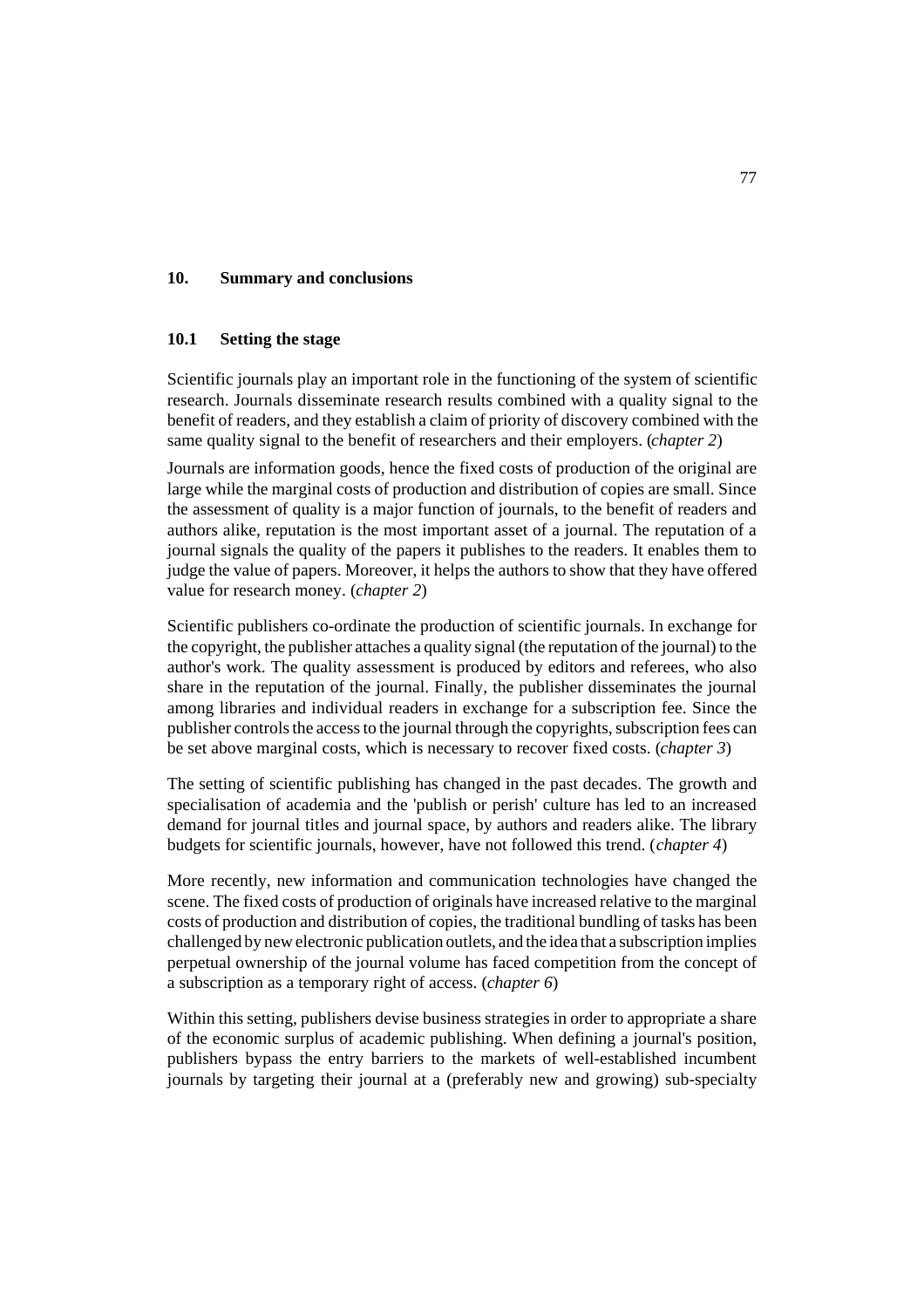previously served by general-purpose journals. They increase circulation through sampling, linking up with learned societies, and charging favourable prices for the first volumes of the journal. They foster reputation by appointing a highly respected editorial board and including high-quality papers written by well-known scholars in the first issues. Also, they increase profits by charging different subscription prices for libraries and individuals, and manipulating prices of their portfolio of journals. (*chapter 5*)

New information and communication technologies enlarge the set of business strategies available to publishers. Incumbent publishers can raise barriers to entry by tying their journals into portfolios, by setting standards for electronic publishing, and by using superior information about readers' individual demand. Furthermore, they can use this latter information for extensive price discrimination. Entrants can apply, also in addition to their traditional strategies, digital technologies to compete on a subset of the tasks traditionally performed by journals. (*chapter 7*)

## **10.2 Solving the journal crisis**

The journal crisis can be attributed to the high barriers to entry to the market cluster that constitutes the system of academic publishing. Barriers to entry are necessary and desirable in the current setting, since publishers have to recover fixed costs. But high entry barriers invite publishers to raise subscription fees at the expense of libraries' and readers' consumer surplus. Consumers with a willingness-to-pay below the subscription fee but above the marginal costs of production and distribution of a copy are excluded from access to the journal. Moreover, the high entry barriers reduce the incentives to innovate in distribution and publishing technology and to improve upon the performance of the referee process. (*chapter 8*)

Also, authors are exposed to perverse incentives: the 'publish or perish' culture invites them to submit many papers, still they do not internalize the burden on the working load of referees and editors and on the libraries' funds. On the other side of the market, the library system blurs the true revelation of readers' demand. (*chapter 8*)

How to tackle the crisis? Several policy options are open for discussion. Policy-makers have to decide how far they want to go. We only indicated their possibilities given how far they want to go. If they want to leave the market set-up as it is, we discussed frequently mentioned options aimed at the market for journals (section 9.3). Then we discussed options targeting at the market for papers (section 9.4). Improvements are possible mainly by increasing the bargaining power of the libraries and using ICT possibilities to increase speed of accessibility of papers.

If policy makers want to go all the way, though, and redesign the market completely, section 9.5 presented a policy option that can enhance performance. We make a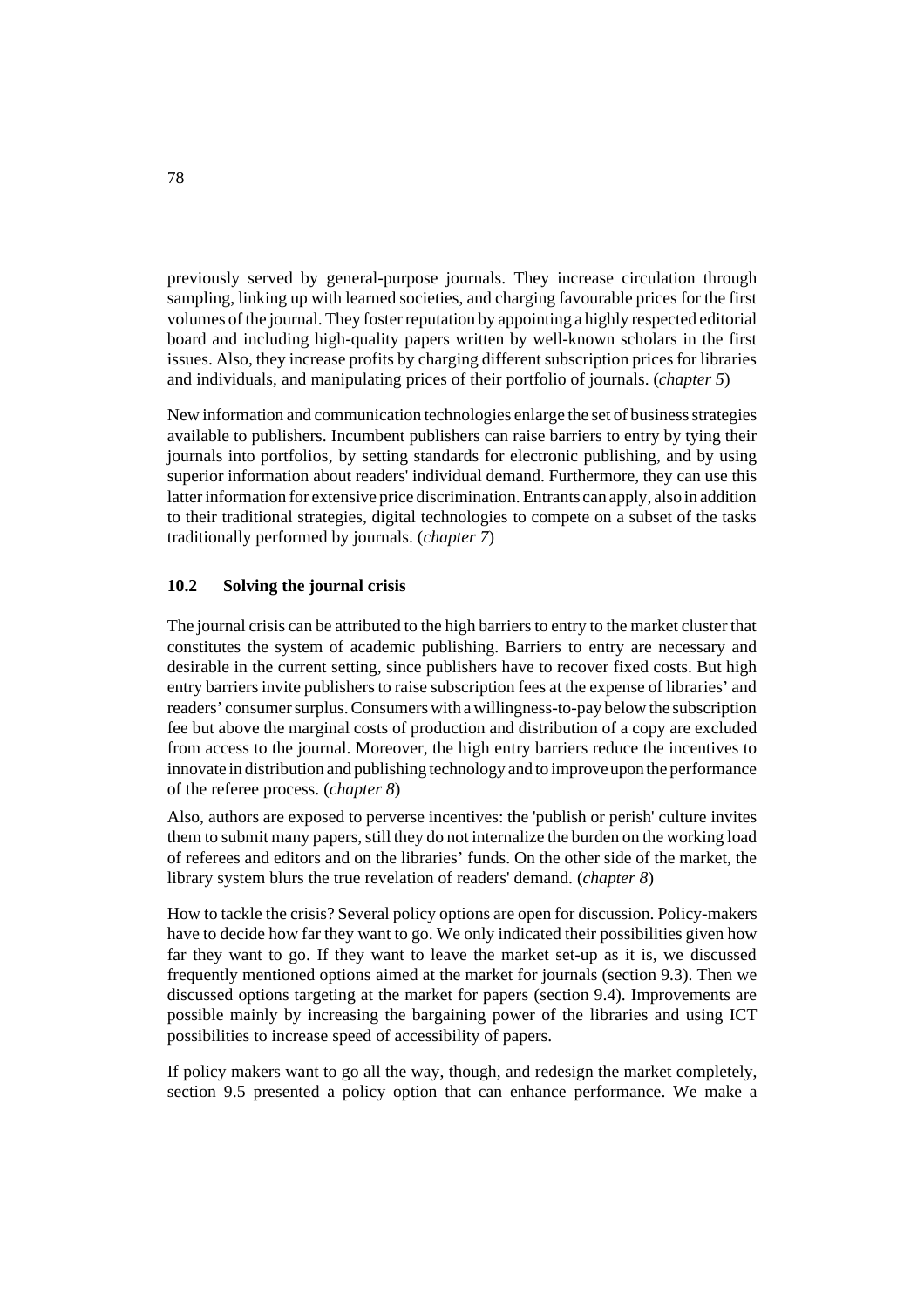distinction between the market for journals where publishers conclude contracts with subscribers and the market for papers where authors trade papers with publishers.

Some of these policy options improve upon market performance. Nevertheless, they do not target at the fundamental problem of the market: high entry barriers to the market cluster and, as a consequence, reduced dissemination of scientific research due to high prices. (*section 9.2 and 9.3*)

A third type of policy option does focus on the barriers to entry. This option redesigns the market cluster such that the opportunities to raise entry barriers are reduced. It targets at the connection between the market for papers and the market for journals. In the current set-up of the market, publishers that have the power to attract the best papers (e.g. because of the reputation of their journals) can charge high prices in the market for journals, since their product is a must-have for readers. The copyright transfer from author to publisher facilitates this process. (*section 9.1*)

Therefore, the basic idea of the policy option is to have authors pay publishers with money in stead of copyrights. This disconnects the market for papers from the market for journals and reduces the opportunities to raise entry barriers. Copyright are made ineffective by placing them in the hands of an independent body that is committed to guard and only guard the copyrights. Without copyright and effective competition, publishers are unable to charge prices above marginal costs. This benefits maximal diffusion.

Publishers charge authors in stead of readers to recover the fixed costs of production. Authors use part of their research budget to pay for quality assessments and editorial advice. Hence, authors have incentives to economize on submission behaviour. Publishers have to compete for authors' orders to assess their papers. This spurs efficiency and innovation in the market for quality assessments.

Since copyrights do not limit entry to the market for journals anymore, virtual libraries that provide more value for money will win business. This fosters competition and innovation in the market for selection and distribution of papers. (*section 9.5.1 and 2*)

There is an important role to be played by incumbent publishers and libraries in this new setting. Their know-how and reputation will benefit the performance of the redesigned market. In the transition phase, some potential problems need close attention. Still, this policy option does address the most pressing problem in the market for scientific journal: reduced dissemination because of high barriers to entry.(*section 9.5.5 and 9.5.6*)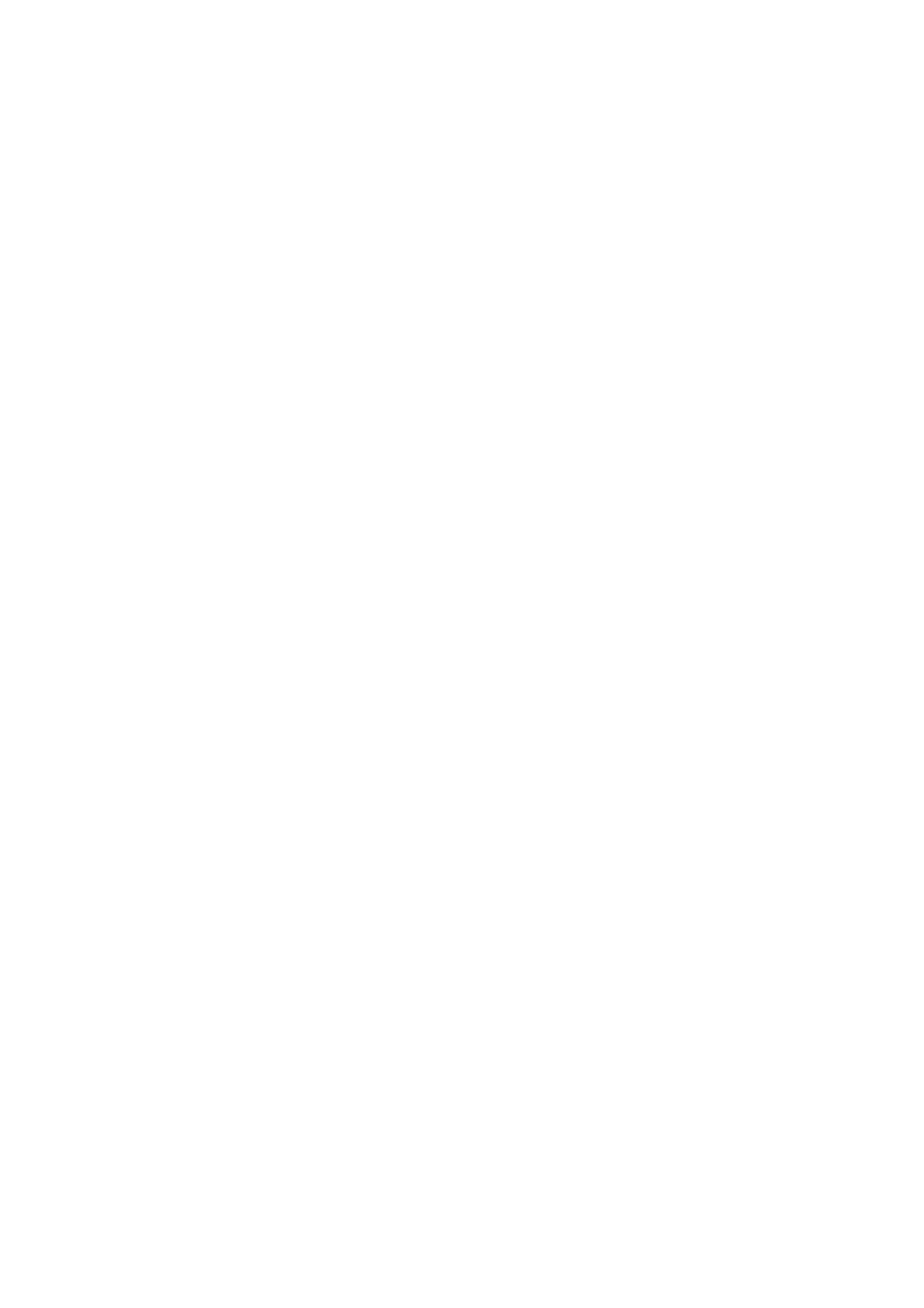#### **References**

Adams, J. and Z. Griliches, *Measuring Science: An Exploration*, NBER Working Paper 5478, Cambridge, 1996.

ARL (Association of Research Libraries), AAU (Association of American Universities), and Pew Higher Education Roundtable, To Publish and Perish, *Policy Perspectives* 7(4), 1998. http://www.arl.org/scomm/pew/index.html

Bachrach, S., R. Berry, M. Blume, T. von Foerster, A. Fowler, P. Ginsparg, S. Heller, N. Kestner, A. Odlyzko, A. Okerson, R. Wigington and A. Moffat, Who Should Own Scientific Papers?, *Science Magazine* 281(5382), 1998, 1459-1460. http://www.sciencemag.org/cgi/content/full/281/5382/1459

Baumol, W.J. and Y.M. Braunstein, Empirical Study of Scale Economies and Production Complementarity: The Case of Journal Publication, *Journal of Political Economy*, 85 (5), 1977, 1037-48.

Beschler, E.F., Pricing of Scientific Publications: A Commercial Publisher's Point of View, *Notices of the American Mathematical Society*, 45, November, 1998, 1333-43.

Bot, M, J. Burgemeester and H. Roes, The Cost of Publishing an Electronic Journal: A General Model and a Case Study, *D-Lib Magazine*, 1998. www.dlib.org/dlib/november98/11roes.html

Brandsma, R, Elektronisch Tijdschrift in Productie (Electronic Journal in Production), *Informatie Professional*, 4(1), 2000, 16-19.

Branin, J.J. and M. Case, Reforming Scholarly Publishing in the Sciences: A Librarian Perspective, *Notices of the AMS*, 45(4), 1998, 475-86.

Cabral, L., *Journal Reputation as a Self-Reinforcing Mechanism*, CEPR Publication No. 302, Center for Economic Policy Research, Stanford University, Stanford, 1992.

Chowdorow, S., The Faculty, the University, and Intellectual Property, *Journal of Electronic Publishing*, 3(3), 1998. http://www.press.umich.edu/jep/03-03/chowdorow.html

Chressanthis, G.A., J.D. Chressanthis, The Determinants of Library Subscription Prices of the Top-Ranked Economic Journals: An Econometric Analysis, *Journal of Economic Education*, 25(4), 1994, 367-82.

CPB, *Publishers caught in the web? General Framework and Conclusions*, Working paper 119, 2000. http://www.cpb.nl/nl/pub/pubs/werkdoc\_119/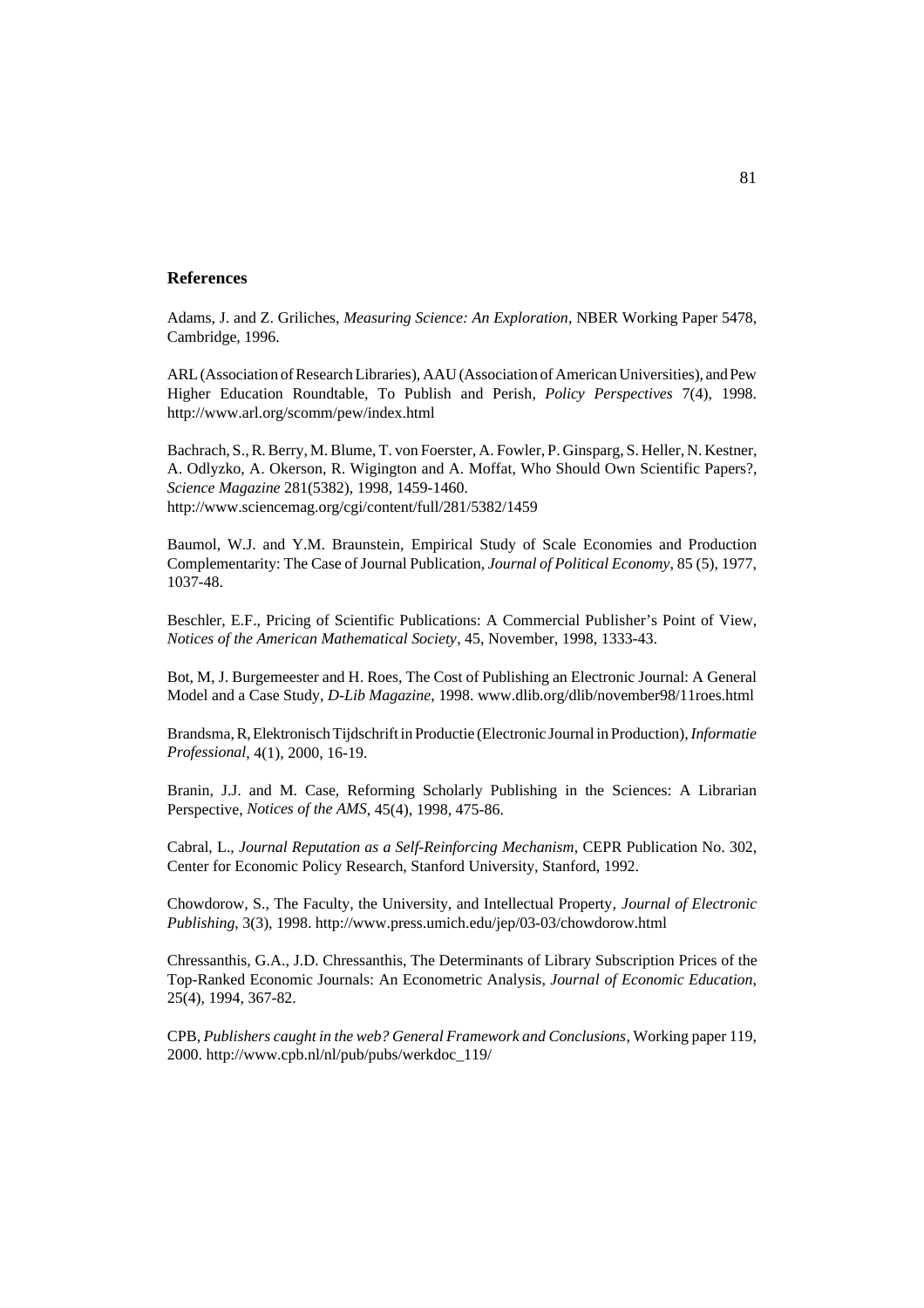Dasgupta, P. and P.A. David, Toward a New Economics of Science, *Research Policy*, 23, 1994, 487-521.

Dell'Ariccia, G., E. Friedman and R. Marquez, Adverse Selection as a Barrier to Entry in the Banking industry, *RAND Journal of Economics*, 30(3), 515-534, 1999.

Durden, G.C., L.V. Ellis and S.W. Millsaps, Gordon Tullock: His Journal and His Scholarship, *Public Choice*, 71 (3), 1991, 171-96.

Dusansksy, R. and C.J. Vernon, Rankings of U.S. Economics Departments, *Journal of Economic Perspectives*, 12 (1), 1998, 157-70.

Eagly, R.V., Economics Journals as a Communications Network, *Journal of Economic Literature*, September, 1975, 878-88.

Engers, M. and J.S. Gans, Why Referees Are Not Paid (Enough), *The American Economic Review*, 88 (5), 1998, 1341-9.

Fisher, J.F., The True Costs of an Electronic Journal, in: Durenceau, E.F. (ed.), The Economics of Electronic Publishing, *Serials Review* 21(1), 1995, 88-90.

Fishwick, F., L. Edwards and J. Blagden, *Electronic Libraries Programme*, Report to the Joint Information Systems Committee, 1998.

Getz, M., *Electronic Publishing in Academia. An Economic Perspective*, paper presented at the conference on 'Scholarly Communication and Technology' organized by the A.W. Mellon Foundation, Emory University, April 24-25, 1997. http://arl.cni.org/scomm/scat/getz.html.

Goff, B.L., W.F. Shughart II, R.D. Tollison and S.B. Pociask, The Incentive to Cite, *Journal of Institutional and Theoretical Economics*, 143, 1987, 467-76.

Goffe, W., and R. Parks, The Future Information Infrastructure in Economics, *Journal of Economic Perspectives*, 11, 75-94, 1997.

Hamermesh, D.S., Facts and Myths about Refereeing, *Journal of Economic Perspectives*, 8 (1), 1994, 153-63.

Harnad, S., Electronic Scholarly Publication: Quo Vadis?, in: Durenceau, E.F. (ed.), The Economics of Electronic Publishing, *Serials Review* 21(1), 1995a, 78-80.

Harnad, S., The Postgutenberg Galaxy: How to Get There from Here, *Times Higher Education Supplement*, 1995b. http://cogsi.soton.ac.uk/~harnad/thes/thes.html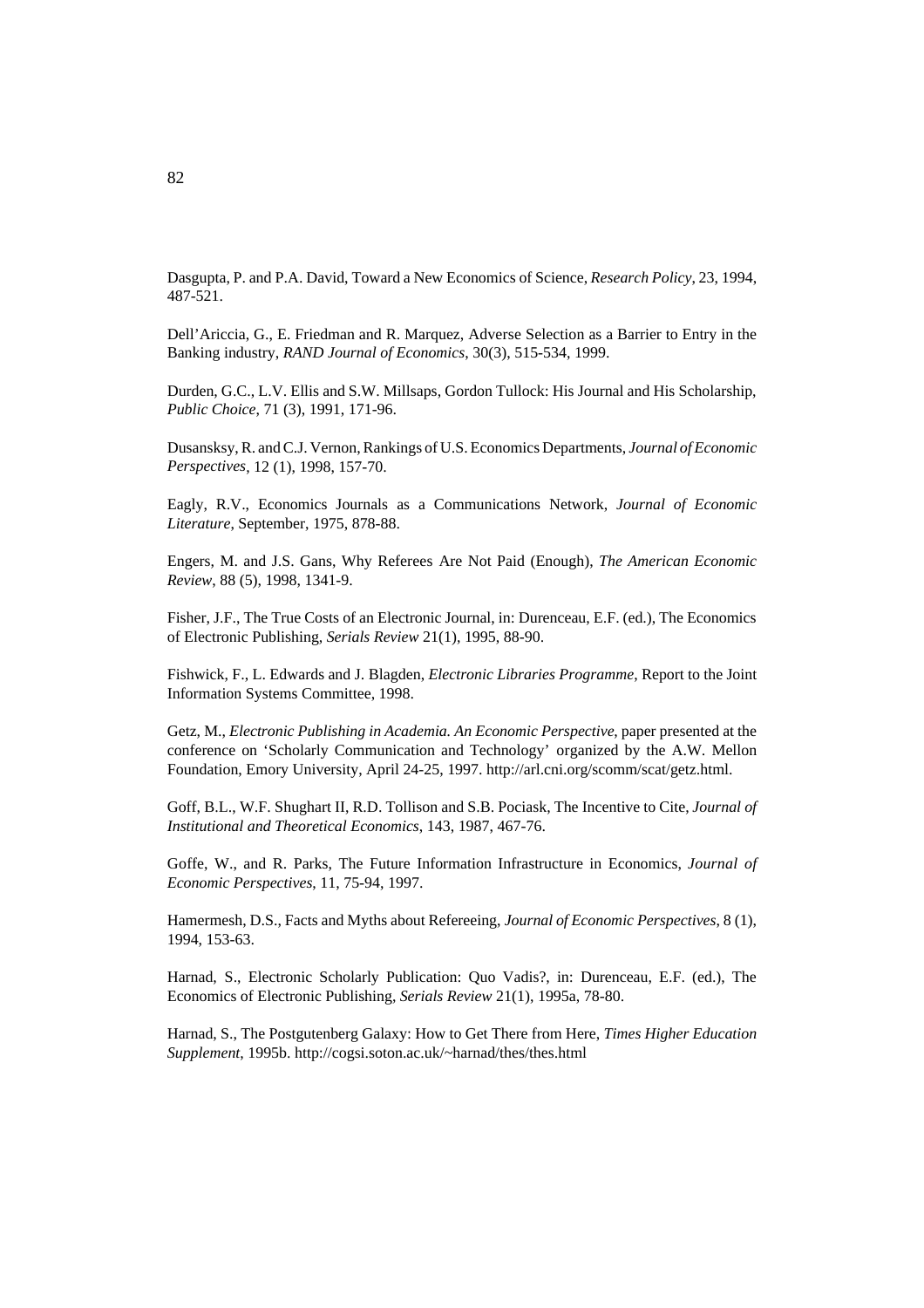Harnad, S., Implementing Peer Review on the Net: Scientific Quality Control in Scholarly Electronic Journals. In: Peek, R., and G. Newby (eds), *Scholarly Publication: The Electronic Frontier*, MIT Press, 1996.

ftp://ftp.princeton.edu/pub/harnad/Harnad/HTML/harnad96.peer.review.html

Hawkins, R.G., L.S. Ritter and I. Walter, What Economists Think of Their Journals, *Journal of Political Economy*, 81 (4), 1973, 1017-32.

Hunter, K., *The Effect of Price: Early Observations*, paper presented at the Conference 'Scholarly Communication and Technology' organized by The Andrew W. Mellon Foundation, at Emory University, April 24-25, 1997. http://arl.cni.org/scomm/scat/hunter.html

Joyce, P., Price Discrimination in 'Top' Scientific Journals, *Applied Economics*, 22(8), 1990, 1127-35.

Laband, D.N. and M.J. Piette, The Relative Impact of Economics Journals: 1970-1990, *Journal of Economic Literature*, 32 (2), 1994, 640-66.

Lovell, M.C., The Production of Economic Literature: An Interpretation, *Journal of Economic Literature*, 11 (1), 1973, 27-55.

Marks, R.H., The Economic Challenges of Publishing Electronic Journals, in: Durenceau, E.F. (ed.), The Economics of Electronic Publishing, *Serials Review* 21(1), 1995, 85-88.

McCabe, M.J., Academic Journal Pricing and Market Power: A Portfolio Approach, *mimeo*, Georgia Tech, 1999. www.econ.gatech.edu/~mmccabe/index.html

Meadows, J., Too Much of a Good Thing? Quality Versus Quantity, in: H. Woodward and S. Pilling (eds), *The International Serials Industry*, Gower, Aldershot, 1993, 23-43.

Mellon Foundation, *University Libraries and Scholarly Communication*, 1992. www.lib.virginia.edu/mellon/mellon.html

Noll, R. and W.E. Steinmueller, An Economic Analysis of Scientific Journal Prices: Preliminary Results, *Serials Review*, Spring and Summer, 1992, 32-37.

NOWT (Nederlands Observatorium van Wetenschap en Technologie), *Wetenschaps- en Technologie-Indicatoren 1998*, CWTS and MERIT, 1998.

Odlyzko, A., Tragic Loss or Good Riddance? The Impending Demise of Traditional Scholarly Journals, in: R.P. Peek and G.B. Newby (eds), *Electronic Publishing Confronts Academia: The Agenda for the Year 2000*, MIT Press/ASIS monograph, 1995. Also published in: *International Journal of Human-Computer Studies* 42, p.71-122, 1995. www.research.att.com/~amo/doc/eworld.html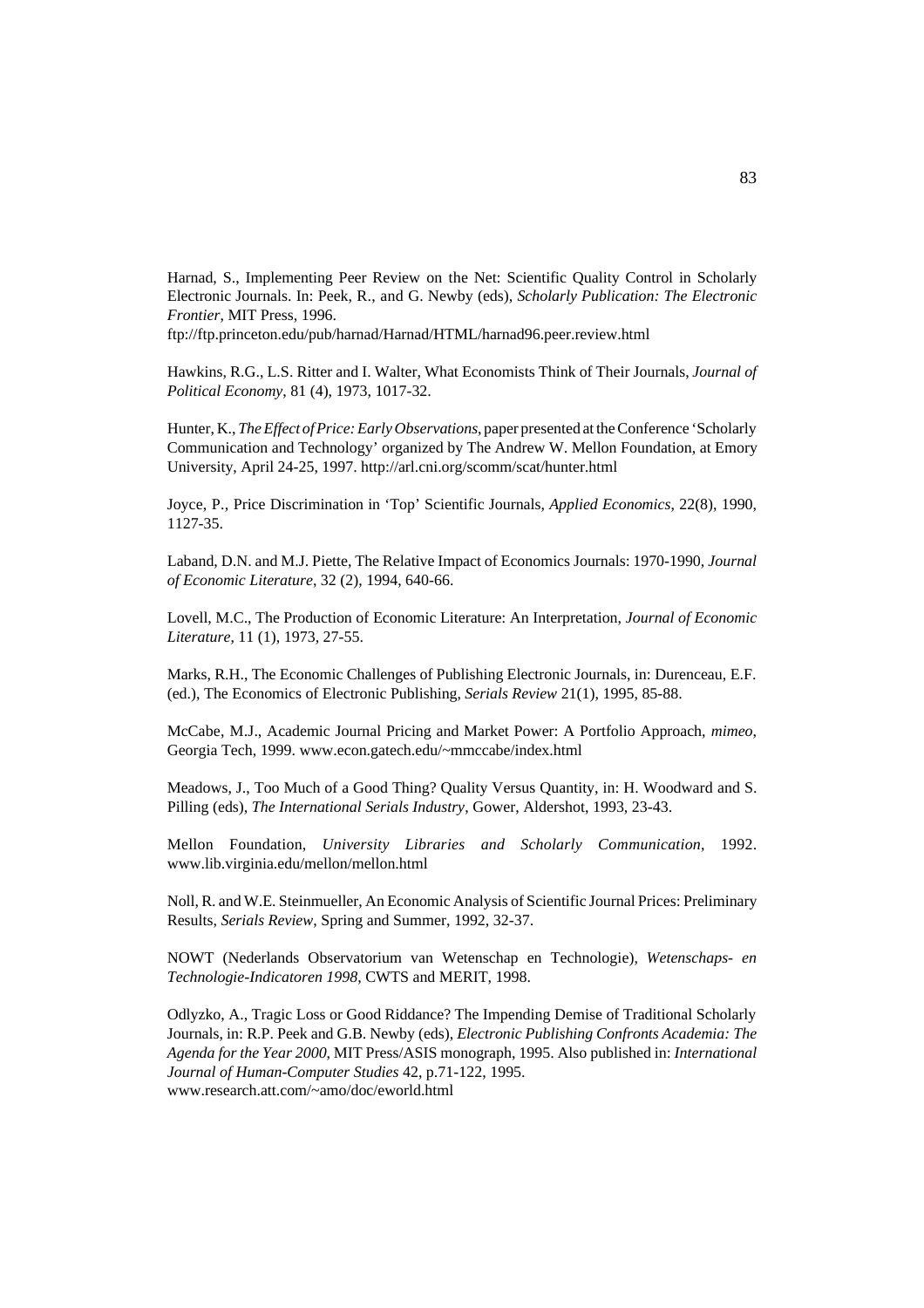Odlyzko, A., The Slow Evolution of Electronic Publishing, in: A.J. Meadows and F. Rowland (eds), *Electronic Publishing - New Models and Opportunities*, ICCC Press, 1997. http://www.research.att.com/~amo

Odlyzko, A., The Economics of Electronic Publishing, in: R. Ekman and R. Quandt (eds.), *Technology and Scholarly Communication*, University of California Press, 1998. First published in First Monday 2(8), 1997. http://www.firstmonday.dk/

Odlyzko, A., Competition and Cooperation: Libraries and Publishers in the Transition to Electronic Journals, 1999, *Journal of Electronic Publishing* 4(4), 1999. http://www.press.umich.edu/jep/ and in: *Journal of Scholarly Publishing* 30(4), 1999, 163-185. The definitive version to appear in: S. Berry and A. Moffat (eds), *The Transition from Paper: A Vision of Scientific Communication in 2020*, Springer, 1999.

Ordover, J.A. and R.D. Willig, On the Optimal Provision of Journals qua Sometimes Shared Goods, *American Economic Review*, 68 (3), 1978, 324-38.

Page, G., The Economics of Traditional Journal Publishing, in: H. Woodward and S. Pilling (eds), *The International Serials Industry*, Gower, Aldershot, 1993, 61-87.

Parker, L.D., J. Guthrie and R.H. Gray, *Publish or Perish: The Social Construction of Quality in Accounting and Management Research*, mimeo, University of Adelaide, 1997.

Prior, A., Electronic Journal Pricing, *Serials*, 12, 1999. http://www.swets.nl/electron.html

Rabobank International, *Reed Elsevier: Rerating Will Continue, Buy the New Internet Stock!*, 1999.

Rosenbluth, G., Publishing Economics, *Canadian Journal of Economics*, 12 (4), 1979, 551-74.

Rowe, R., New Horizons in Journal and Article Provision: Subscription Services in a Changing Marketplace, in: Woodward, H., and S. Pilling (eds.), *The International Serials Industry*, Hampshire: Gower Publishing, 1993.

Seglen, P.O., Why the Impact Factor of Journals Should Not Be Used for Evaluating Research, *British Medical Journal*, 15 February, 1997.

Shapiro, C., and H. Varian, *Information rules: a strategic guide to the network economy*, Harvard Business School Press, 1999.

Smith, J., The Deconstructed Journal: A New Model For Academic Publishing, *Learned Publishing* 12, 1999. http://library.ukc.ac.uk/library/papers/jwts/d-journal.htm

Stephan, P.E., The Economics of Science, *Journal of Economic Literature*, 34, 1996, 1199-1235.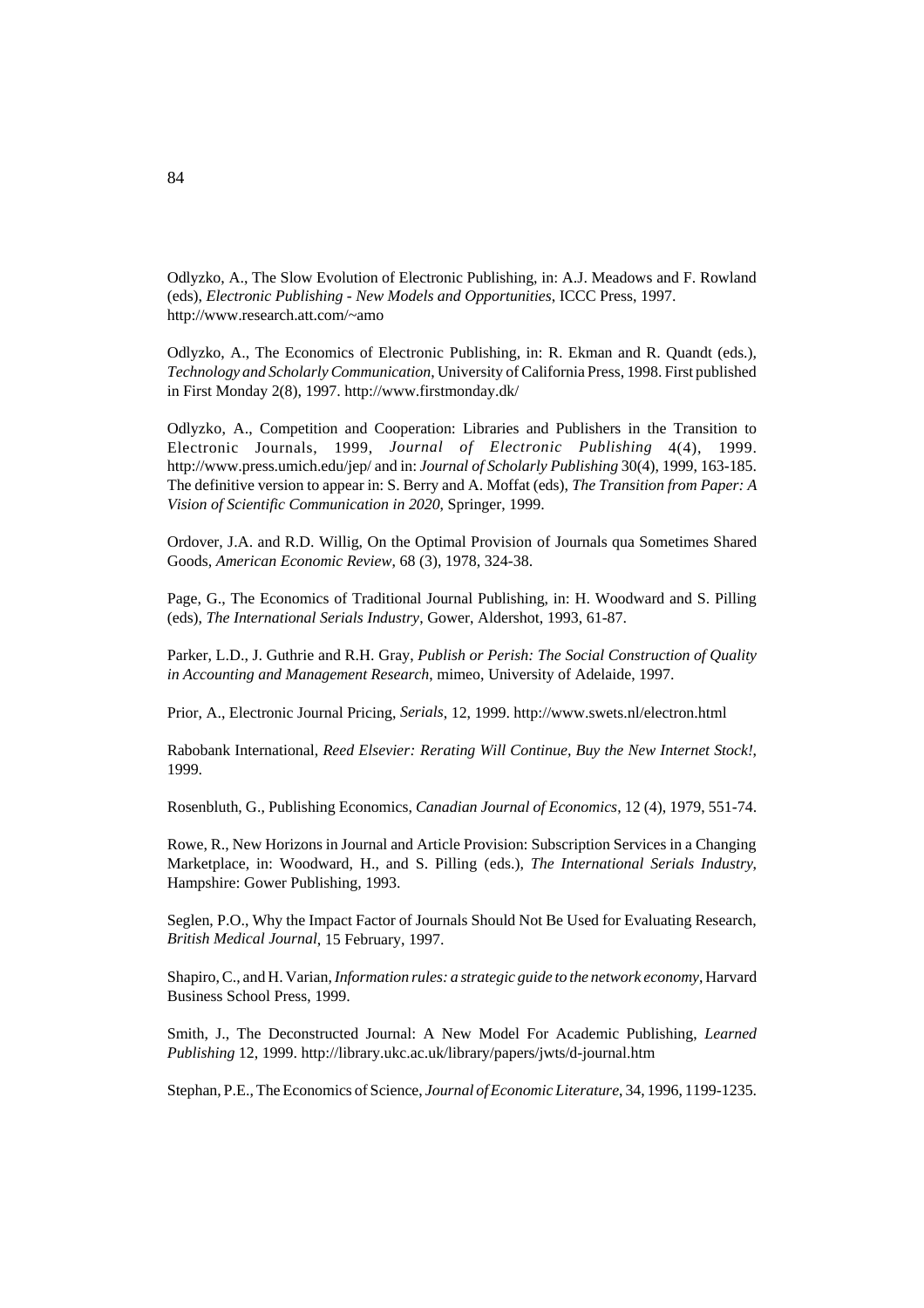Stigler, G.J., S.M. Stigler and C. Friedland, The Journals of Economics, *Journal of Political Economy*, 103 (2), 1995, 331-359.

Swan, A., *What authors really want*, study commissioned by the Association of Learned and Professional Society Publishers, 1999.

Tenopir, C. and D.W. King, Designing Electronic Journals With 30 Years of Lessons From Print, *Journal of Electronic Publishing*, 4 (2), 1998. http://www.press.umich.edu/jep/04-02/king.html

Tirole, J., *The Theory of Industrial Organization*, MIT Press, 1988.

Varian, H., The Future of Electronic Journals, *Journal of Electronic Publishing* 4, 1998. http://www.press.umich.edu/jep/04-01/varian.html

Walker, T.J., Free Internet Access to Traditional Journals, *American Scientist*, 86 (5), 1999. http://www.amsci.org/amsci/articles/98articles/walker.html

Whinston, M., Tying, Foreclosure, and Exclusion, *American Economic Review* 80, 1990, 837- 859.

Wyly, B.J., Competition in Scholarly Publishing? What Publisher Profits Reveal, *ARL Newsletter*, 200, 1998. http://www.arl.org/newsltr/200/wyly.html

Zivney, T.L., W.J. Bertin, Publish or Perish: What the Competition is *Really* Doing, *Journal of Finance*, 47 (1), 295-329, 1992.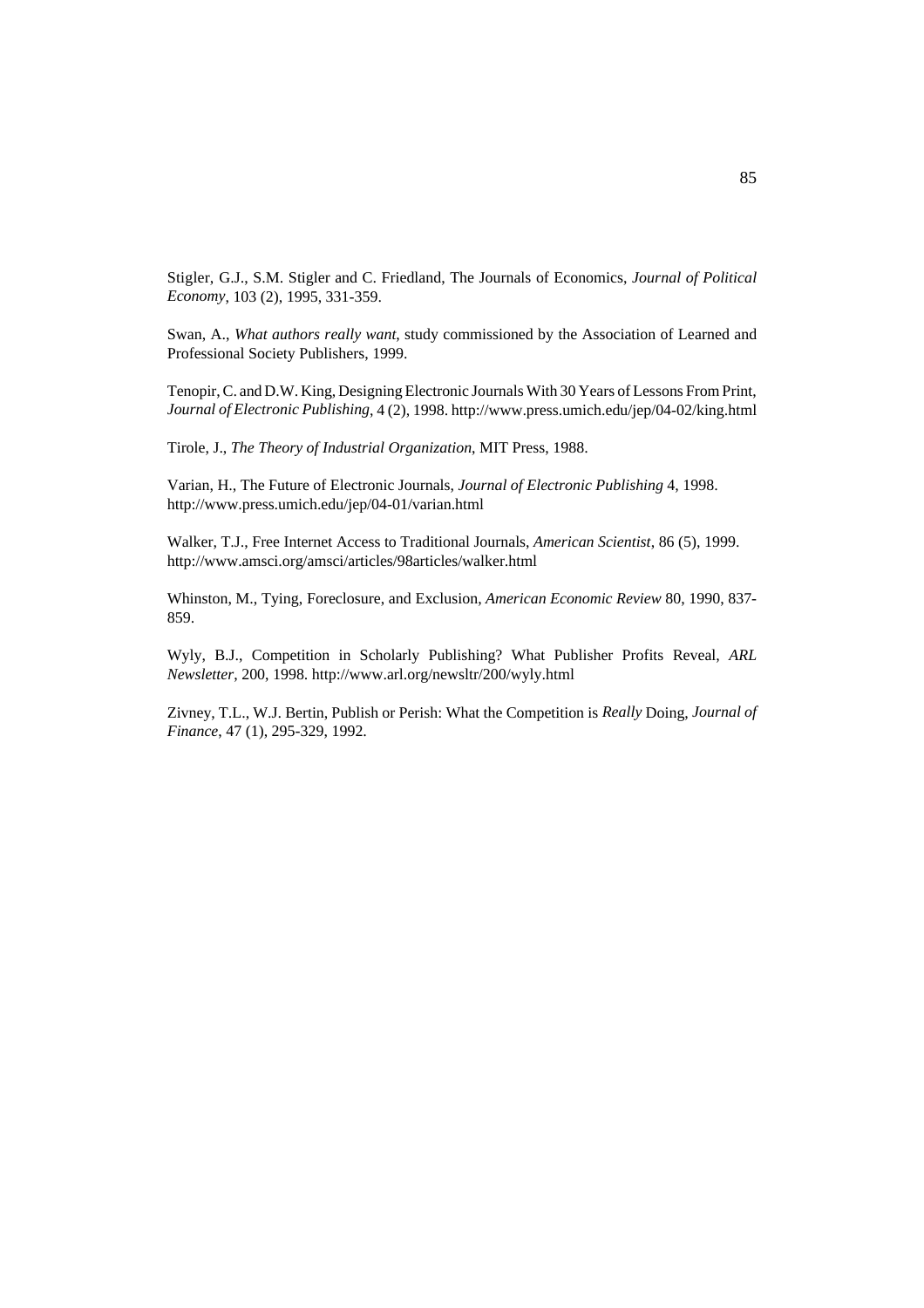| Year | Title                                                                                                                                             | Principal/Author(s)                                                                | Years<br>covered       | Field of<br>study                                 | Type of study                                                                             |
|------|---------------------------------------------------------------------------------------------------------------------------------------------------|------------------------------------------------------------------------------------|------------------------|---------------------------------------------------|-------------------------------------------------------------------------------------------|
| 1977 | Empirical study of scale<br>economies and production<br>complementarity: the case<br>of journal publication                                       | W.J. Baumol and Y.M.<br><b>Braunstein</b>                                          | 1969,<br>1971,<br>1973 | Variety of<br>disciplines,<br>56 titles           | <b>Estimation</b> of<br>cost functions                                                    |
| 1978 | Information through the<br>printed word: Journals                                                                                                 | F. Machlup and K.<br>Leeson                                                        |                        | 171 titles                                        |                                                                                           |
| 1978 | On the Optimal Provision<br>of Journals Qua Sometimes<br><b>Shared Goods</b>                                                                      | J.A. Ordover and R.D.<br>Willig                                                    | 1975                   | Economics.<br>5 titles                            | Effects of price<br>discrimination                                                        |
| 1979 | <b>Publishing Economics</b>                                                                                                                       | G. Rosenbluth                                                                      | 1935-<br>1978          | Economics:<br>Canadian<br>Journal of<br>Economics | Development in<br>prices and costs                                                        |
| 1986 | The development of<br>subscription fees of<br>scientific journals (in<br>Dutch)                                                                   | Library Tilburg<br>University/ .J.N. Sinner                                        | 1979-<br>1984          | Variety of<br>disciplines,<br>500 titles          | Correlation<br>between<br>changes in<br>serial prices<br>and changes in<br>exchange rates |
| 1989 | Report on the ARL Serial<br>Prices Project - A Study of<br>Trends in Average Prices<br>and Costs of Certain Serials<br>Over Time                  | <b>Association of Research</b><br>Libraries/Economic<br><b>Consulting Services</b> | 1973-<br>1987          |                                                   | Determinants of<br>serials prices                                                         |
| 1990 | Communications in Support<br>of Science and<br>Engineering-Library<br><b>Resources and Research</b><br>Productivity in Science and<br>Engineering | Council on Library<br>Resources/<br>N. Van House                                   |                        |                                                   | Correlation<br>between library<br>resources and<br>scholarly<br>productivity              |
| 1990 | Price discrimination in 'top'<br>scientific journals                                                                                              | P. Joyce                                                                           | 1964,<br>1974,<br>1984 | Variety of<br>disciplines                         | Correlation<br>between price<br>discrimination<br>ratios and<br>impact factors            |

**Appendix. Overview of some empirical studies on the market for scientific journals**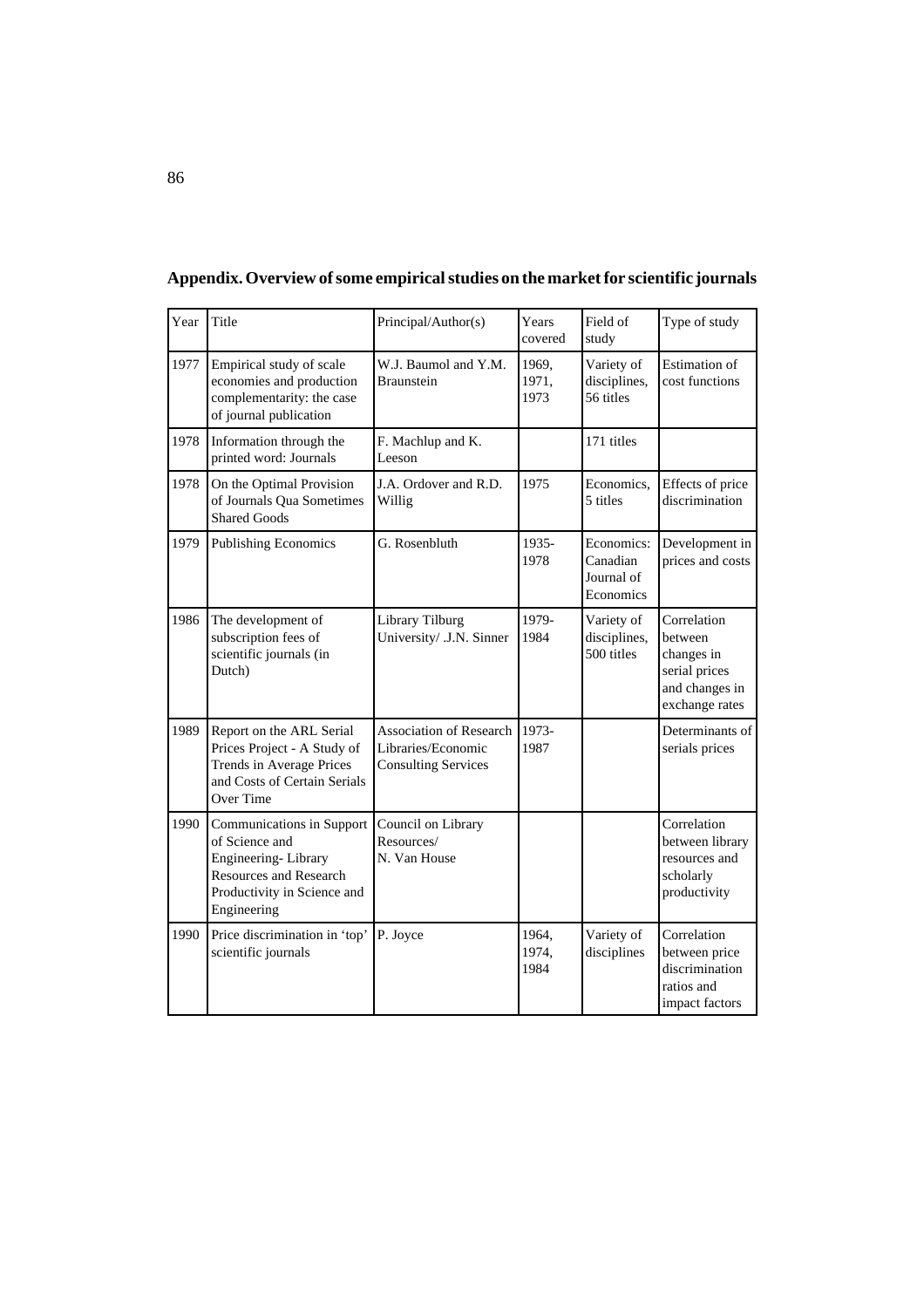| 1991 | Longitudinal Study of<br>Scientific Journal Prices in<br>a Research Library                                                     | K.E. Marks, S.P.<br>Nielsen, H. C. Petersen,<br>P.E. Wagner | 1967-<br>1987 | Variety of<br>disciplines,<br>370 titles              | Exploring<br>trends in<br>journal prices.<br>corrected for<br>page volume,<br>exchange rates       |
|------|---------------------------------------------------------------------------------------------------------------------------------|-------------------------------------------------------------|---------------|-------------------------------------------------------|----------------------------------------------------------------------------------------------------|
| 1992 | University Libraries and<br>Scholarly Communication<br>('Mellon Report')                                                        | <b>Mellon Foundation</b>                                    | 1987-<br>1988 |                                                       | <b>Estimation</b> of<br>supply and<br>demand<br>equations                                          |
| 1992 | Journal Reputation as a<br>Self-reinforcing Mechanism                                                                           | L. Cabral                                                   | 1968-<br>1987 | Economics,<br>40 titles                               | Correlation<br>between journal<br>reputation and<br>degree of<br>specialisation<br>of journals     |
| 1992 | The Sources of Scientific<br>Journal Price Increase                                                                             | Lieberman, R. Noll,<br>W.E. Steinmueller                    |               | Economics?<br>, 225 titles                            | <b>Estimation</b> of<br>supply and<br>demand eq.                                                   |
| 1992 | An Economic Analysis of<br>Scientific Journal Prices:<br><b>Preliminary Results</b>                                             | R. Noll, W.E.<br>Steinmueller                               |               | Variety of<br>disciplines,<br>242 titles              | Correlation<br>between journal<br>prices and<br>circulation.<br>controlling for<br>quality         |
| 1992 | The economics of<br>economics journals: A<br>statistical analysis of<br>pricing practices by<br>publishers                      | H.C. Petersen                                               | 1990          | Economics                                             | Explaining<br>variations in<br>library prices<br>controlling for<br>quality                        |
| 1994 | The Determinants of<br><b>Library Subscription Prices</b><br>of the Top-Ranked<br>Economic Journals: An<br>Econometric Analysis | G.A. Chressanthis, J.D.<br>Chressanthis                     | 1985          | Economics.<br>99 titles                               | Cross-sectional<br>reduced form<br>hedonic model<br>to study<br>determinants of<br>journal pricing |
| 1998 | Journal Price Study                                                                                                             | <b>Cornell University</b><br>(New York)                     | 1988,<br>1994 | Core<br>Agricultural<br>and<br>Biological<br>journals | Analysis of<br>price data                                                                          |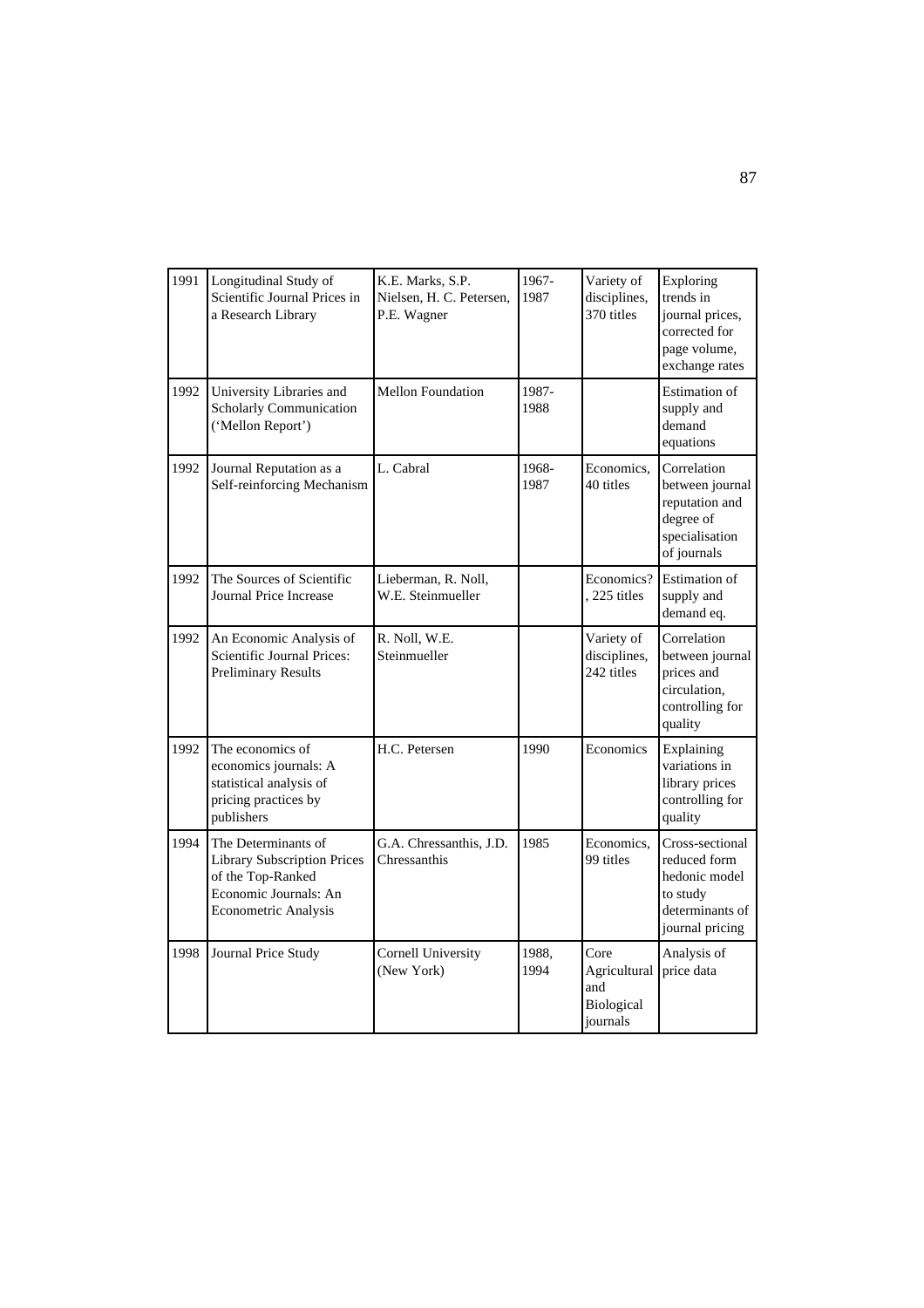| 1999 | What authors really want                                                               | Association of Learned<br>and Professional<br>Society Publishers<br>(UK)/A. Swan, Key<br>Perspectives Ltd. | 1999          | Variety of<br>disciplines     | Analysis of<br>authors'<br>incentives<br>based on<br>questionnaire |
|------|----------------------------------------------------------------------------------------|------------------------------------------------------------------------------------------------------------|---------------|-------------------------------|--------------------------------------------------------------------|
| 1999 | Academic Journal Pricing<br>and Market Power: A<br>Portfolio Approach<br>(preliminary) | M.J. McCabe                                                                                                | 1988-<br>1998 | <b>Biomedical</b><br>journals | Effect of<br>concentration<br>of ownership on<br>pricing           |